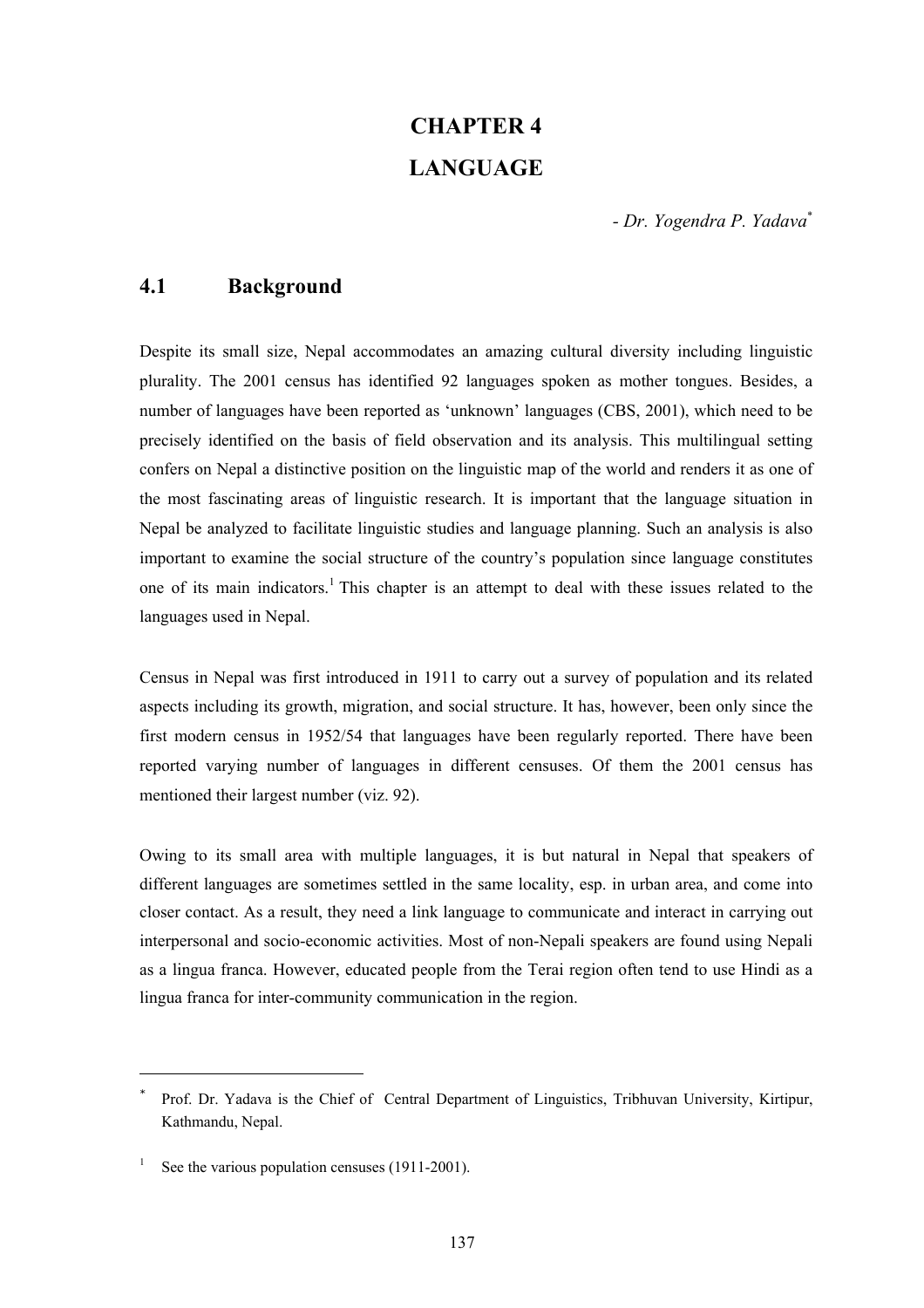In addition to using Nepali as a lingua franca, most of non-Nepali speakers also have to learn Nepali for its use in education, administration, communication media, etc. Consequently, bilingualism/multilingualism, i.e. use of two/more languages, has firmly established itself in Nepalese context. However, there do exist some isolated communities such as Raute which are confined to their native languages and have remained aloof from other speech communities. In addition, there are a number of speech communities which have either lost their native languages or whose languages are threatened with extinction under the pressure of linguistic and sociopolitical forces. Such linguistic diversity is not to be looked upon as a barrier to peace and development. What is required is to analyze and plan it as a social resource to mobilize its full potential (Eastman, 1983: ix).

From this language situation, there emerges a context in which Nepalese obligatorily use a mother tongue and optionally a second language. The term 'mother tongue' has been defined as "the language acquired first by children in their childhood from their parents and used in their households since they start speaking." In case of an infant, the language ordinarily used in his/her household is the mother tongue while the mother tongue of inborn deaf persons has been recorded as the Nepali Sign Language, which makes use of movements of the hands, arms, body, head, face, eyes, and mouth to communicate meanings. (CBS Guidelines). The 'second language' has been defined as any language other than the mother tongue learned for use while speaking with neighbours. Thus, a person may have Maithili or Nepal Bhasha as his mother tongue and Nepali as his second language for inter-community communication. As mentioned above, there also exist multilingual communities with proficiency in more than two languages. For example, a Newarspeaking person may use Nepali and English besides his mother tongue Newar, but no provision has so far been made in any census for the return of a language or languages other than mother tongues and second languages.

The questionnaire designed for the 2001 census sought to specify one item for mother tongue and second language each. These items are as follows:

- (i) Which language do you speak as a mother tongue?
- (ii) Which language do you speak as a second language?

To elicit responses to these and other questions, people were contacted and interviewed individually. Since enumerators were not provided with a working list of languages/dialects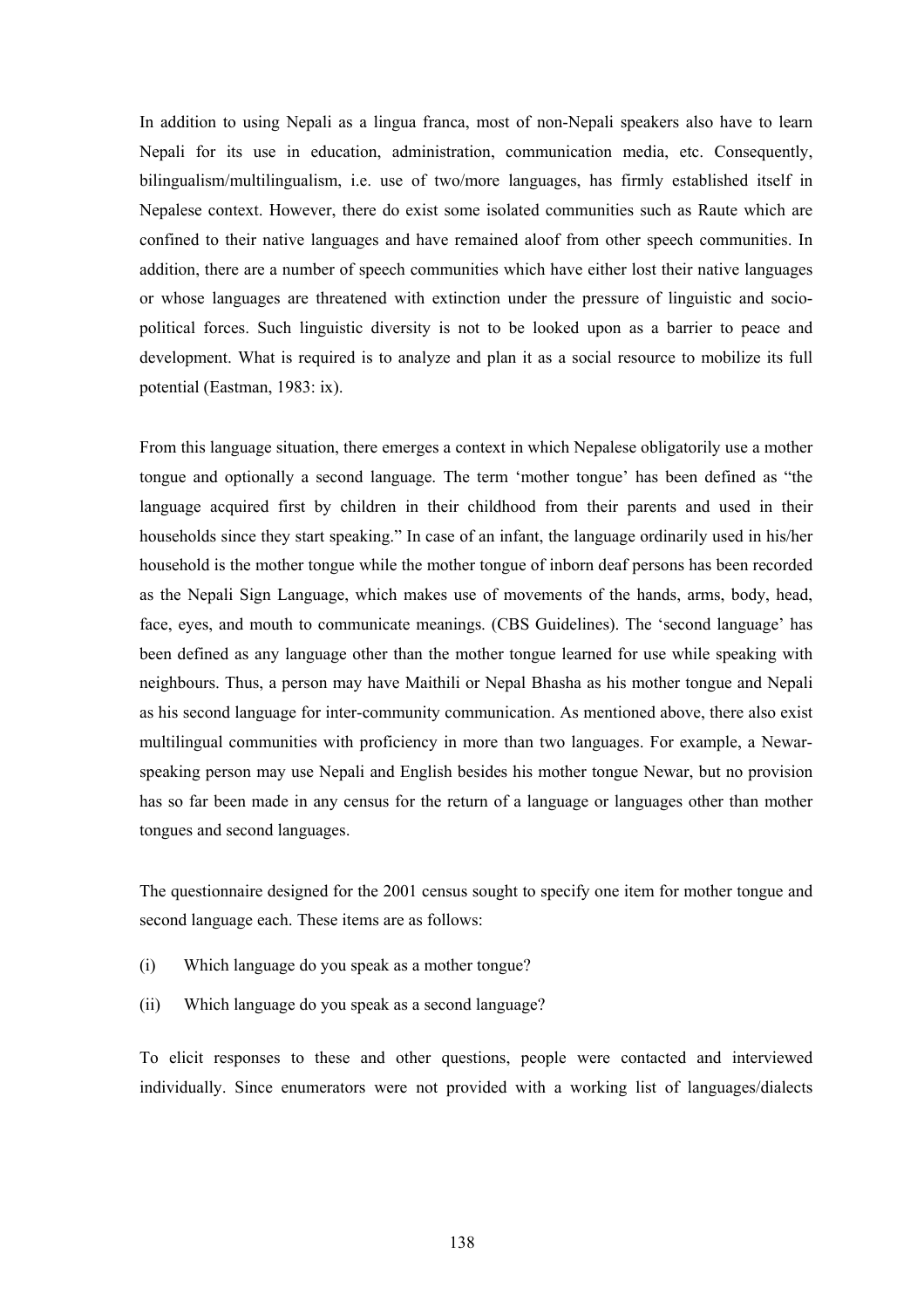spoken in Nepal<sup>2</sup>, some vague language names were sometimes reported by various communities. To resolve this uncertainty a committee of linguists with different linguistic background was formed at the CBS. This committee tried to keep the returned language names intact unless it was obvious that the various names belonged to a single language. Finally, 92 languages were identified pending a number of languages as 'unknown' (or unidentified) since it was then not possible to ascertain their precise identity without doing their on-the-spot observation and study.

This chapter is an attempt to deal mainly with the situation of Nepalese peoples' mother tongues and their second languages. It consists of five main sections. Section 4.1 presents an overview of the language situation in Nepal vis-à-vis the various population censuses. Section 4.2 seeks to address the mother tongues and their related issues such as their identification, nomenclature, genetic affiliation, distribution, writing systems, and ethnicity. In section 4.3 second languages have been discussed. Some languages other than mother tongues and second languages have been referred to in section 4.4. Section 4.5 briefly deals with the language use, policy and endangerment existing in the country. Finally, we sum up the major findings concerning the overall language situation in Nepal based on censuses, esp. the 2001 census and suggest some measures for improving the language database in Nepal. At the end there are appendices containing the database on some aspects of language and population.

# **4.2 Mother Tongues**

There have been identified 92 mother tongues (barring some 'unknown' languages) in the 2001 census. The main aspects of these mother tongues to be discussed in this section include their identification, nomenclature, genetic affiliation, distribution, writing systems, ethnic relation, and also their use, policy and endangerment.

## **4.2.1 Identification**

l

There have been made some attempts to identify the numerous languages spoken in this country as mother tongues. One of these attempts is the enumeration of languages in the various censuses. Since the 1952/54 census languages have consistently been reported. However, their number shows variation in these censuses. Except 'other', 'unknown' and 'not stated' languages, there

<sup>2</sup> In the 1961 Census of India *Language Handbook on Mother Tongues in Census* (Nigam, 1972) was provided to find out whether or not such a language entry had been returned in an earlier census and to identify the language family to which it belongs.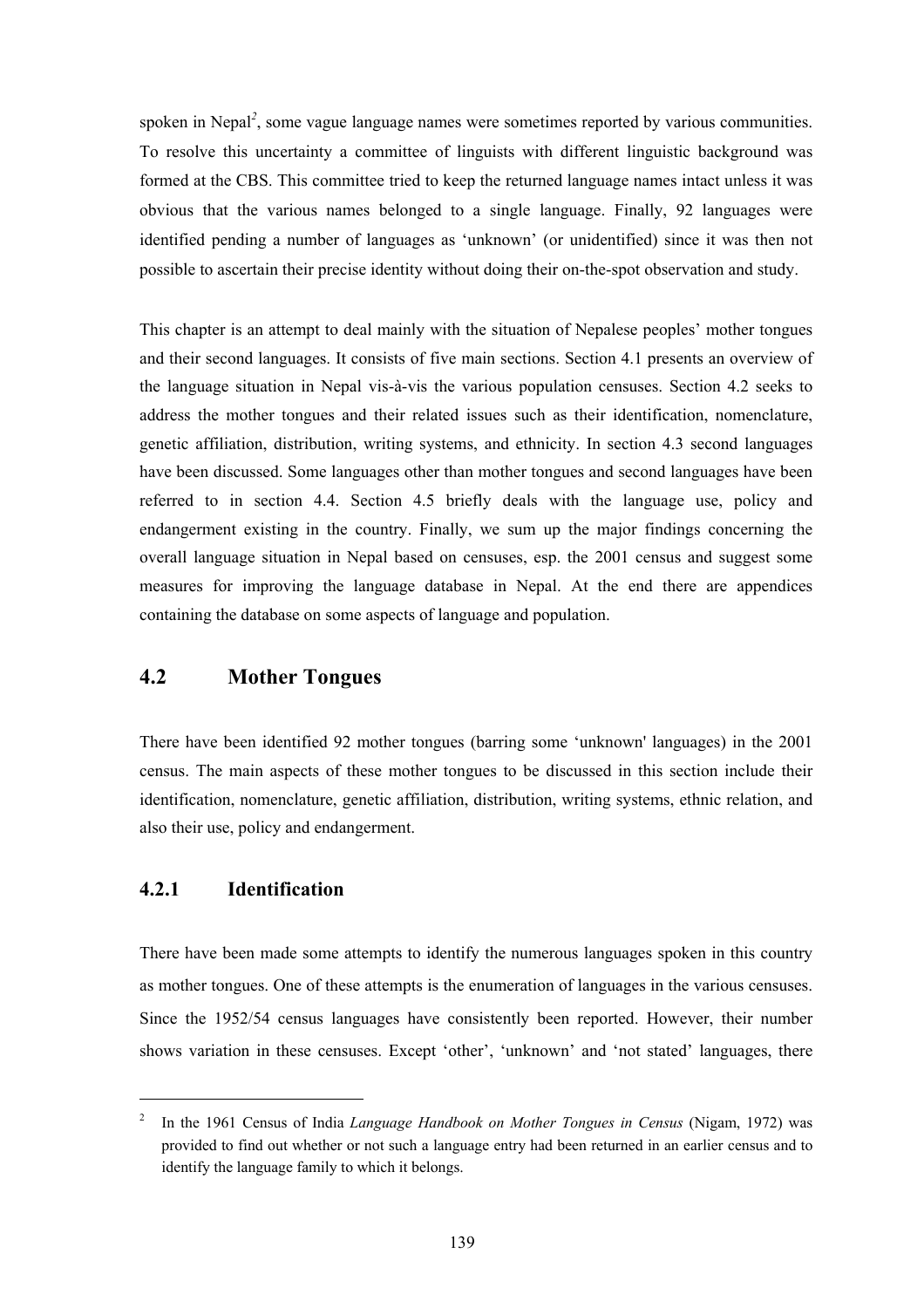were recorded 44 (1952/54), 36 (1961), 17 (1971), 18 (1981), and 32 (1991) languages in the last five censuses (Gurung, 2002:37), but their figures have drastically increased to 92.<sup>3</sup> However, there still remain quite a few languages (used by as many as 168,340 strong speakers, i.e. 0.74 per cent of the total population) which are lumped together into an 'unknown' slot in the lack of adequate information<sup>4</sup>. This increase is due to the fact that a large number of languages used as mother tongues have been returned for the first time because of the growing awareness of several ethnic minorities about their distinct cultural and linguistic identity. Such mother tongues include Bram/Bramu, Bhujel, Chhantyal, Dura, Ghale, Kaike, Kisan, Kusunda, Munda, Raute, Bajjika, Angika, Yholmo, Khariya, Lhomi, Dungmali, and Sadhani. Deaf's Nepali Sign Language has also been reported. Besides, the earlier censuses recorded all the Rai languages under a single heading, called 'Rai group of languages'. In the 2001 census, however, there have been enumerated 25 separate languages in this group. Similarly, Angika and Bajjika, which were earlier considered the dialects of Maithili and Bhojpuri, respectively, have now emerged as distinct languages. In addition, there have also been reported some foreign languages (mostly spoken in India) for the first time; they are Hariyanwi, Magahi, Kuki, Mizo, Nagamese, Sindhi, Assamese, Oriya, Kurmali, Koche, Dzonkha, and Chinese, apart from English.

This considerable rise in the number of languages spoken in Nepal may be ascribed to a number of reasons. Since the restoration of democracy there has been continual increase in awareness among linguistic minorities (including indigeneous peoples) about their mother tongues. Their ethnic organizations had been creating awareness of preserving and promoting their cultural identity including their languages. Taking cognizance of this reality, the CBS also sought the cooperation and support of these organizations during the enumeration for the 2001 census. Following the enumeration, some linguists were also consulted for the precise identification of Nepal's languages.

Presented below is the complete list of the languages arranged in order of their number of speakers reported in the last six censuses (1952/54 – 2001).

l

<sup>&</sup>lt;sup>3</sup> But this census, unlike some previous ones, has not reported population with 'not stated' languages.

<sup>&</sup>lt;sup>4</sup> The speakers of the unidentified languages are sufficiently large in number and cannot be ignored. It is important to visit the related fields in order to elicit necessary information for their precise identification.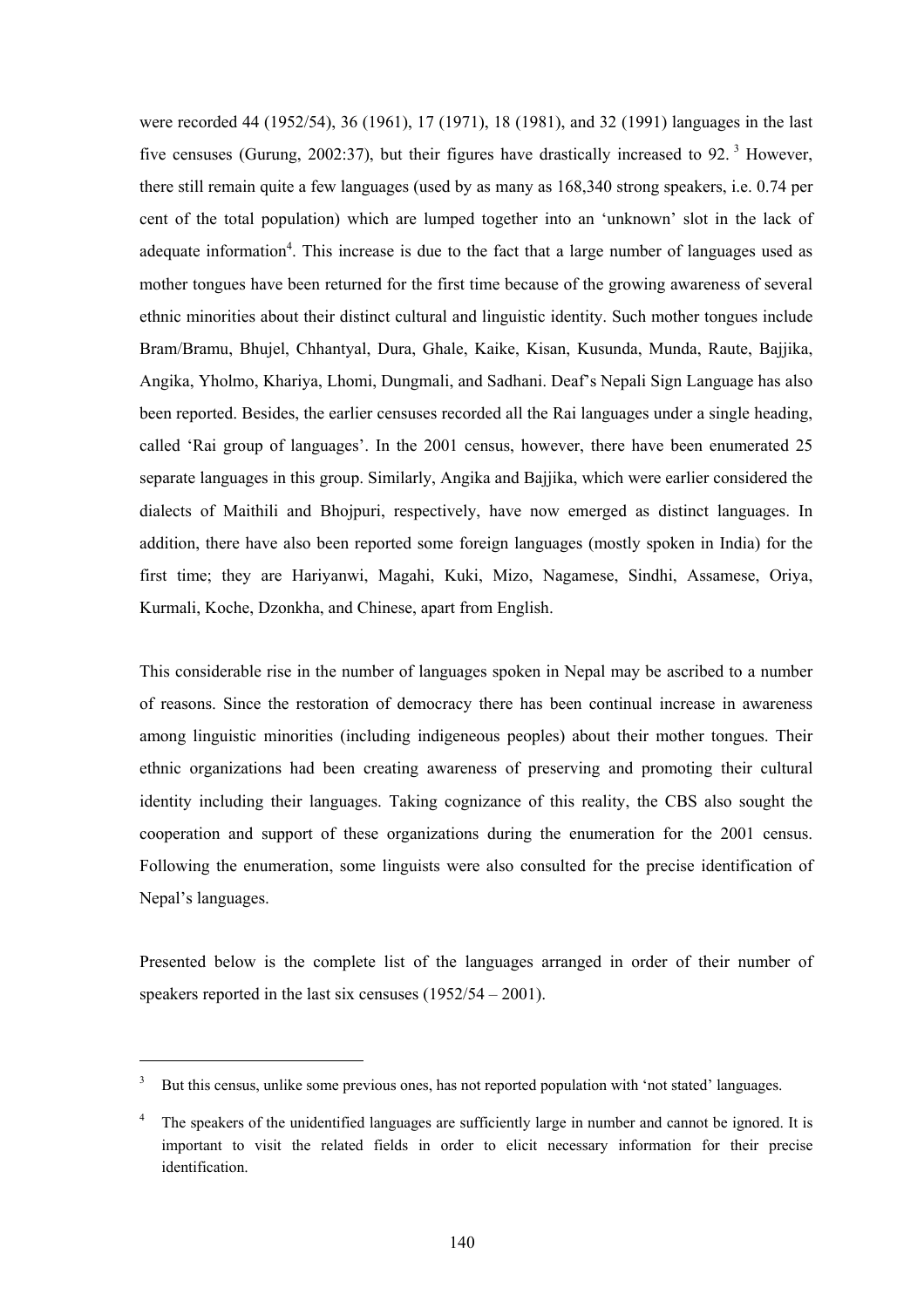|                       |         |                          |         |        |                          | Population               |                   |                          |          |               |          |                  |
|-----------------------|---------|--------------------------|---------|--------|--------------------------|--------------------------|-------------------|--------------------------|----------|---------------|----------|------------------|
| Mother Tongue         | 1952/54 | $\frac{0}{0}$            | 1961    | $\%$   | 1971                     | $\frac{0}{0}$            | 1981              | $\frac{0}{0}$            | 1991     | $\frac{0}{0}$ | 2001     | $\frac{0}{0}$    |
| A. Indo-European      | 6351899 | 77.13                    | 7449604 | 79.14  | 9062435                  | 78.42                    | 12417886          | 82.66                    | 14701283 | 79.50         | 17982769 | 79.1             |
| 1. Nepali             | 4013567 | 48.74                    | 4796528 | 50.96  | 6060758                  | 52.45                    | 8767361           | 58.36                    | 9302880  | 50.31         | 11053255 | 48.61            |
| 2. Maithili           | 1024780 | 12.44                    | 1130402 | 12.01  | 1327242                  | 11.49                    | 1668309           | 11.11                    | 2191900  | 11.85         | 2797582  | 12.30            |
| 3. Bhojpuri           | 477281  | 5.80                     | 577357  | 6.13   | 806480                   | 6.98                     | 1142805           | 7.61                     | 1379717  | 7.46          | 1712536  | 7.53             |
| 4. Tharu              | 359594  | 4.37                     | 406907  | 4.32   | 495881                   | 4.29                     | 545685            | 3.63                     | 993388   | 5.37          | 1331546  | 5.86             |
| 5. Awadhi             | 328408  | 3.99                     | 477090  | 5.07   | 316950                   | 2.74                     | 234343            | 1.56                     | 374635   | 2.03          | 560744   | 2.47             |
| 6. Rajbansi           | 35543   | 0.43                     | 55803   | 0.59   | 55124                    | 0.48                     | 59383             | 0.40                     | 85558    | 0.46          | 129829   | 0.57             |
| 7. Hindi              | 80181   | 0.97                     | 2867    | 0.03   | $\overline{\phantom{0}}$ | $\overline{\phantom{0}}$ | $\qquad \qquad -$ | $\overline{\phantom{0}}$ | 170997   | 0.92          | 105765   | 0.47             |
| 8. Urdu               | 32545   | 0.40                     | 2650    | 0.03   |                          | $\overline{\phantom{0}}$ |                   | $\equiv$                 | 202208   | 1.09          | 174840   | 0.77             |
| <b>B.Sino-Tibetan</b> | 1795337 | 21.08                    | 1813083 | 19.26  | 1982635                  | 17.16                    | 1811944           | 12.06                    | 3098698  | 16.76         | 4183995  | 18.4             |
| 9. Tamang             | 494745  | 6.01                     | 528812  | 5.62   | 555056                   | 4.80                     | 522416            | 3.48                     | 904456   | 4.89          | 1179145  | 5.19             |
| 10. Newar             | 383184  | 4.65                     | 377721  | 4.01   | 454979                   | 3.94                     | 448746            | 2.99                     | 690007   | 3.73          | 825458   | 3.63             |
| 11. Magar             | 273780  | 3.32                     | 254675  | 2.71   | 288383                   | 2.50                     | 212681            | 1.42                     | 430264   | 2.3           | 770116   | 3.39             |
| 12. Rai, Kirat        | 236049  | 2.87                     | 239745  | 2.55   | 232264                   | 2.01                     | 221353            | 1.47                     | 439312   | 2.38          |          |                  |
| 13. Gurung            | 162192  | 1.97                     | 157778  | 1.68   | 171609                   | 1.49                     | 174464            | 1.16                     | 227918   | 1.23          | 338925   | 1.49             |
| 14. Limbu             | 145511  | 1.77                     | 138705  | 1.47   | 170787                   | 1.48                     | 129234            | 0.86                     | 254088   | 1.37          | 333633   | 1.47             |
| 15. Bhote, Sherpa     | 70132   | 0.85                     | 84229   | 0.89   | 79218                    | 0.69                     | 73589             | 0.49                     | 121819   | 0.66          | 129771   | 0.57             |
| 16. Sunuwar           | 17299   | 0.21                     | 13362   | 0.14   | 20380                    | 0.18                     | 10650             | 0.07                     | $\equiv$ |               | 26611    | 0.12             |
| 17. Danuwar           | 9138    | 0.11                     | 11625   | 0.12   | 9959                     | 0.09                     | 13522             | 0.09                     | 23721    | 0.13          | 31849    | 0.14             |
| 18. Thakali           | 3307    | 0.04                     | 6432    | 0.07   |                          | Ξ.                       | 5289              | 0.04                     | 7113     | 0.04          | 6441     | 0.03             |
| C. Austro-Asiatic     | 16751   | 0.20                     | 29485   | 0.31   | 23853                    | 0.21                     | 28208             | 0.19                     | 33332    | 0.18          | 40260    | 0.2              |
| 19. Satar             | 16751   | 0.20                     | 18840   | 0.20   | 20660                    | 0.18                     | 22403             | 0.15                     | 25302    | 0.14          |          |                  |
| 20. Santhali          |         | $\overline{\phantom{m}}$ | 10645   | 0.11   | 3193                     | 0.03                     | 5804              | 0.04                     | 8030     | 0.04          | 40260    | 0.18             |
| D. Dravidian          |         |                          |         |        |                          |                          |                   |                          | 15175    | 0.1           | 28615    | $\overline{0.1}$ |
| E. Other              | 70340   | 0.85                     | 114392  | 1.22   | 487060                   | 4.21                     | 764802            | 5.09                     | 648627   | 3.51          | 28615    | 0.13             |
| F. Not Sated/Unknown  | 752     | 0.01                     | 6432    | 0.07   |                          |                          |                   |                          | 9157     | 0.05          | 503295   | 2.2              |
| <b>Total</b>          | 8235079 | 100.00                   | 9412996 | 100.00 | 11555983                 | 100.00                   | 15022839          | 100.00                   | 18491097 | 100.00        | 22738934 | 100.00           |

**Table 4.1: Distribution of population of Nepal by mother tongue (1952/54-2001).** 

Source : Population Censuses (1952/54-2001).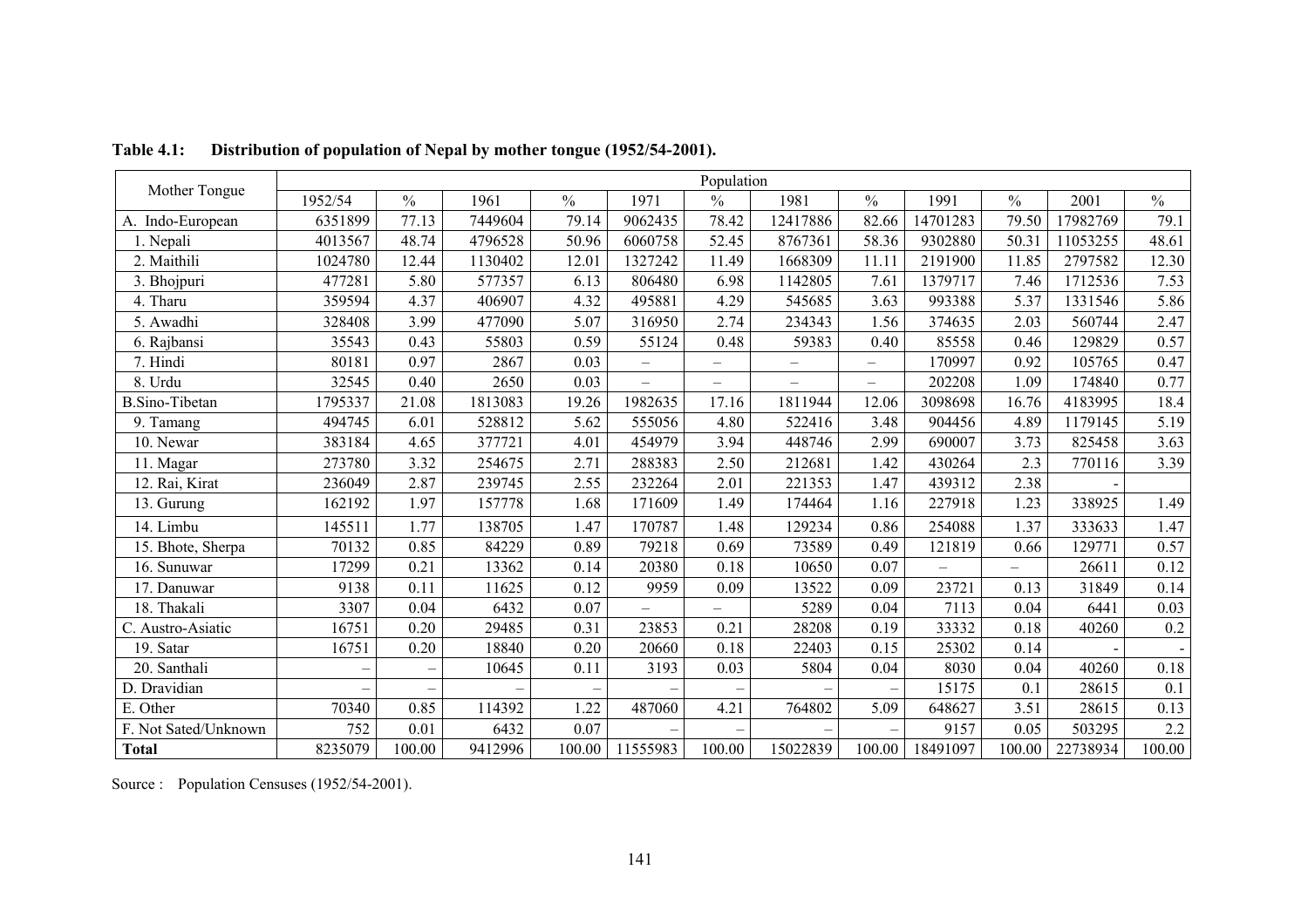The languages recorded in the 2001 census but not enumerated in the earlier censuses are presented in Table 4.2.

| Mother tongues       | Speakers                | $\frac{0}{0}$    |
|----------------------|-------------------------|------------------|
| Bajjika              | 237947                  | 1.05             |
| Angika               | 15892                   | 0.07             |
| Chhantyal            | 5912                    | 0.03             |
| Nepali Sign Language | 5743                    | 0.03             |
| Meche                | 3301                    | 0.01             |
| Lepcha               | 2826                    | 0.01             |
| Khariya              | 1575                    | $\boldsymbol{0}$ |
| Sanskrit             | 823                     | $\boldsymbol{0}$ |
| Raute                | 518                     | $\boldsymbol{0}$ |
| Kisan                | 489                     | $\boldsymbol{0}$ |
| <b>Baram</b>         | 342                     | $\boldsymbol{0}$ |
| Dungmali             | 221                     | $\boldsymbol{0}$ |
| Kusunda              | 87                      | $\boldsymbol{0}$ |
| Sindhi               | 72                      | $\boldsymbol{0}$ |
| Koche                | 52                      | $\boldsymbol{0}$ |
| Hariyanwi            | 33                      | $\boldsymbol{0}$ |
| Magahi               | 30                      | $\boldsymbol{0}$ |
| Kurmali              | 13                      | $\boldsymbol{0}$ |
| Dzonkha              | 9                       | $\boldsymbol{0}$ |
| Kuki                 | 9                       | $\boldsymbol{0}$ |
| Mizo                 | 8                       | $\boldsymbol{0}$ |
| Nagamese             | 6                       | $\boldsymbol{0}$ |
| Assamese             | $\overline{\mathbf{3}}$ | $\boldsymbol{0}$ |
| Sadhani              | $\overline{c}$          | $\boldsymbol{0}$ |

**Table 4.2: Additional languages (2001).** 

Source : Population Census 2001

In addition to these fresh entries, the Rai/Kirant group of languages, lumped together into a single entry, have been returned with separate languages. These languages have been presented in Table 4.3.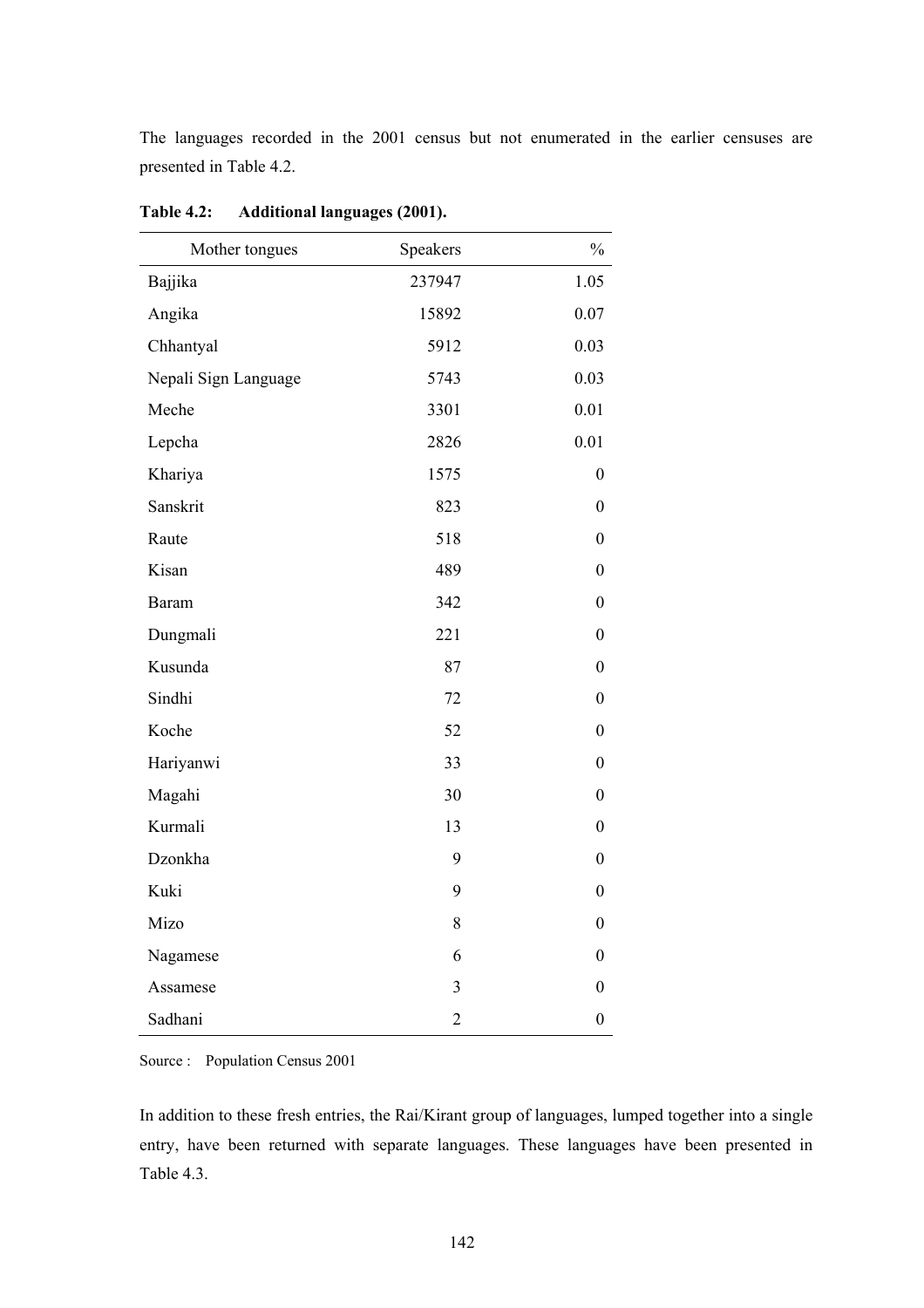| Languages      | Speakers | $\frac{0}{0}$    |
|----------------|----------|------------------|
| <b>Bantawa</b> | 371056   | 1.63             |
| Chamling       | 44093    | 0.19             |
| Sunuwar        | 26611    | 0.12             |
| Kulung         | 18686    | 0.08             |
| Yakkha         | 14648    | 0.06             |
| Thulung        | 14034    | 0.06             |
| Sanpang        | 10810    | 0.05             |
| Khaling        | 9288     | 0.04             |
| Dumi           | 5271     | 0.02             |
| Umbule         | 4471     | 0.02             |
| Puma           | 4310     | 0.02             |
| Nachhering     | 3553     | 0.02             |
| Bahing         | 2765     | 0.01             |
| Kou/Koi        | 2641     | 0.01             |
| Hayu           | 1743     | 0.01             |
| Yamphu         | 1722     | 0.01             |
| Chhiling       | 1314     | 0.01             |
| Lohorung       | 1207     | 0.01             |
| Mewahang       | 904      | $\boldsymbol{0}$ |
| Tilung         | 310      | $\theta$         |
| Jerung         | 271      | $\boldsymbol{0}$ |
| Dungmali       | 221      | $\boldsymbol{0}$ |
| Lingkhim       | 97       | $\boldsymbol{0}$ |
| Sam            | 23       | $\boldsymbol{0}$ |
| Chhintang      | 8        | $\boldsymbol{0}$ |

**Table 4.3: Rai languages (2001).** 

Source : Population Census 2001.

This uncertainty about the number of Nepal's languages and their reduced enumeration in the last five censuses may be attributed to their lack of required information and awareness about mother tongues and also the "one nation – one language" policy adopted during the Panchayat regime.

Setting aside the various censuses, attempts have also been made by some linguists to identify Nepal's languages. Malla (1989) and Toba (1992) mention 70 while Grimes (2000) lists 121 languages one of which, called Kusunda, has been claimed to be dead. All these attempts (including censuses) for identification of languages spoken in Nepal as mother tongues are some sort of approximation or rationalization of information and cannot be deemed final.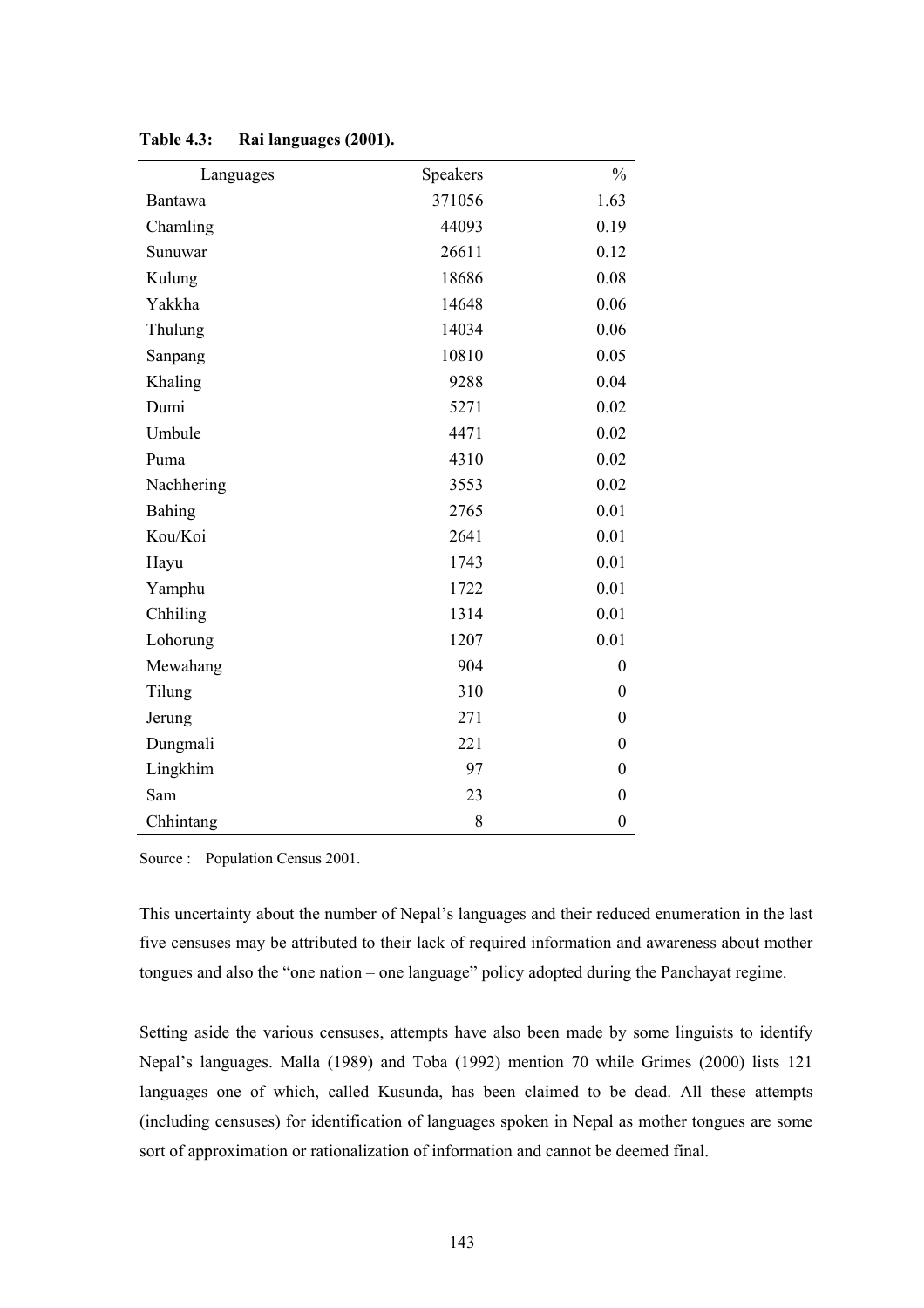### **4.2.2 Nomenclature**

The nomenclature of Nepal's languages (including Tibeto-Burman (Marrison, 1967; Matisoff, 1996:ix)) is found to be complex. The names for several languages have been derived from the country or place names (toponyms/loconyms). Such toponyms/loconyms have gradually gained currency among their users and others. One of such languages is Nepali, which has been established as the state language of the Kingdom of Nepal since Gurkha conquest in the eighteenth century. Its main alternative names used earlier include Khas Kuraa, Gurkhaali and Parbatiyaa. Other languages of Nepal whose nomenclature is based on place names are Maithili ( < Mithilaa), Bhojpuri (< Bhojpur), Awadhi (<Awadh), Hindi (<Hindustaan), Santhali (<Santhal), Bangala (<Bangaal), Marwadi (Mawraad), Angika (<Ang), Tibetan (<Tibet), Meche (<Mechi), Punjabi (Punjab), Oriya (<Orissa), Sindhi (<Sindh), Marwari (< Marwar), Hariyanvi (<Hiwiyana,), Magahi (<Magadh), Assamese (<Assam), etc.

Secondly, there are many examples in Nepal of a language name (glossonym) derived from a community or tribe name (ethnonym). Such languages include Tharu, Tamang, Newar, Magar, Kiranti languages, Gurung, Rajbanshi, Sherpa, Chepang, Majhi, Danuwar, Sunuwar, Thami, Dhimal, Bhujel/Khawas, Darai, Kumal, Thakali, Bhujel, Chhantyal, Pahari, Lepcha/Lapche, Bote, Raji, Byanshi, Ghale, Khariya Raute, Kisan, Churauti, Baram/Maramu, Kusunda, Dhangar, Dura, Yolmo, Munda, etc. Some of the tribe names on which their language names are based have been further derived from place names, e.g. Sunwar (< Sunuwar 'a tribe' < Sunkoshi 'a river'), Jirel (<Jiri, 'a place in Dolakha district'), etc.

Thirdly, Churauti is the only language spoken in Nepal named after the profession of its speakers. Even this name given by Nepali speakers is not palatable to its native speakers; instead, they prefer to call their speech 'Muslim Bhasha'.

Fourthly, Urdu, Sanskrit, and Tibetan are the three languages which are very much restricted to religions. Urdu, originated as Dakshni (the 'southern' language) used by the Muslim conquerors in northern Deccan and later called Urdu, the language of the court, called the Horde, in the main stronghold of Northern Hindustan, was finally adopted as the language of the Muslim community in India as well as Nepal (Cf. Breton, 1997:74). Sanskrit, enumerated only with 823 native speakers, is hardly used as a medium of mass communication but it has been actively used by Hindus in performing their religious rituals and also by scholars in scholastic study and deliberations.

Finally, Nepali Sign Language, which has been reported in the 2001 census, has been named after the medium or 'signs' used by the deaf in their communication.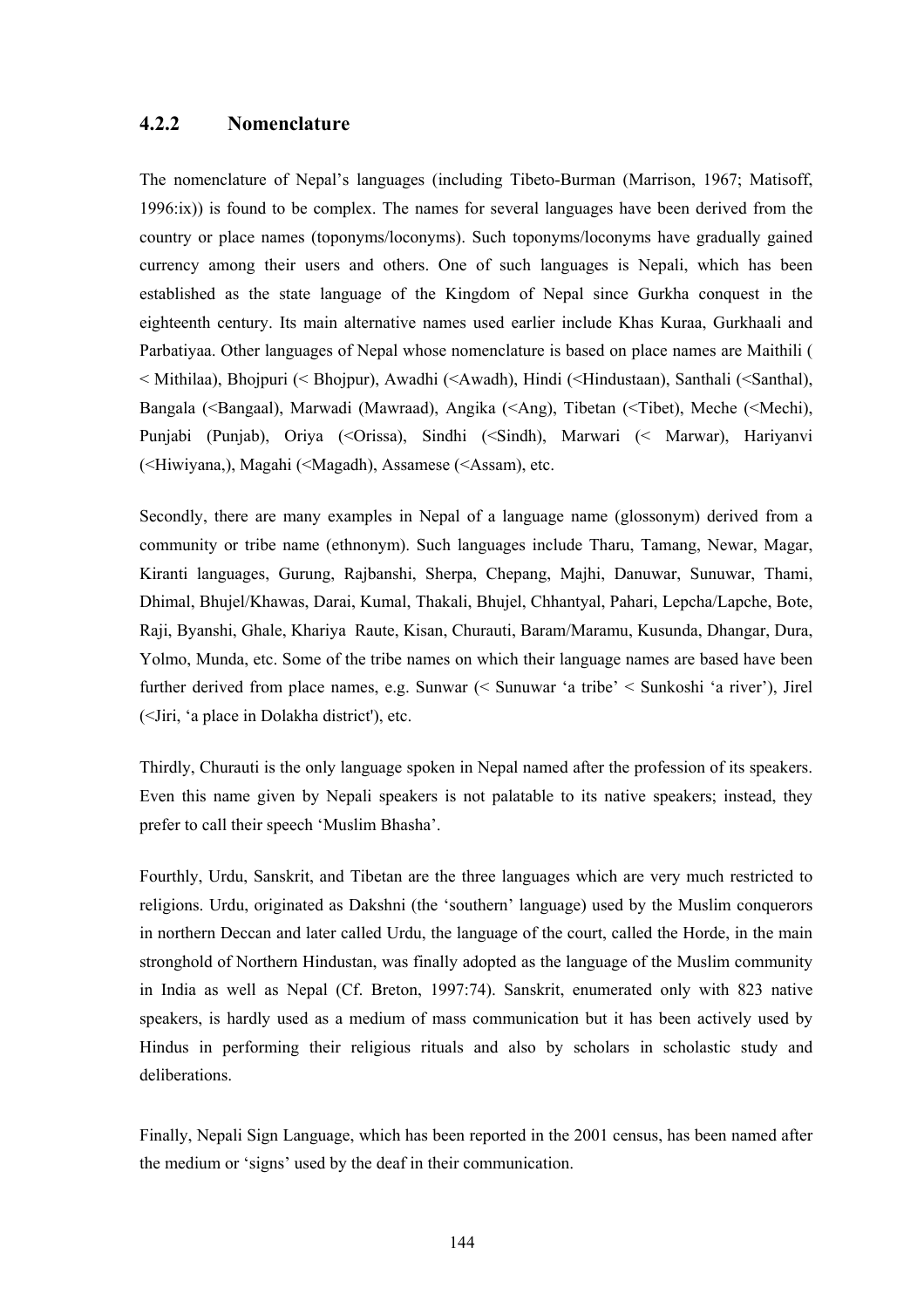There are quite a few languages with more than one name (*allonyms*), e.g. *Gorkhali*, *Khas Kuraa*, and *Parbatiyaa* for Nepali, *Tirhutiya* and *Dehati* for Maithili, and so on<sup>5</sup>. Etymologically, the derivation of an Indo-Aryan language name may involve a productive adjectival Nepali suffix –*i*  attached to a nominal stem (indicating place), e.g. *Nepal* (noun) +  $-i$  = *Nepali*, *Mithila* +  $-i$  = *Maithili*, *Bhojpur* +  $-i$  + = *Bhojpuri*, *Awadh*  $+i$  = *Awadhi*, etc. The Tibeto-Burman languages, however, do not involve such suffixation.<sup>6</sup>

#### **4.2.3 Genetic Affiliation**

The languages enumerated in the 2001 census belong to the four language families, viz. Indo-European, Sino-Tibetan<sup>7</sup>, Austro-Asiatic, and Dravidian.

In Nepalese context, Indo-European family of languages mainly comprise Indo-Aryan group of languages, which forms the largest group of languages in terms of speakers, viz. nearly 80 per cent.

The Indo-Aryan languages spoken in Nepal can be genetically subcategorized in the following diagram:



5 See Grimes (2000) for the various names used for a language.

6 The only exception was Newari, which has ceased to be used now.

7 Kusunda, whose genetic affiliation was considered undecided earlier, has been now said to belong to the Himalayish group of Tibeto-Burman (Sino-Tibetan) languages (Grimes, 2000).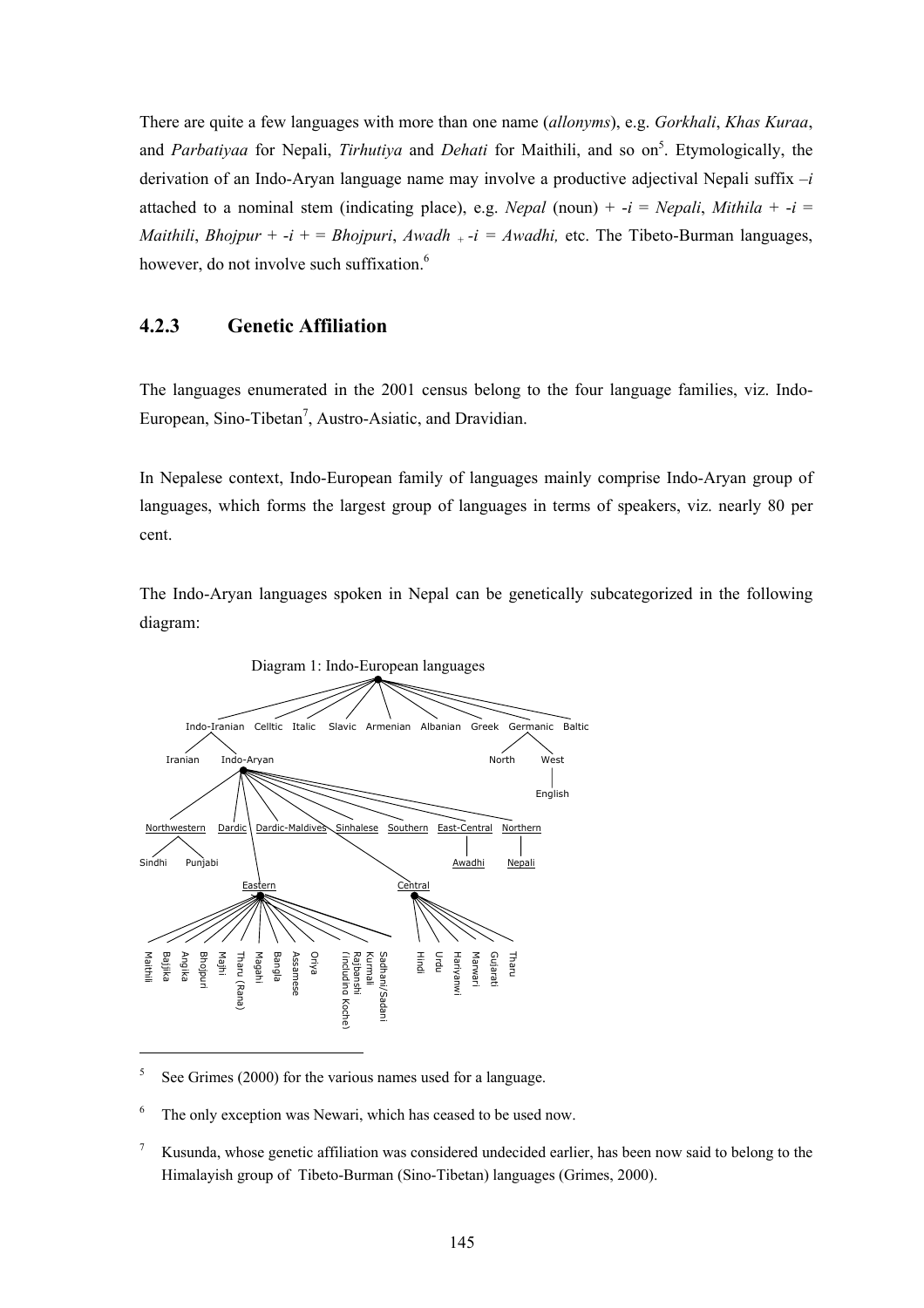Some of the Indo-Aryan languages spoken in Nepal are yet to subclassified in the lack of their adequate description. These languages include Tharu, Bote, Darai ,Kumal, Churauti and Danuwar.

Another important group of Nepal's languages is the Tibeto-Burman group of Sino-Tibetan family. Though it is spoken by relatively lesser number of people than the Indo-European family, it consists of the largest number of languages, viz. about 57 languages. Contrary to speakers of Indo-Aryan languages, there has been steady decline in speakers of Sino-Tibetan languages from the 1952/54 to the 1981 censuses, viz. 21.8 (1952/54), 19.26 (1961), 17.16 (1971), and 12.06 (1981) per cent. In the last two censuses, they have, however, increased to 16.76 per cent (1991) and nearly 19 per cent (2001). Their decline and increase may also be due to the reasons ascribed to those of Indo-European languages.

The Sino-Tibetan languages spoken in Nepal can be subcategorized as follows:



 *Diagram 2: Sino-Tibetan languages* 

Adapted from Bradeley (2002) and David Watters (personal communication)

In addition to these two major language families, there also exist a few languages belonging to two minor language families. They are Austric branch of the Austro-Asiatic family and Dravidian family of languages. The Austic languages comprise Santhali of the northern Munda group and Kharia of the southern Munda group. It is to be noted that Satar has been reported in all the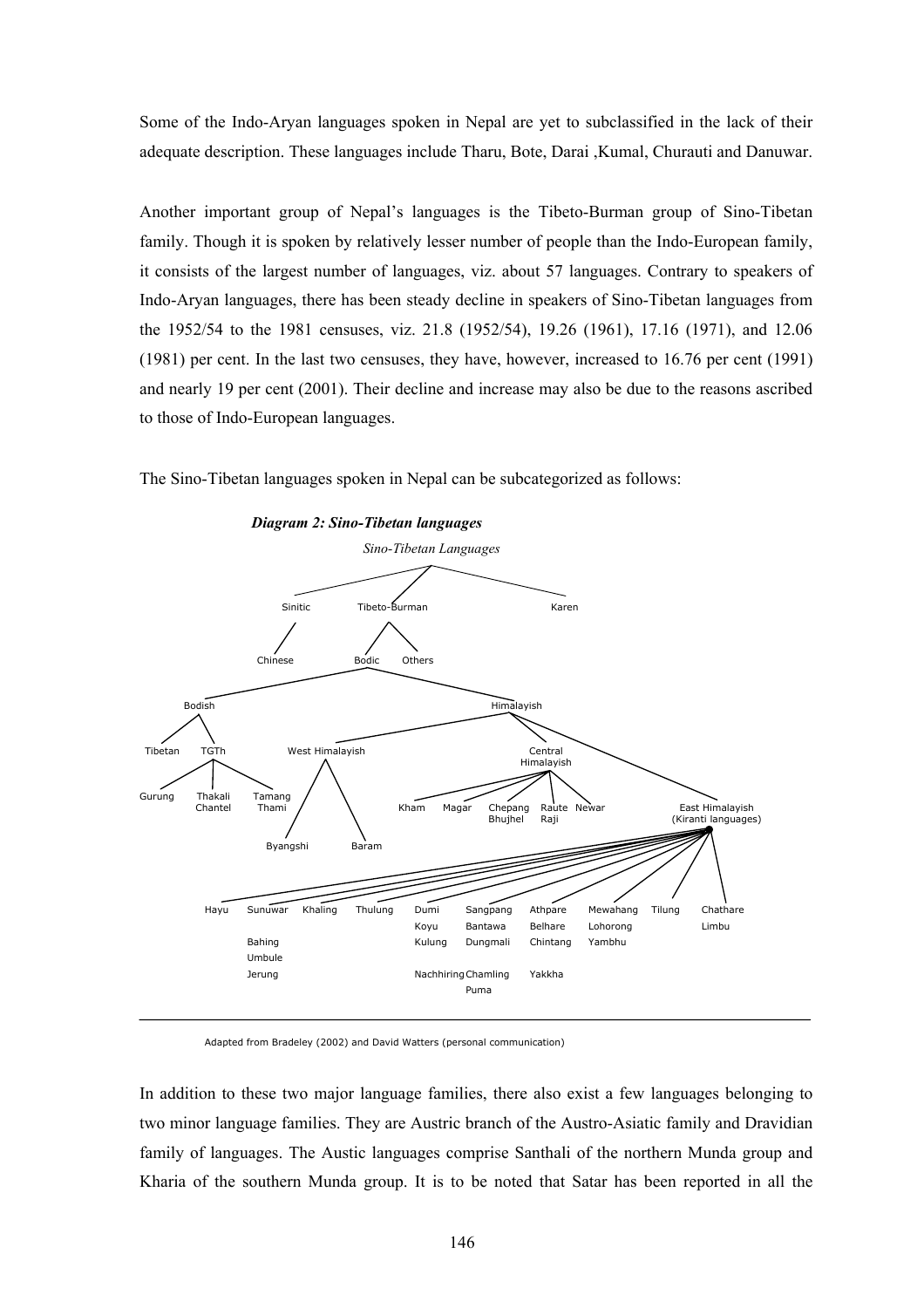censuses but Santhal has been wrongly reported as a separate language except in the 1952/54 census. The 2001 census lumps both Satar and Santhal together into a single language, called Santhali. It is suggested that Munda (with 67 speakers) should also be included within Santhali, in that it is just a variant name of the same language. According to the 2001 census, Santhali speakers are 40, 193 in number, i.e. 0.18% of Nepal's total population, as compared to 0.20% (1952/54), 0.31% (1961), 0.21% (1971), 0.19 (1981), and 0.18% (1991). Another Austric language of Munda branch is Kharia, which has been introduced in the 2001 census for the first time. This language is spoken by 1575, i.e. 0.01%. All the Austric languages are spoken by groups of tribal peoples from the eastern Terai and make up approximately 0.19 per cent of the total population. The genetic affiliation of the Austric languages spoken in Nepal is shown in the following diagram:





Dravidian language family includes the two languages spoken in Nepal. One of them is called Jhangar in the region east of Kosi river but Dhangar in the region west of Kosi river. It constitutes the northernmost part of Dravidian family of languages. It is said to be a regional variant of Kurux spoken in Jharkhand State of India though it shows divergence in its vocabulary and grammar (Gordon, 176; Yadava, 2002). According to the 2001 census, it is spoken by 28,615, i.e. 0.13% of the total population of the country. Its speakers have been reported to be 4832 (1952/54), 9140 (1961), and 15175 (1991). But it was not listed in the 1971 and 1981 censuses. Another Dravidian language is Kisan with 489 speakers settled in Jhapa district. It has been returned first time in population censuses. The genetic affiliation of Dhangar/Jhangar and Kisan is presented in the following diagram:

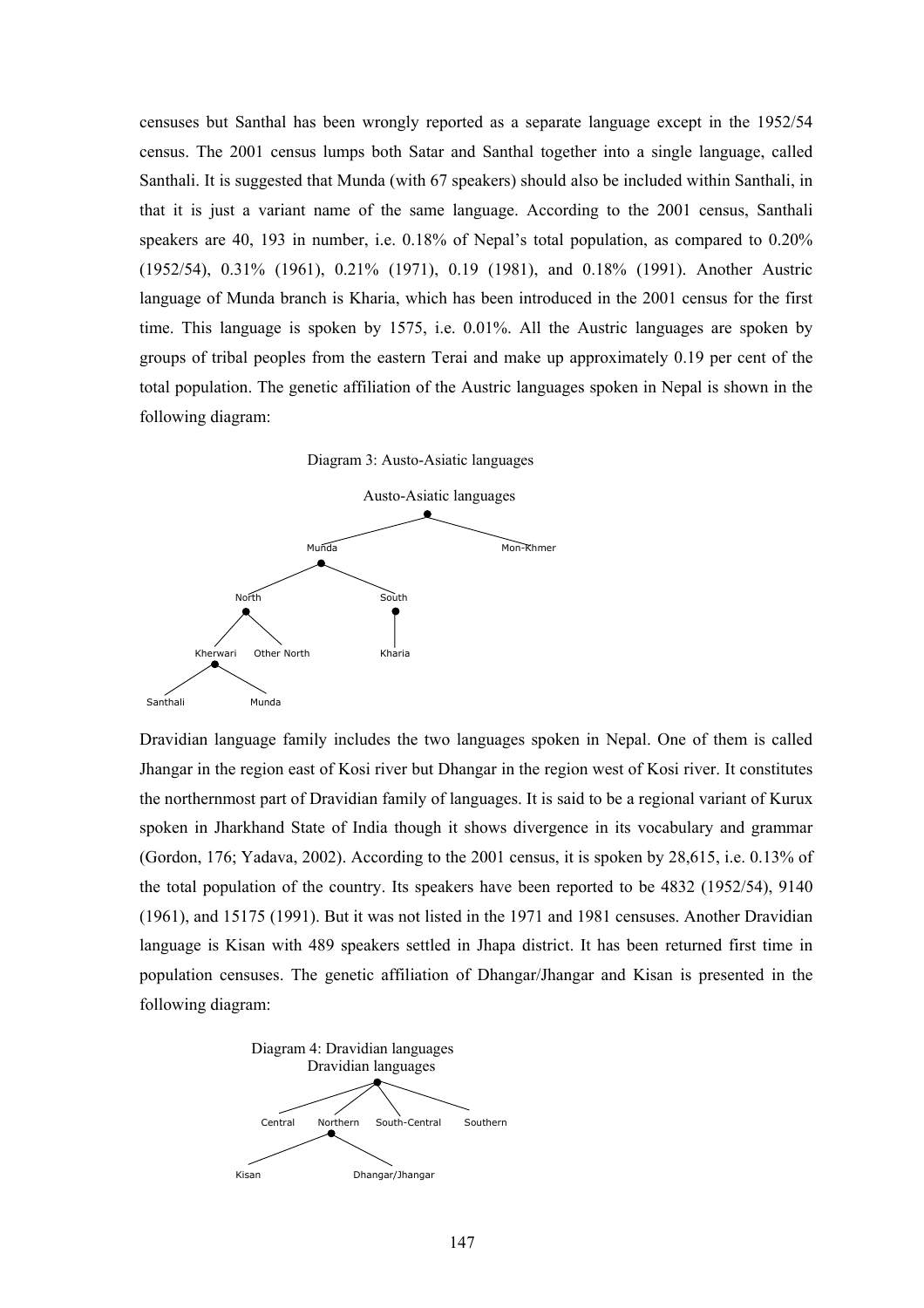### **4.2.4 Distribution**

The Indo-Aryan languages are spoken by the majority of Nepal's total population and thus constitute the largest group of Nepal's languages in terms of their speakers. In the last six censuses, their speakers constituted 77.13 per cent (1952/54), 79.14 per cent (1961), 78.42 per cent (1971), 82. 66 per cent (1981), 79.50 per cent (1991), and nearly 80 per cent (2001) of the total population. These figures show increase in the speakers of Indo-Aryan languages except their slight decline in the 1971 and 1991 censuses. Of the Indo-Aryan languages, there had been steady increase in the percentage of Nepali speakers from the 1952/54 till the 1981 censuses but it has declined in the 1991 and 2001 censuses. On the contrary, the non-Nepali Indo-Aryan languages except Bhojpuri declined from the 1952/54 till the 1981 censuses but they have increased in the 1991 and 2001 censuses. This increase in Nepali speakers and decline in other Indo-Aryan languages during the 1952/54-1981 may presumably be attributed to the growing emphasis on the "one nation–one language" policy imposed during the Panchayat regime. Conversely, the decline in Nepali speakers and rise in other the speakers of Indo- Aryan languages may be ascribed to the people's awareness of promoting and preserving their mother tongues following the restoration of democracy in 1990.

The Indo-Aryan languages spoken in Nepal are mainly distributed from the western to the eastern hills and the Terai and also the far western mountain though they are spoken with low density in almost all the remaining parts of the country.

Another group of languages spoken in Nepal are the Tibeto-Burman languages. Their number is the largest, viz. 57 languages, as compared to other groups of languages including the Indo-Aryan languages. The Tibeto-Burman languages which are mentioned in all the censuses are Tamang, Newar, Magar, Rai (Kirant), Gurung, Limbu, Bhote (Sherpa), and Thakali. Sunuwar has not been listed in the 1991 census. Similarly, Thakali did not appear in the 1971 census. According to the 2001 census, these languages are spoken by 18.4 per cent of Nepal's total population and occupies the second position. However, the percentages of their speakers vary in the different censuses: 21.8 per cent (1952/54), 19.26 (1961), 17.16 (1971), 12.06 (1981), 16.76 (1991), and 18.4 (2001). The Tibeto-Burman languages mainly extend over the eastern, central and western mountain and hills though they are also sparsely spoken in the other parts of the country.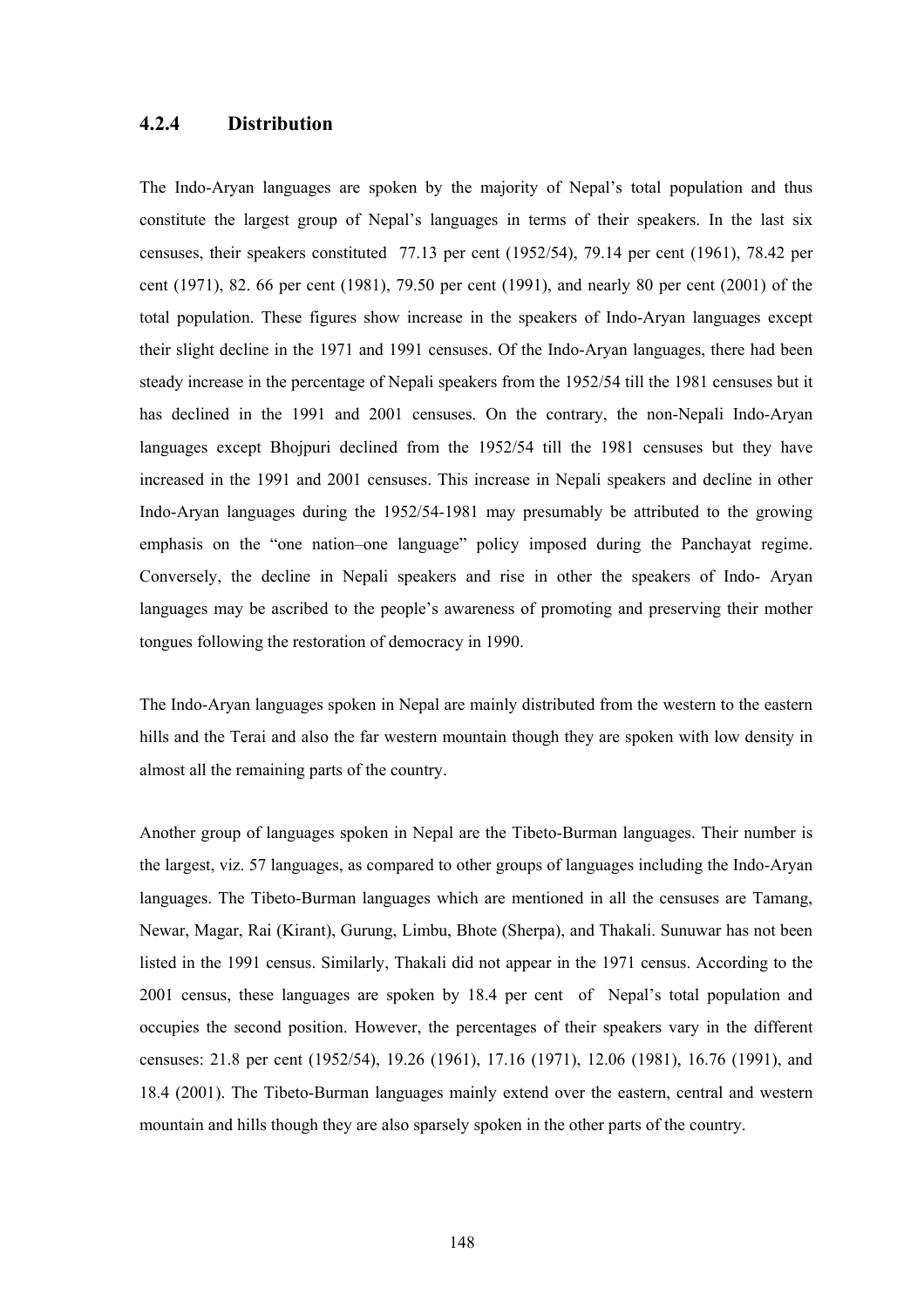The two Austric languages, viz. Santhali (inclusive Munda) and Khariya, have been returned in various censuses with some variations. They are reported to have been spoken by 0.2 per cent (1952/54), 0.31 per cent (1961), 0.21 per cent (1971), 0.19 per cent (1981), 018 per cent (1991), and 0.2 per cent (2001). They are mainly distributed in the southern parts of Jhapa and Morang districts.

In Dravidian family, Dhangar/Jhangar is spoken by 4,812 (1952/54), 15, 175 (1991) and 28,615 (2001) people. Mainly spoken in Sunsari district, it is also marginally used in Siraha and some other districts. Another Dravidian language is Kisan, marginally spoken in Jhapa district.

The distribution of the four language families and their speakers have been presented in the following table.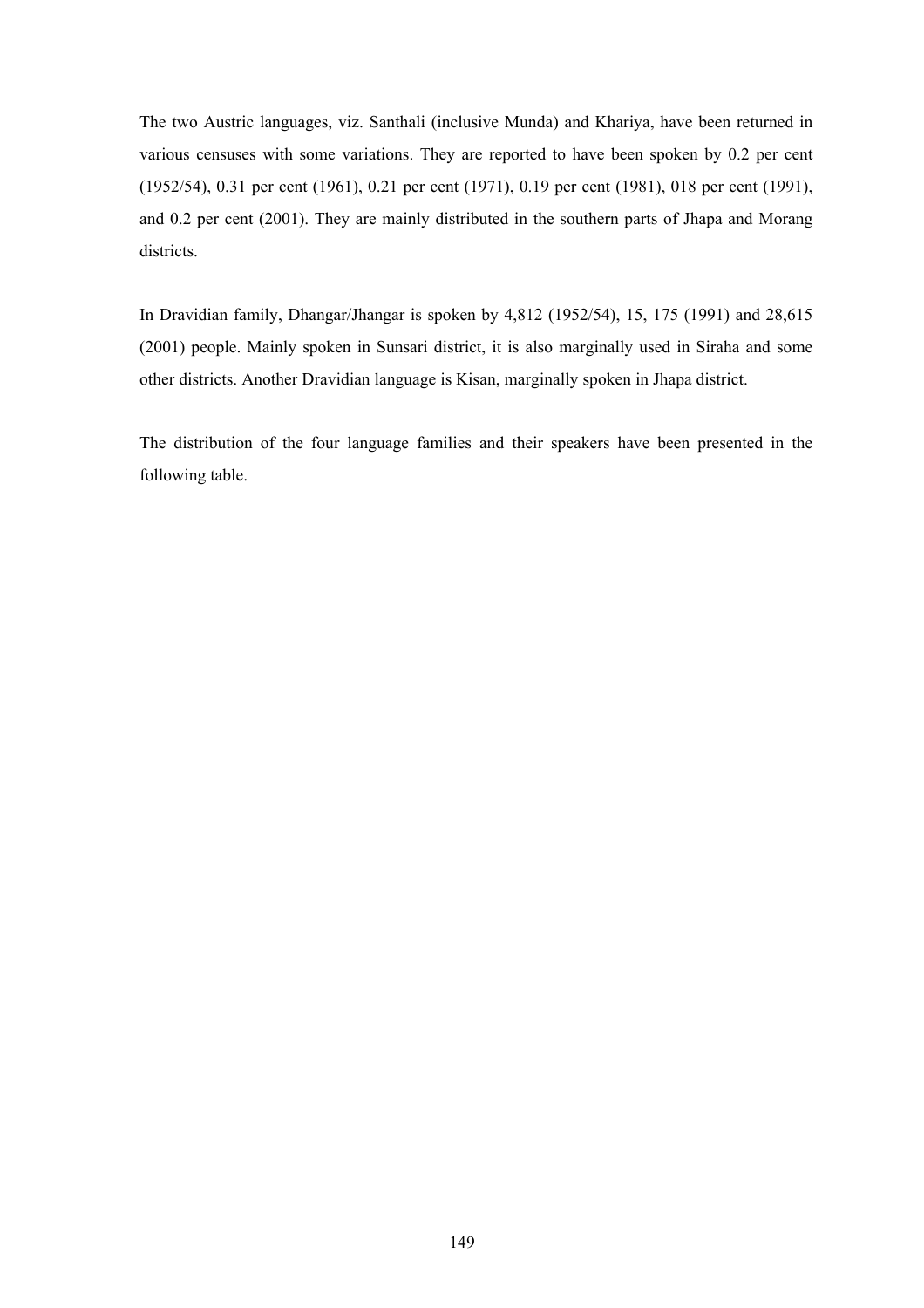| Mother Tongue     | Population |               |         |               |         |        |          |               |          |               |          |               |  |  |  |
|-------------------|------------|---------------|---------|---------------|---------|--------|----------|---------------|----------|---------------|----------|---------------|--|--|--|
|                   | 1952/54    | $\frac{0}{0}$ | 1961    | $\frac{0}{0}$ | 1971    | $\%$   | 1981     | $\frac{0}{0}$ | 1991     | $\frac{0}{0}$ | 2001     | $\frac{0}{0}$ |  |  |  |
| A. Indo-European  | 6351899    | 77.13         | 7449604 | 79.14         | 9062435 | 78.42  | 12417886 | 82.66         | 14701283 | 79.50         | 17982769 | 79.1          |  |  |  |
| B. Sino-Tibetan   | 1795337    | 21.08         | 1813083 | 19.26         | 1982635 | 17.16  | 1811944  | 12.06         | 3098698  | 16.76         | 4183995  | 18.4          |  |  |  |
| C. Austro-Asiatic | 16751      | 0.20          | 29485   | 0.31          | 23853   | 0.21   | 28208    | 0.19          | 33332    | 0.18          | 40260    | 0.2           |  |  |  |
| D. Dravidian      |            |               |         |               |         |        |          |               | 15175    | 0.1           | 28615    | 0.1           |  |  |  |
| E. Others         | 70340      | 0.85          | 114392  | 1.22          | 487060  | 4.21   | 764802   | 5.09          | 648627   | 3.51          |          |               |  |  |  |
| F. Not Stated     | 752        | 0.01          | 6432    | 0.07          |         |        |          |               | 9157     | 0.05          | 503295   | 2.2           |  |  |  |
| <b>Total</b>      | 8235079    | 100.00        | 9412996 | 100.00        | 1555983 | 100.00 | 15022839 | 100.00        | 18491097 | 100.00        | 22738934 | 100.00        |  |  |  |

**Table 4.4 : Distribution of population by the language families of mother tongues (1952/54-2001).** 

Source : Population censuses (1952/54-2001).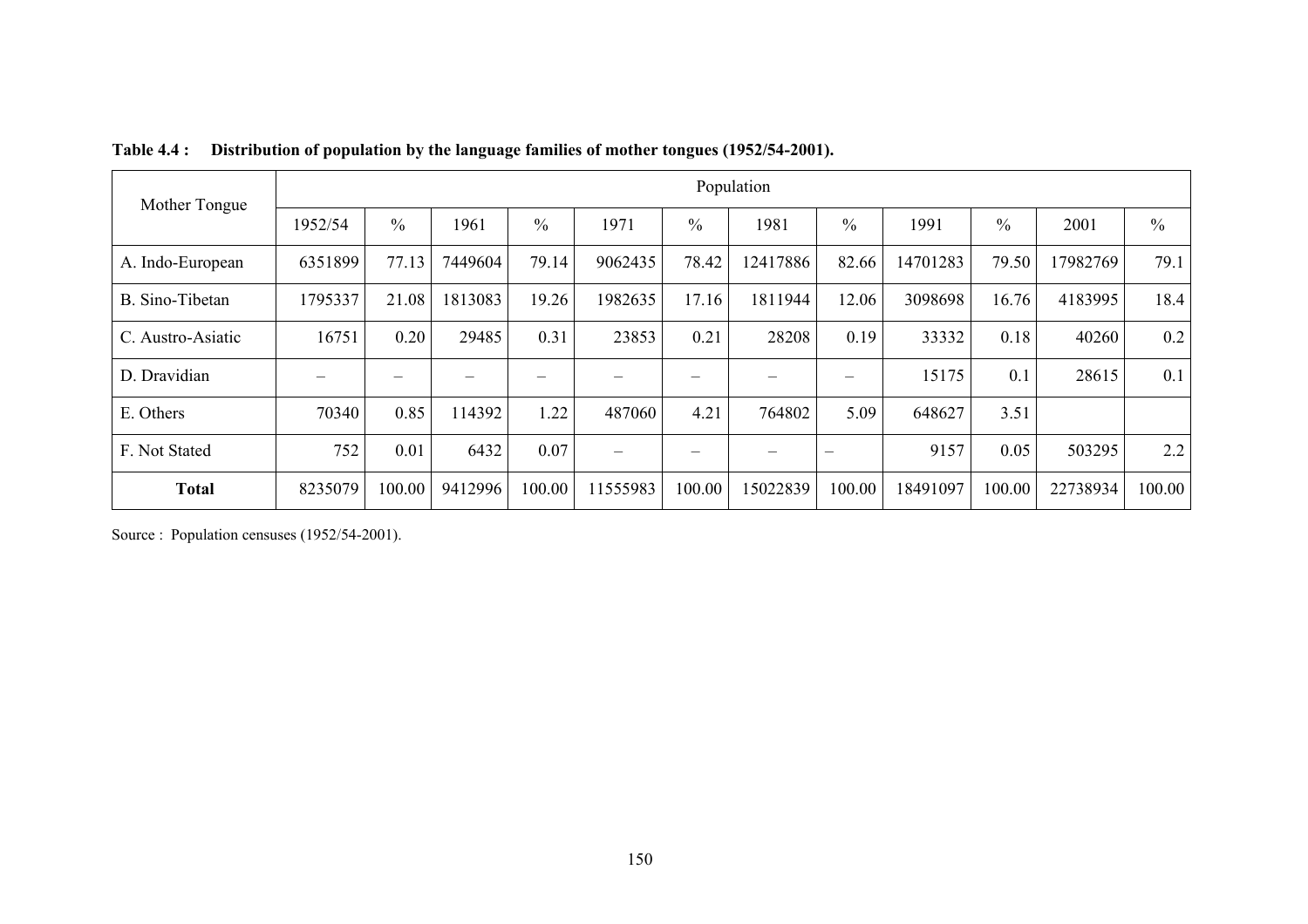A comparison of the distribution of rural and urban population by the language families according to the 2001 census figures shows that Indo-European languages are spoken as mother tongues by 87 per cent in rural areas but 13 per cent in urban areas. Compared to the 1991 census there has been an increase of almost 5 percent in the Indo-European speakers of the urban area. This increase suggests a trend of population shift from rural to urban area. Sino-Tibetan languages are spoken by 82 per cent in rural areas as compared to 18 per cent in urban areas. These figures also indicate an increase of Sino-Tibetan speakers in the urban area by about 3 per cent. Similarly, Austro-Asiatic languages have been reported to be spoken by 96.30 per cent and 3.70 per cent in rural and urban areas, respectively. Dravidian speakers constitute 95.28 per cent and 4.72 per cent of their total population in rural and urban areas, respectively. There has been a considerable increase in the percentage of 'unknown languages' in the urban area. It has risen by about 10 per cent; this increase may be ascribed to the gradual shift of rural population to the urban area.

| Language Families  |       | 1991  | 2001  |       |  |  |  |
|--------------------|-------|-------|-------|-------|--|--|--|
|                    | Rural | Urban | Rural | Urban |  |  |  |
| Indo-European      | 91.99 | 8.01  | 87.00 | 13.00 |  |  |  |
| Sino-Tibetan       | 84.87 | 15.22 | 82.00 | 18.00 |  |  |  |
| Austro-Asiatic     | 97.97 | 2.10  | 96.30 | 3.70  |  |  |  |
| Dravidian          |       |       | 95.28 | 4.72  |  |  |  |
| Not stated/Unknown | 93.05 | 6.95  | 83.89 | 16.11 |  |  |  |

**Table 4.5 : Distribution of rural and urban population by mother tongue (1991-2001).** 

Source: Population Censuses (1991-2001) (For details, see Appendix 4.2)

#### **4.2.5 Writing Systems**

Most of the languages spoken in Nepal are still confined to their oral traditions. Each of them has a rich oral heritage of traditional folk stories and songs handed down from parent to child over a long period of time, e.g. Salhes in Maithili and Mundhun in Kiranti languages. However, they are disappearing with the growth of literacy and language shift. It is, therefore, time to document them before they are lost to posterity to come.

Only a few of Nepal's languages have literate traditions. They include Nepali, Maithili, Tibetan/Sherpa, Newar, Limbu, Bhojpuri, Awadhi, and Lepcha in particular. All of them have long tradition of written literature. These languages have employed various writing systems or scripts. Most of the Indo-Aryan languages such as Nepali, Maithili (originally written in Mithilakshar or Kaithi script), Bhojpuri, Awadhi, Hindi and Rajbanshi use the Devanagri script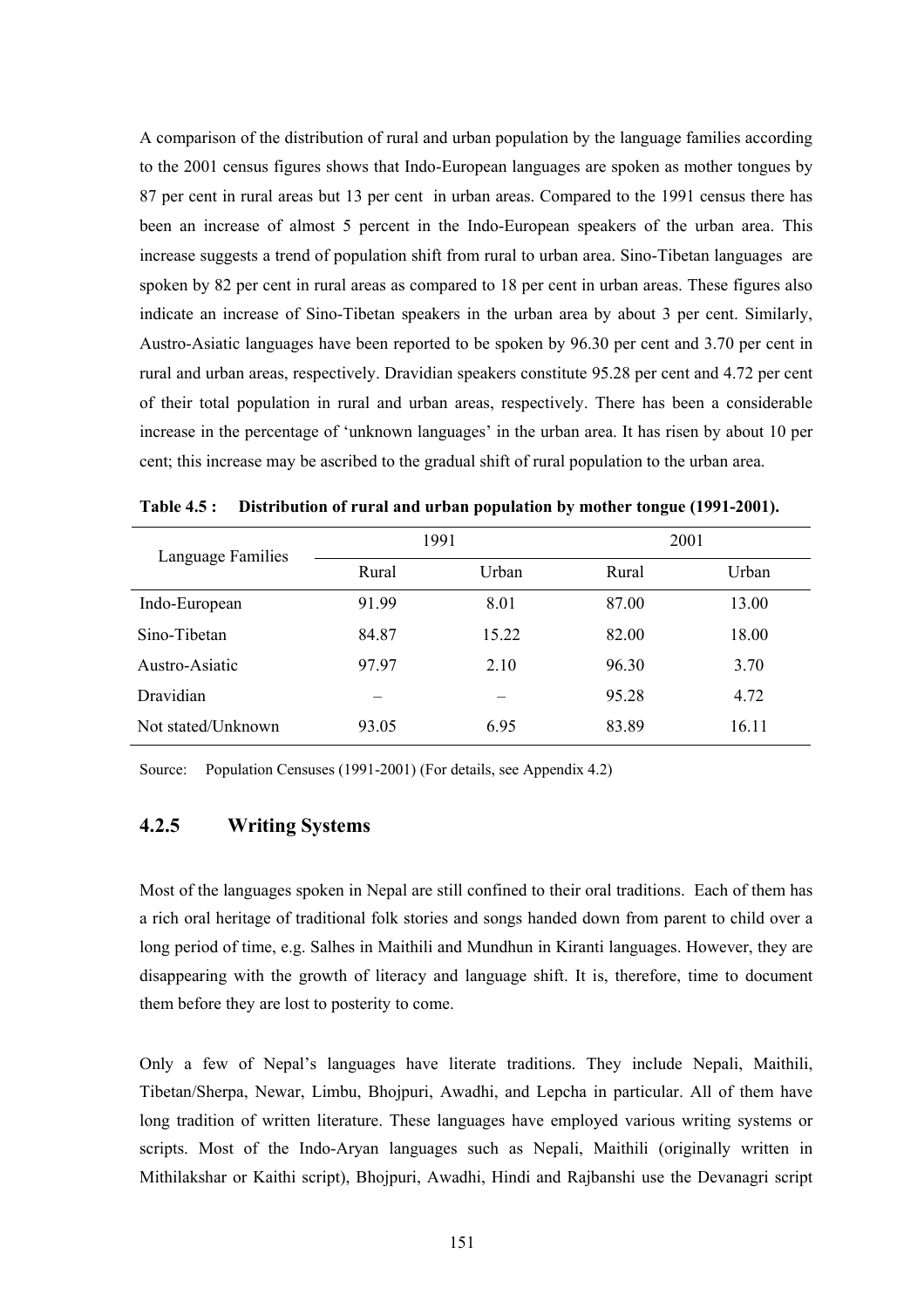though Bengali is written in a different version of Devanagri script. The Tibetan script is used by Lamas for Tibetan. Newar has its own traditional script called Ranjana but it has also adopted the Devanagri script for the sake of convenience in reading and printing. Limbu uses its own Kiranti Srijanga script. Lepcha is written in Rong script.

Of late some other languages have taken to literate traditions. Initiatives have been taken by various language communities to develop writing systems appropriate to the sound system of their languages and practically acceptable to them. They are Tharu, Tamang, Magar, Gurung, Rajbanshi and Rai group of languages such as Bantawa, Thulung, Chamling, Khaling, Kulung, and so on. Tharu, Tamang and Gurung use the Devanagri script but some of the Gurung speakers advocate for the use of Roman script for this language. Magar has developed its own script, called Akkha. Recently, these languages have started developing some written literature in the form of newspaper, magazine, textbooks for adult literacy and primary education, and folk literature.

As in India, Santhali in Nepal is written in Roman script. In addition, some of the languages have adopted Devanagri script. Arabic script is used for writing Urdu. Thus, there have been used about nine scripts in writing Nepal's languages.

## **4.2.6 Language and Ethnicity**

Nepal is a multiethnic nation, comprising various ethnic and religious communities. Its ethnic and religious diversity is coupled with its linguistic plurality. They are found to interact with one another, resulting in the threefold ethnic/religious-linguistic structure. First, there are a number of ethno-linguistic communities in Nepal each of which has a common mother tongue. The mother tongues associated with various ethnic groups include Magar, Tharu, Tamang, Gurung, Limbu, Sherpa, Rajbanshi, Sunuwar, Kumal, Majhi, Danuwar, Chepang, Thami, Thakali, Bhote, Dhimal, Darai, Lepcha, Byansi, Raute, Raji, Dhangad/Jhangad and so on. Such a situation having one–toone relation between languages and ethnic groups is characterized by "one tribe one language" formula. Besides, Urdu is the mother tongue of a community belonging to a particular religion, viz. Islam. Similarly, Tibetan-speaking Bhotiyas or Sherpas are Buddhists. (Cf. Breton, 1997: 16- 17). It is, however, to be noted that this formula is not exempt from exceptions. Secondly, there are, on the other hand, ethnic communities each of which speak several mother tongues. This "one tribe with several languages" in Nepal is the Rai (Kiranti) group in the eastern hills and mountain. This single group speaks various Kiranti languages such as Bantawa, Chamling, Kulung, Yakkha, Thulung, Sangpang, Khaling, Dumi, Jirel, Puma, Umbule, Bahing, Yholmo, Nachiring, Dura, Koi, Hayu, Yamphu, Chhiling, Lohorung, Mewahang, Kaike, Tilung, Jerung, Lingkhim, Sam, Kagate, Chhingtang, Lhomi, etc. This trend is illustrated in the Terai region also. In this region,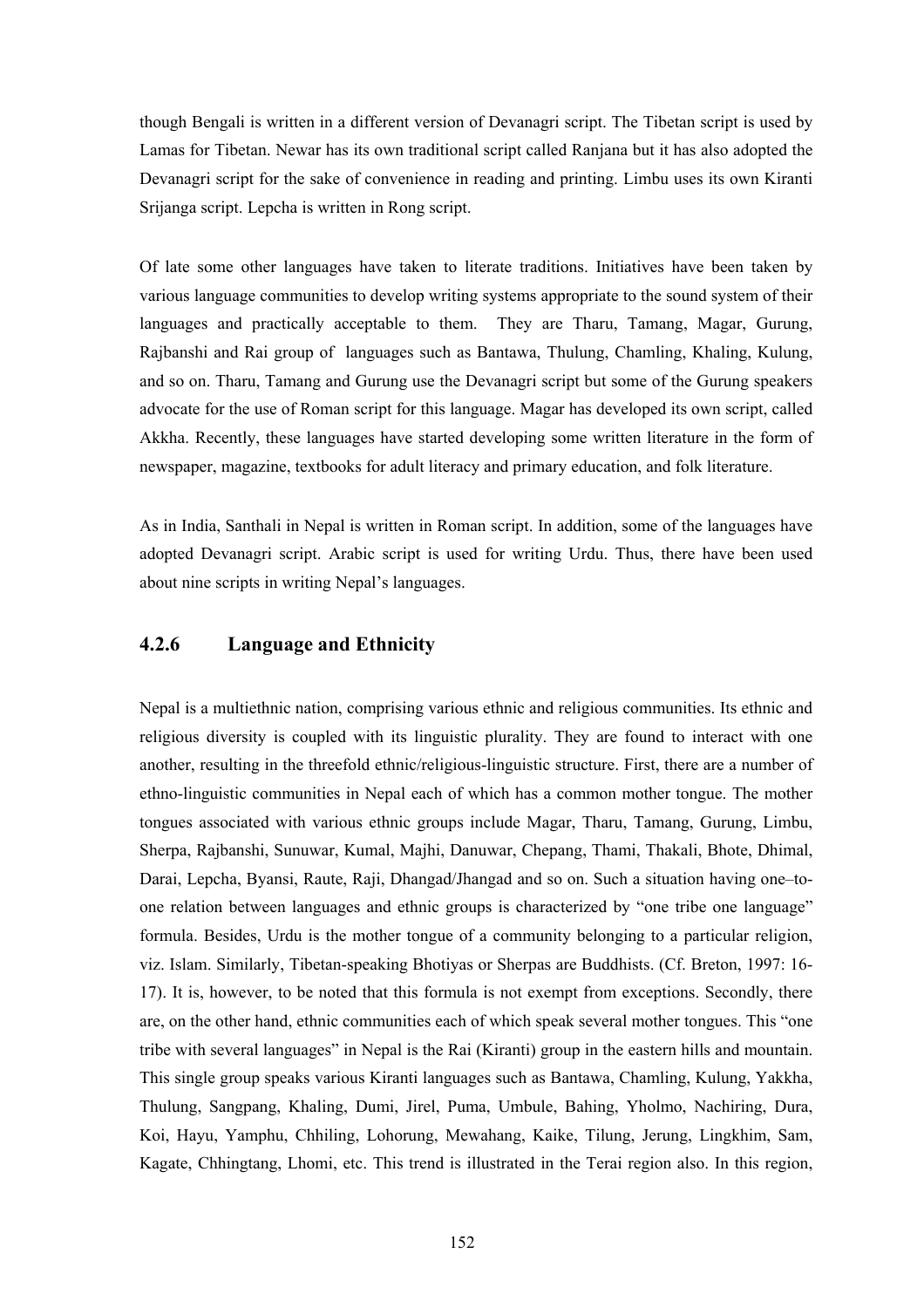various castes and tribes such as Brahmin, Rajput, Yadav, Teli, Kurmi, Chamar, Khatawe, etc. speak Maithili in the Maithili-speaking area, Bhojpuri in the Bhojpuri-speaking area and Awadhi in the Awadhi-speaking area. Thus, there exists no one–to–correspondence between ethnic communities and their mother tongues in the Terai. Thirdly, we find the "several tribes with a common language" formula. Different ethnic groups are found to speak a single mother tongue. This formula has been exemplified by Nepali, which is spoken as a mother tongue by various ethnic groups such as Bahun, Kshetri, Kami, Damai, Thakuri, Sarki, Sanyasi, and so on. Being a lingua franca, it has also been adopted as a mother tongue by people from different ethnic groups as well. Hence, it is called an "interethnic language." Similarly, the Newars consist of various ethnic groups but all these groups speak a single language, viz. Newar or Nepal Bhasa.

In case of one-to-one relation between the tribes and their languages, a comparison of the population of different tribes and their languages can show the extent of language retention by each tribe. According to Gurung (2002: 7-8), there has been considerable increase in the speakers of the languages spoken by various ethnic groups except those of Dhimal, Bhote-Sherpa and Thakali languages. Rajbanshi and Raji are the two languages whose population exceeds the population of their tribes. Besides, Limbu, Jirel, Thami, and Magar have shown significant increase in their speakers. This is evident from the following table:

| Ethnic Groups    | 1991 $(\% )$ | $2001\ (%)$ |              | Ethnic Groups | 1991 $(\% )$ | 2001(%) |
|------------------|--------------|-------------|--------------|---------------|--------------|---------|
| 1. Rajbanshi     | 104.1        | 135.2       | 18. Chepang  |               | 68.5         | 70.5    |
| 2. Raji          | 90.4         | 100.6       | 19. Darai    |               | 60.0         | 68.7    |
| 3. Hayu          |              | 95.7        | 20. Newar    |               | 66.2         | 66.3    |
| 4. Satar         |              | 94.1        | 21. Dura     |               |              | 65.7    |
| 5. Limbu         | 64.0         | 92.9        | 22. Gurung   |               | 50.7         | 62.4    |
| 6. Jirel         | 86.5         | 92.5        | 23. Chhantel |               |              | 60.2    |
| 7. Tamang        | 88.8         | 92.0        | 24. Danuwar  |               | 46.7         | 59.8    |
| 8. Dhimal        | 89.5         | 88.6        | 25. Kusunda  |               |              | 53.0    |
| 9. Meche         |              | 87.7        | 26. Thakali  |               | 51.8         | 49.6    |
| 10. Tharu        | 83.2         | 86.8        | 27. Magar    |               | 32.1         | 47.5    |
| 11. Yakkha       |              | 86.1        | 28. Jhangad  |               |              | 36.3    |
| 12. Dhami        | 75.4         | 82.6        | 29. Bote     |               |              | 35.4    |
| 13. Byansi       |              | 82.4        | 30. Sunuwar  |               |              | 27.9    |
| 14. Raute        |              | 78.7        | 31. Pahari   |               |              | 26.0    |
| 15. Rai-Kirant   | 83.6         | 78.3        | 32. Majhi    |               | 20.6         | 23.6    |
| 16. Bhote-Sherpa | 99.1         | 7.6         | 33. Bhujel   |               |              | 9.1     |
| 17. Lepcha       |              | 77.2        | 34. Kumal    |               | 1.8          | 6.6     |
|                  |              |             | 35. Baramu   |               |              | 4.5     |

**Table 4.6 : The population of tribes and their languages.** 

Source : Population Censuses (1991-2001) and Gurung (2002:8)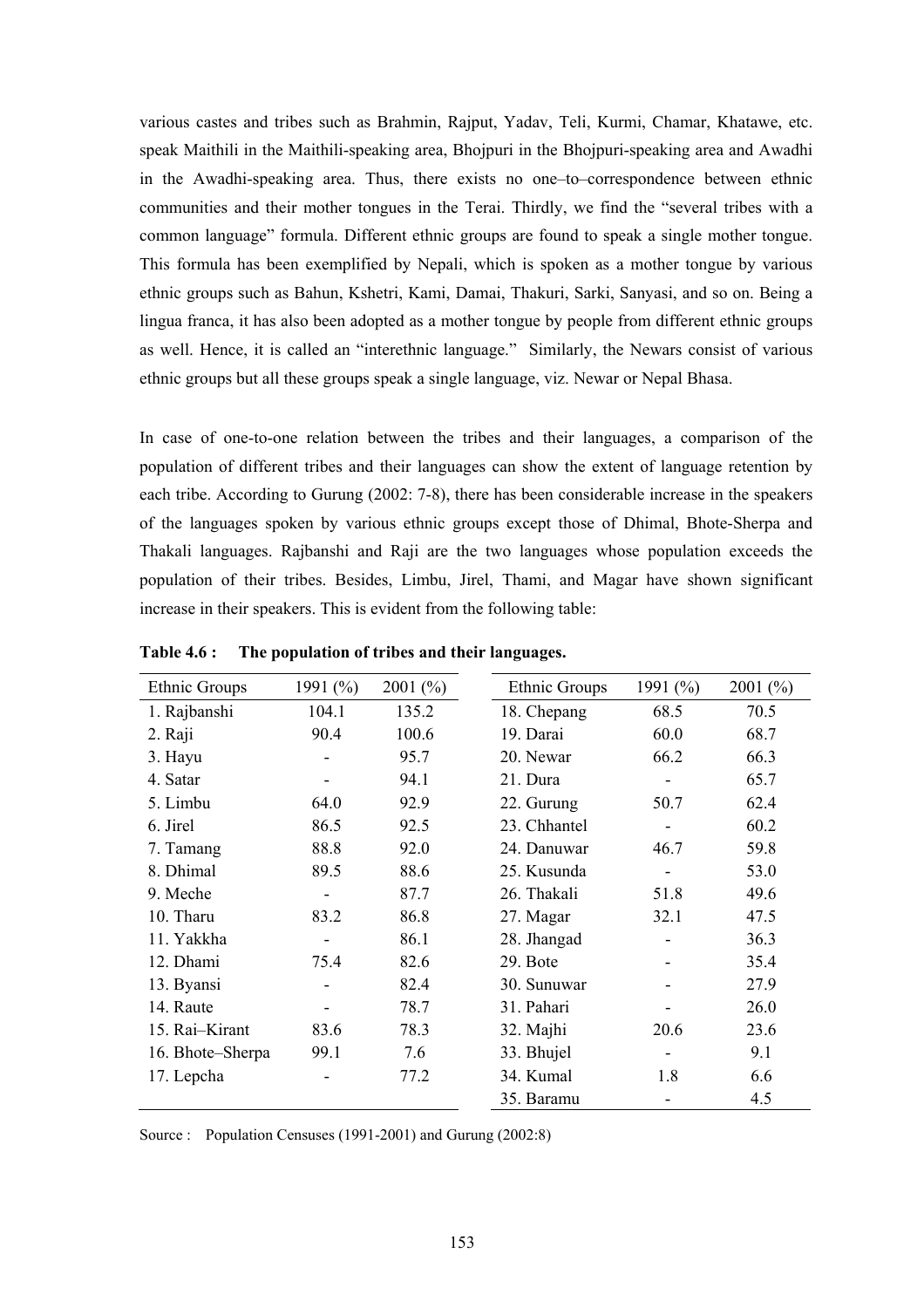All these aspects of language-ethnicity relation reflect the dynamism of language shift in Nepalese context. They suggest a common tendency to shift toward regional and ethnic languages. As a result, there has been continuous decline in the numerical strength of Nepali speakers.

# **4.3 Second Languages**

The linguistic diversity existing in the country has given rise to the three situations in the country, viz. monolingualism, bilingualism, and multilingualism. Of these language situations, only monolingualism or the use of just mother tongues has been regularly reported since the first modern census in 1952/54. The 2001 census data on monolingual communities has been presented in Appendix 4.1. The linguistically homogeneous communities figure 70 per cent of the total population of mother tongue speakers. They are mostly Nepali-speaking people, viz. 46 per cent. Their mother tongue Nepali is also a lingua franca; they hardly need to learn a second language to communicate with a group of people, speaking a different language since they know Nepali. Besides Nepali speaking people, there are people from indigeneous groups and also from the Terai who are able to use only their mother tongue. These people are usually old and illiterate and/or hail from remote rural areas with minimum contact with people speaking other languages.

Bilingualism or the use of mother tongues and their speakers' second languages (i.e. the languages most commonly used by them) has, however, been reported since the 1991 census. The 2001 census has reported only 12 second languages used by 92 mother tongue speakers. The total percentage of bilingual speakers for the 12 reported languages constitute 27.36 per cent (5722151) of the country's total population. Other enumerated second languages are Maithili (115877), Bantawa (71713), Bhojpuri (64724), Tharu (64274), Magar (49378), Tamang (46078), Newar (34431), Gurung (29655), and Awadhi (23577). For details about mother tongues and their associated second languages, see Appendix 4.1.

Nepali as a second language has been mostly returned by speakers of Tibeto-Burman languages. In such language communities it serves as a lingua franca. There are also quite a few Indo-Aryan languages whose speakers have returned Nepali as their second language in a large number. Such speakers also live in close proximity with Nepali speakers. They are by and large bilingual except for a few isolated communities. Apart from contact with Nepali-speaking community, non-Nepali speakers also use Nepali as medium of education, media and administration.

The choice of a speaker's second language is not constrained by the condition that it must belong to the language family to which his mother tongue belongs. For example, a Tibeto-Burman (e.g. Newar) speaker may use an Indo-Aryan language (e.g. Nepali or Maithili) as his second language.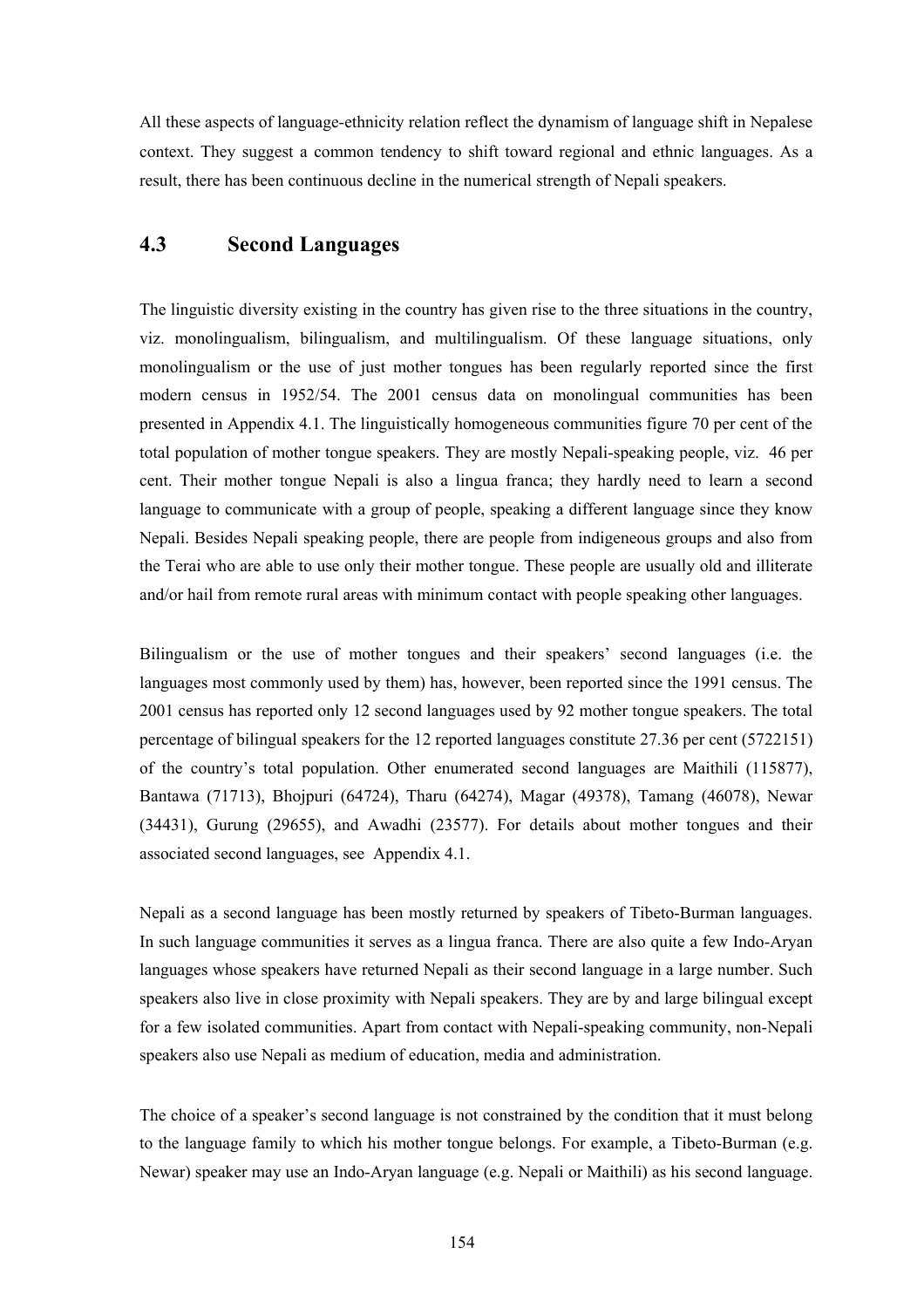Instead, the use of a second language is conditioned by contact and pressure for inter-community communication. It is thus found that many people make vigorous use of second languages while conversing with speakers of other mother tongues. However, this fact does not suggest any details about their level of proficiency in the second language they use. There is a need to evaluate their bilingual proficiency through a sociolinguistic survey.

Multilingualism, i.e. the use of more than two languages, is presumably not as widespread as bilingualism in Nepal. However, it does exist in the country to a large extent. A number of Nepalis are found proficient not only in their mother tongues but also in their lingua francas such as Hindi and English and/or neighbouring indigeneous languages. But Census data is not available about people's proficiency in languages other than their mother tongues and second languages. It does not mean that they are equally proficient in all these languages. Such a multilingual situation can be attributed to electronic media, employment and education in India and abroad.

Most speakers of Nepal's languages have been found to be in close contact. As a result, these languages tend to converge through mutual borrowing and influences and gradually share a number of lexical and grammatical features. For example, we find Tibeto-Burman languages "Indo-Aryanized" and Indo-Aryan languages "Tibeto-Burmanized". There is a need for an intensive study of convergence as well as divergence to ascertain the precise nature of Nepal as a linguistic area.

The Indo-Aryan languages spoken in the Terai (e.g. Rajbanshi, Maithili, Bhojpuri, Avadhi, and Tharu) constitute a curious case, in that they are linked uninterruptedly from the viewpoint of intelligibility. That is to say, it is rather difficult to say where one language ends and another begins. However, the degree of intelligibility goes on decreasing with the increase in distance between the adjacent languages. In such a case, people adopt Hindi as a link language. Thus, these languages form a continuum.

In the hills and mountains as well, Nepali language forms an uninterrupted line of its various regional varieties. However, speakers of linguistically distinct Tibeto-Burman languages generally fail to communicate through their mother tongues. Instead, they adopt Nepali as a link language for their interpersonal communication.

A comparison of the various census reports (1952/4 –2001) indicates two conflicting tendencies in language use, viz. language shift and language maintenance. Language shift is a change from the use of one language to the use of another language. This tendency is reflected by decreases in languages and increase in Nepali, the language of the nation, in the censuses ranging from 1952/54 to 1981.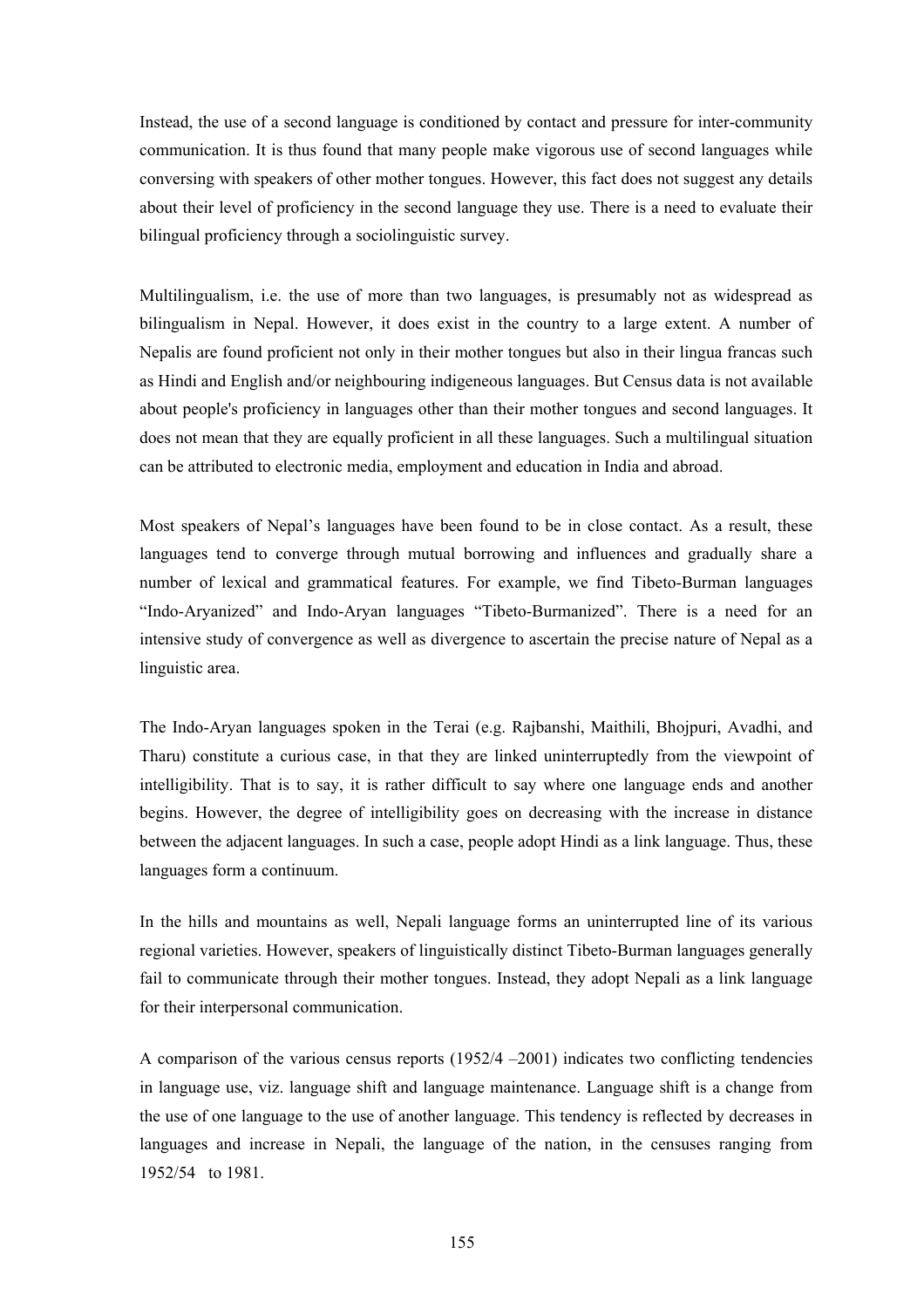This language shift may be attributed to "one language – one nation" government policy to prescribe a single language for use in administration, education, and media. It may also be due to the pace of migration from one speech community to another (esp. a multilingual community often in urban areas) with the increasing facilities of transport and communication. Besides, it may also happen because Nepali, a single language, is required for employment, opportunities and wider communication as a lingua franca.

There has, however, been perceived a different tendency since the 1991 census. This tendency, called language maintenance, occurs when a group is loyal to its native language and tries to promote, preserve and use it even in a bilingual or multilingual situation. As a result of this tendency, there has been decrease in Nepali and increase in minority languages by 1.7 per cent. It is evident from the comparison of population by mother tongues in the last three censuses (1981-2001) (Table 4.1) The language maintenance may be due to a number of socio-cultural factors such as restoration of democracy, constitutional provisions, linguistic (including ethnic) awareness and so on.

# **4.4 Other Languages**

In the 2001 census, there have been returned quite a few non-Nepalese languages as mother tongues. Table 4.7 presents these languages with the number of their speakers.

| Languages    | Number of Speakers |
|--------------|--------------------|
| 1. Chinese   | 1,101              |
| 2. English   | 1,037              |
| 3. Oriya     | 159                |
| 4. Sindhi    | 72                 |
| 5. Koche     | 54                 |
| 6. Hariyanwi | 33                 |
| 7. Magahi    | 30                 |
| 8. Kurmali   | 13                 |
| 9. Dzonkha   | 10                 |
| 10. Kuki     | 9                  |
| 11. Mizo     | 8                  |
| 12. Nagamese | 6                  |
| 13. Assamese | 4                  |
| 14. Sadhani  | 2                  |

**Table 4.7: Non-Nepalese languages in 2001 census.** 

Source : Population Census, 2001.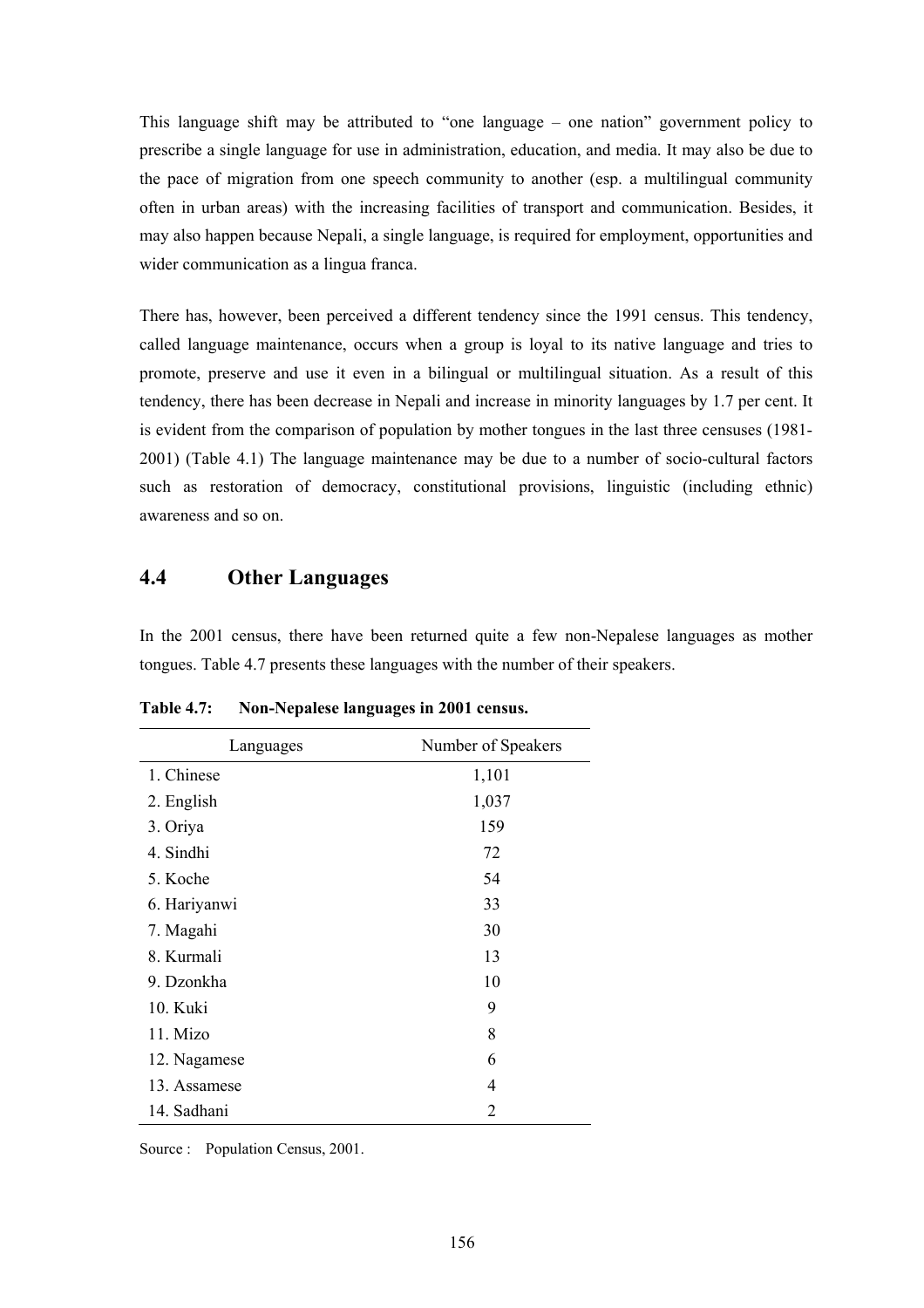These languages include Chinese (1,101 speakers), English (1,037 speakers), Oriya (159 speakers), Sindhi (72 speakers), Koche (54 speakers), Hariyanwi (33 speakers), Magahi (30 speakers), Kurmali (13 speakers), Dzonkha (10 speakers), Kuki (9 speakers), Mizo (8 speakers), Nagamese (6 speakers), Assamese (4 speakers) and Sadhani (2 speakers).

Chinese (1,101 speakers), mostly reported from the Kathmandu Municipality, are presumably spoken by business communities. In Nepalese context, English (1,037 speakers) functions as the language of prestige in Nepal. It is considered as a means of upward mobility. It has assumed even greater significance in the age of globalization. It has been used as an international language and a link to the rest of the world. For these reasons, it has been not only taught as a compulsory subject at public school and university levels but also used as medium of instruction in private schools. Besides, it has been employed as medium of science, technology, and commerce.

The remaining non-Nepalese languages, spoken by marginal number of speakers, are all Indian languages except Dzonkha, the national language of Bhutan and may be spoken by immigrants.

In the 2001 census Sanskrit has been enumerated as a mother tongue with 823 speakers, who may be presumably Sanskrit scholars with zeal to preserve and promote the language. This classical language has ceased to be spoken as a mother tongue by a speech community. However, it has continued to be used for many centuries as a medium of scholastic study and deliberations and has been actively used by Hindus in performing their religious rituals. Sanskrit is still learned by some students as an optional language. There are even television programmes (including news) carried out in Sanskrit.

## **4.5 Language Use, Policy and Endangerment**

In the lack of a comprehensive study, it is difficult to say anything definite about the patterns of language use in Nepal. However, some broad generalizations can be made in this regard on the basis of some sporadic studies on the extent and domains in which some individual languages are used in the country $8$ .

In all speech communities, mother tongues are normally used as intra- and inter-household languages. When they speak to others with mother tongues different from their own, they generally tend to switch to a lingua franca. Moreover, non-Nepali mother tongues have gradually

l

<sup>&</sup>lt;sup>8</sup> See Varenkamp (1996) and other sociolinguistic surveys.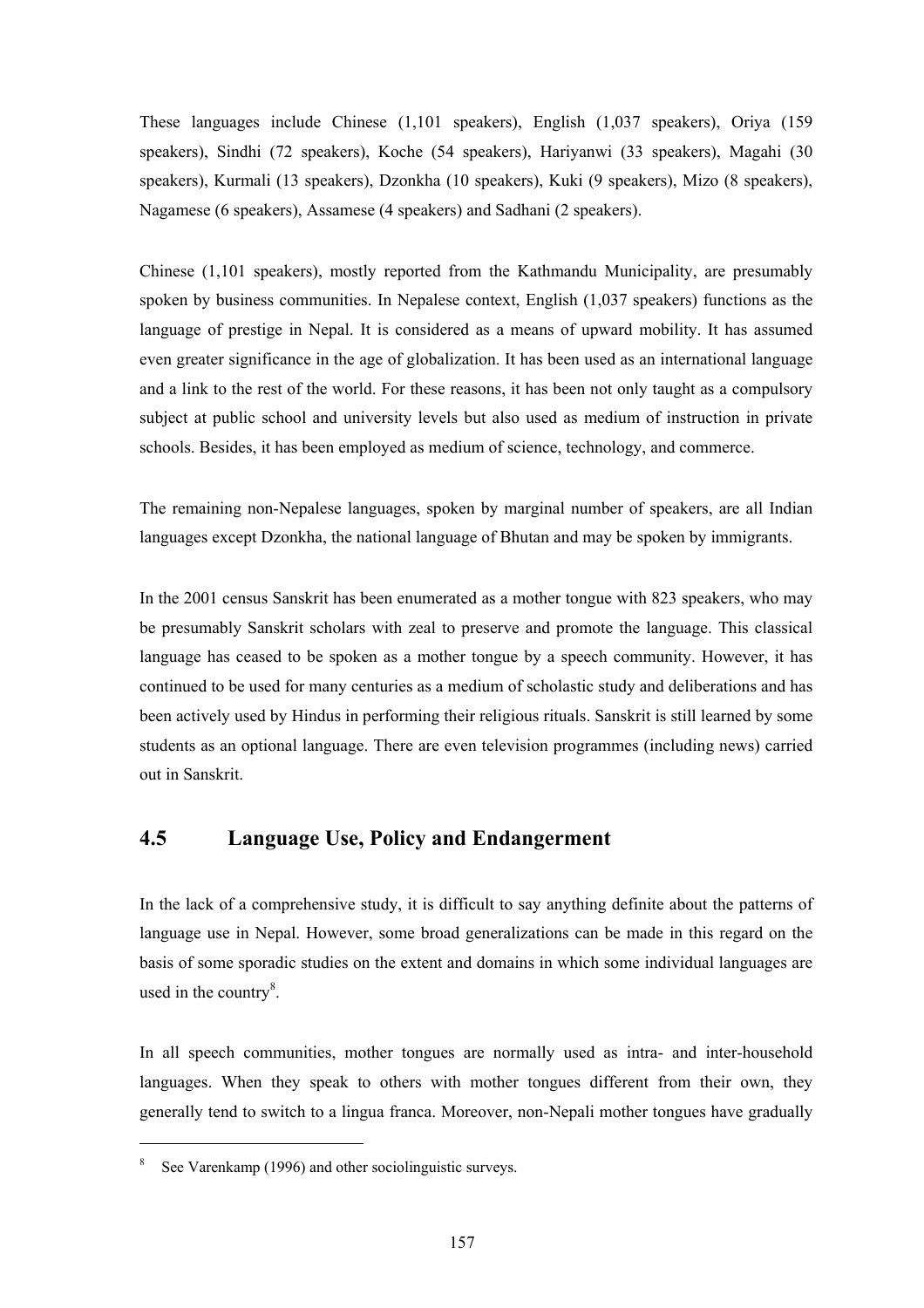ceased to be spoken by their speakers of younger generation under the influence of their Nepalimedium community school education and mass media. Nepali, spoken by the largest number of Nepalese people (48.61 per cent), has been adopted by various language communities as a lingua franca for broader communication as well. It is, however, to be noted that apart from this national lingua franca, there also exists a regional lingua franca, namely, Hindi, which has been used as medium of broader communication mainly in the Terai.

The Constitution of the Kingdom of Nepal (1991) has recognized Nepali as 'the language of the nation' (raashtrabhaasaa) and all mother tongues spoken in Nepal as its 'national languages' (raashtriyabhaashaa) (Article 6). It also accepts Nepali as the only official language. In addition, the constitution has also adopted the policy to promote and preserve Nepal's national languages. It has also ensured the freedom of using mother tongue as medium of instruction at the primary level of education. It has been for the first time that some constitutional provisions have been made for languages other than Nepali in consonance with the existing linguistic plurality in the country.

Since these constitutional provisions, there have been made some efforts to promote and preserve Nepal's national languages at both government and non-government levels. In 1993/4 HMG/Nepal constituted a commission to spell out the details of language policy for developing the national languages and using them in education and mass media. Though the commission's recommendations were not fully implemented, they at least paved way for using some of the national languages in education and mass media and also helped to create awareness among various language communities for the preservation and promotion of their mother tongues. So far 18 languages ( viz. Maithili, Bhojpuri, Eastern Tharu, Western Tharu, Tamang, Newar, Magar, Awadhi, Rai (Bantawa), Limbu, Tamang, Maithili, Newar, Bhojpuri, Awadhi, Gurung, Sherpa, Urdu, and Hindi) have been used by Radio Nepal for broadcasting news. Besides, textbooks have been prepared for 12 mother tongues (viz. Limbu, Tamang, Maithili, Newar, Bhojpuri, Awadhi, Tharu, Rai(Bantawa), Magar , Gurung, Sherpa, and Rai (Chamling) to teach them as a subject at primary level of education and also secondary level in some cases.

In addition, various language communities have been continuing with their efforts to develop writing systems (e.g. Gurung and Magar), prepare dictionaries and grammars and compile reading materials. The Central Department of Linguistics at Tribhuvan University has been engaged in developing expertise to boost up linguistic studies in Nepal. Its recent thrust on preparing an "Encyclopedia of Nepal's Languages" for their systematic study can be taken as a significant step in the field of documenting Nepal's languages.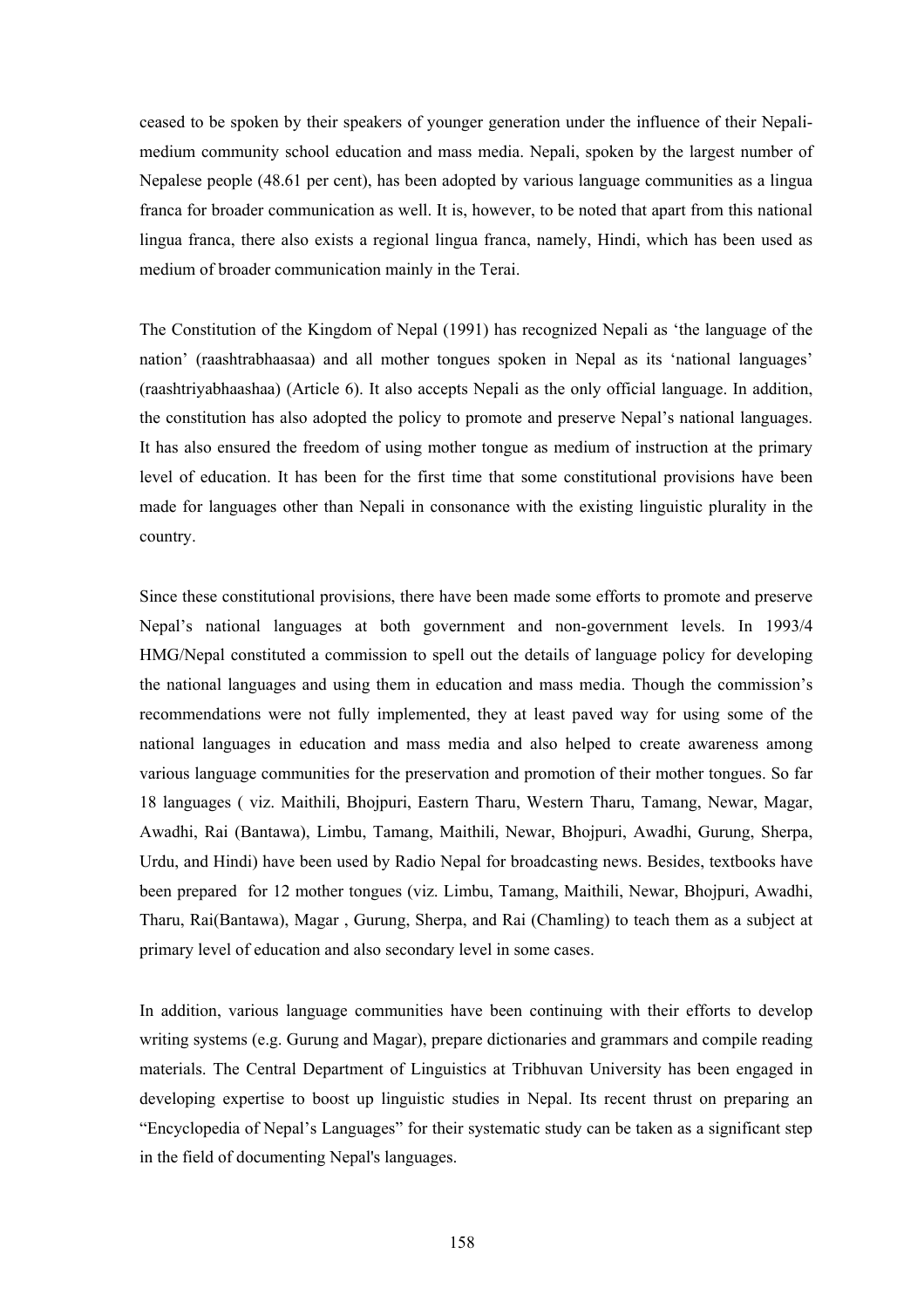An important consequence of bilingual/multilingual situation is language endangerment. In Nepal, speakers of minority languages (with marginal number of speakers) tend to shift to Nepali under socio-psychological pressures. A quite few of Nepal's minor languages are on the verge of extinction. These languages include Kumal, Majhi, and Bote of Indo-Aryan family and Bramu, Dura, Pahari, Raute, Raji, Hayu, Mewahang, Koi, and Tilung of Tibeto-Burman family (Toba and Rai, 2002). Kusunda has 87 speakers and is also endangered though it was earlier reported to be dead. It has been suggested that the very few surviving speakers of Kusunda now remember just a limited number of lexical items (Personal communication to C. M. Bandhu, M. P. Pokharel, and B.K.Rana).

There have been suggested a number of factors responsible for language loss and endangerment in Nepal. They weaken language vitality and induce a language to become extinct. The major factors include lesser number of speakers, poor economic status, lack of language transmission to younger generation, migration to urban areas and foreign countries for job and/or education as well as the lack of literate tradition, official recognition and initiatives for language maintenance, language use in domains such as education, local administration, and mass media, official status and use and, above all, language community's awareness. In these circumstances, it is important to initiate the documentation of endangered languages in collaboration with language communities, linguists and government and non-government agencies and preserve and promote them for future generation.

## **4.6 Conclusion**

This chapter has presented a glimpse of the language situation in Nepal on the basis of the data available from the 2001 census and some additional sources. There have been identified 92 languages. There has been, no doubt, improvement in the identification of Nepal's languages. However, there remain some issues, which need to be addressed before we arrive at a more reliable picture of the language situation in Nepal. These issues include:

• A number of languages spoken by a sizable chunk of population have to be lumped together as 'unknown' in the lack of information necessary for identifying languages. Such languages are yet to be identified on the basis of field study.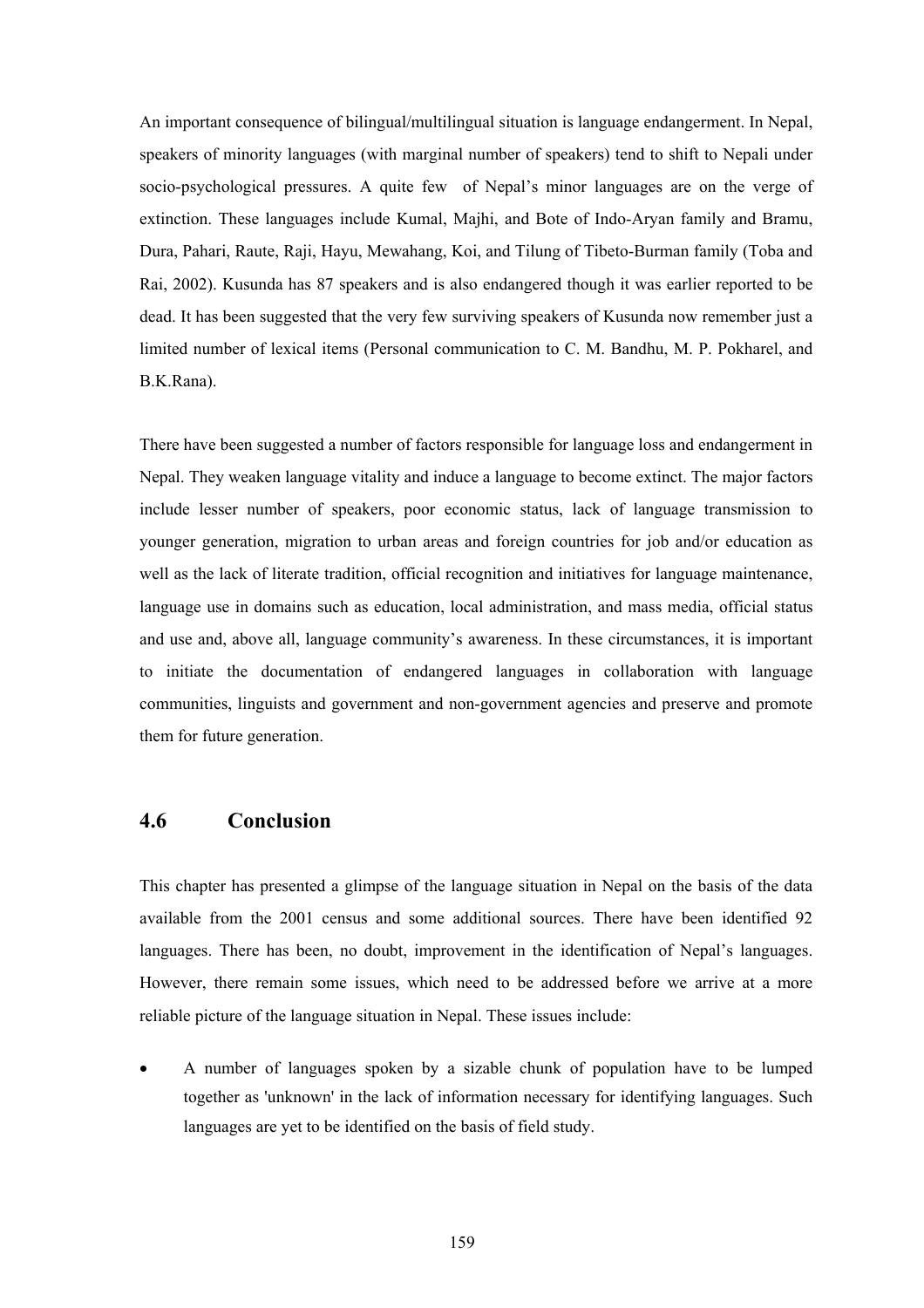- Languages such as Athpare<sup>9</sup>, Kham and Belhare have already been identified and welldocumented (Ebert, 1994, 1996; Neupane, 2003; Watters, 2002; Bickel, 1996) but they have not been enumerated in the 2001 census.
- In many a case distinction between language and dialect has been problematic and needs to be sorted out through sociolinguistic studies.
- Language data are not strictly comparable in various censuses.

Such uncertainty about the identification of Nepal's languages will continue unless reliable census enumeration is coupled with the linguistic survey of Nepal comprising both linguistic as well as sociolinguistic study of the languages and dialects used in the country.

Apart from mother tongues, the 2001 census has also recorded 12 specific second languages used by various mother tongue speakers. Nepali has been used as the largest-speaking second language. The return of second languages in the present census is helpful to ascertain the degree of bilingualism in Nepalese communities. In addition to bilingualism, there also exist multilingualism, the study of which requires the enumeration of languages other than mother tongues and second languages.

Barring a few unclassified languages, Nepal's languages mainly belong to four language families – Indo-European, Sino-Tibetan, Austro-Asiatic, and Dravidian. The uncertainty and controversy in their genetic affiliation will persist unless they are adequately documented and analyzed.

Most of the minor languages spoken in Nepal lack literate tradition. As a result, if they cease to be spoken they are likely to lose their identity. However, there seems to be a positive sign for their retention since the 2001 census shows a tendency towards growing language vitality among various minor ethnic groups. Similarly, bilingualism has been found vibrant in different speech communities. Finally, a number of minor languages with critical number of speakers are on the verge of extinction and need to be preserved and promoted through the elaboration of domains of their use as well as their documentation.

l

 $9^9$  Ebert (1997) and Neupane (2001) have worked on a comprehensive grammar of Athpare while Bickel (1996) has worked on the grammar of Belhare. Similarly, Watters (2002) presents a comprehensive grammar of Kham.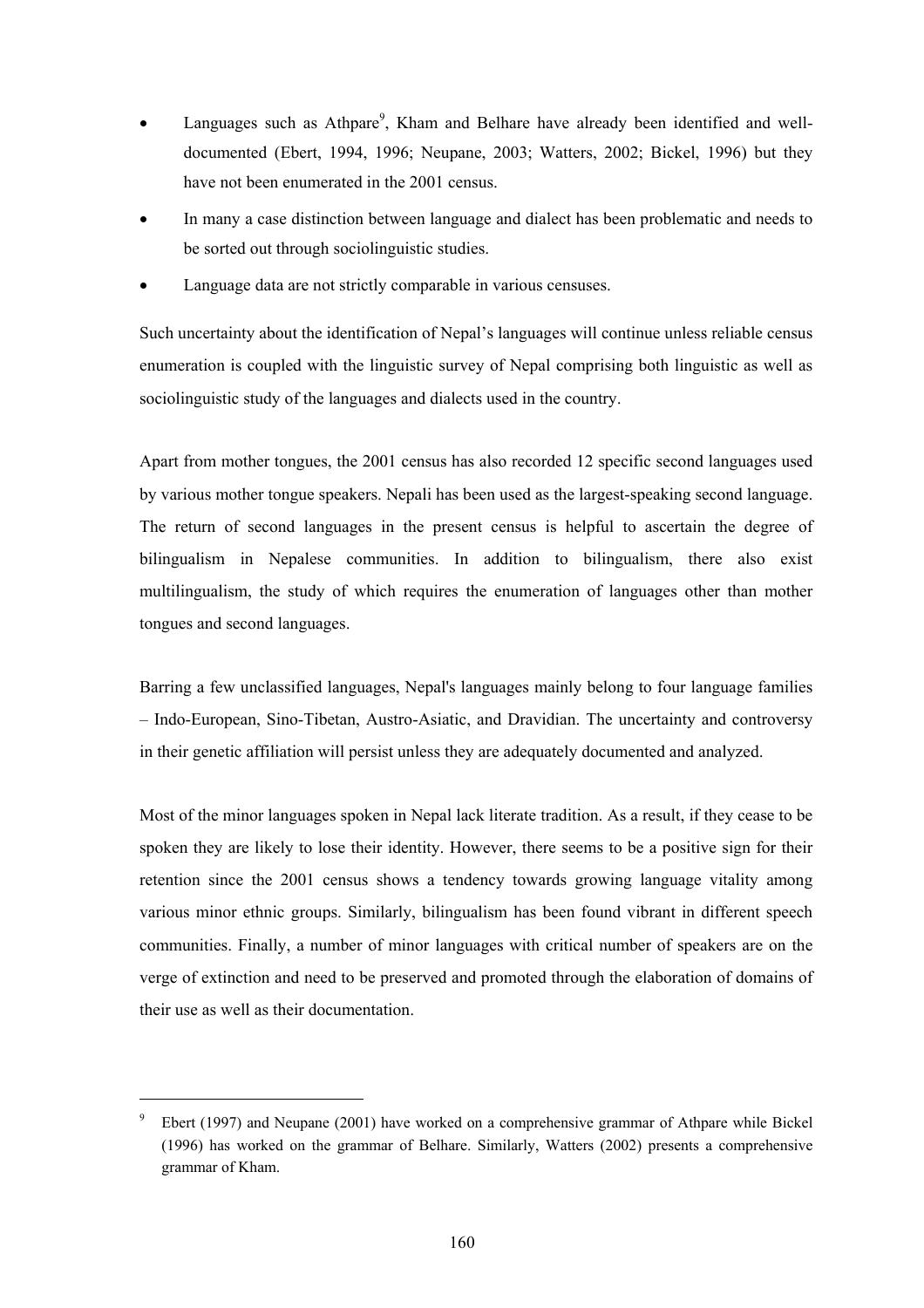In view of these factors, it is important to suggest the following measures:

- To provide orientation and a list of Nepal's languages to enumerators in order to record all the languages and avoid inconsistency
- To resolve language-dialect controversy and identify specific languages through a linguistic survey
- To facilitate the return of languages (other than mother tongues and second languages) that people know
- To identify the genetic affiliation of unclassified languages through their adequate linguistic studies
- To develop writing systems appropriate to specific languages with no literate traditions
- To promote the domains of language use for their preservation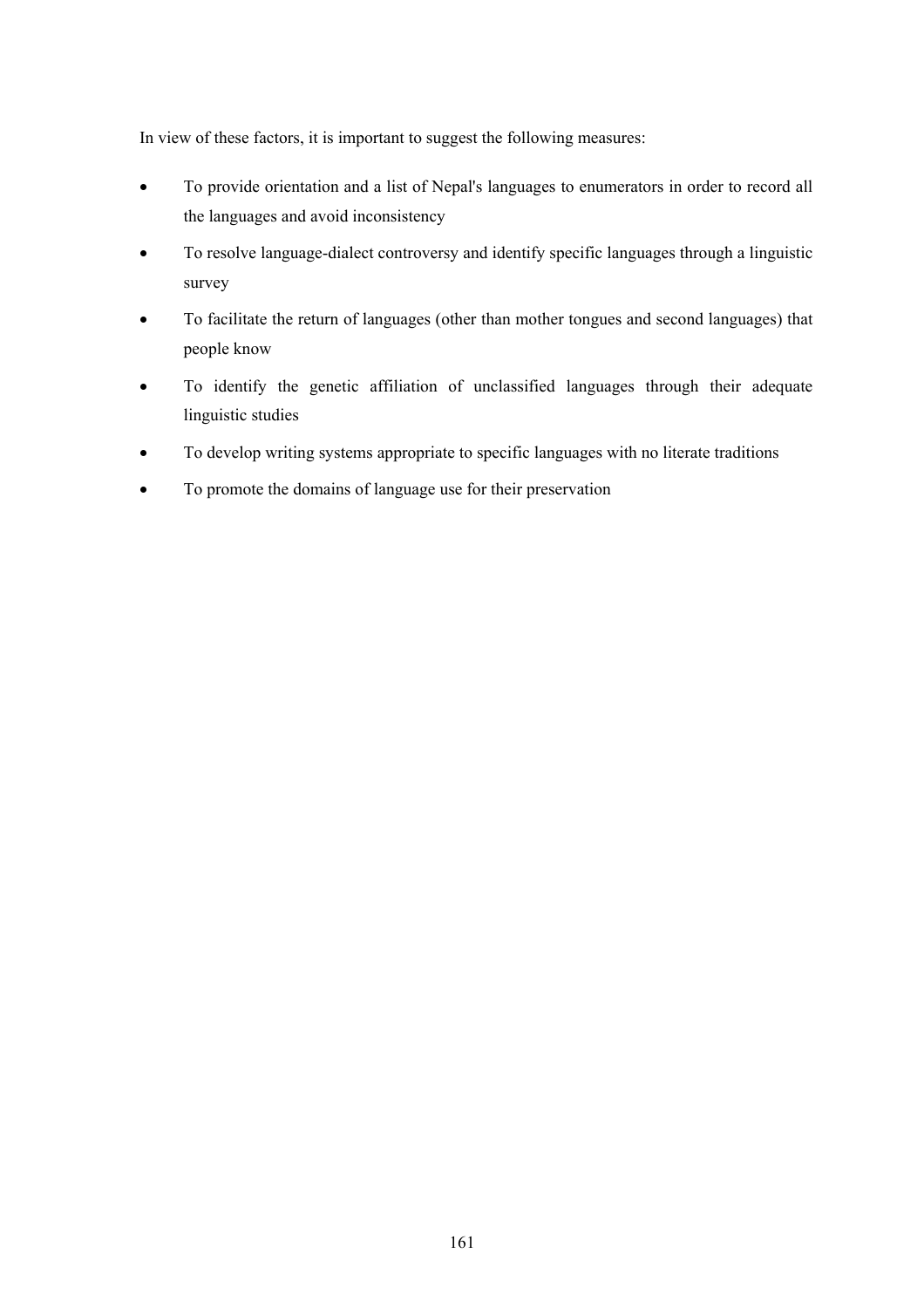### **References**

- Bickel, B. (1996). *Aspect, Mood, and Time in Belhare* : Studies in Semantic-Pragmatics Interface of a Himalayan Language, ASAS, Zurich.
- Bradely, David. (2002). *The Subgrouping of Medieval Tibeto-Burman Languages*.'73-112', Laiden: Brill.
- Breton, R. (1997). *Atlas of the Languages and Ethnic Communities of South Asia*, Sage Publications, New Delhi.
- Caughley, Ross. *Dictionary of Chepang : a Tibeto-Burman Language of Nepal*, Pacific Linguistics, Canberra.
- Central Bureau of Statistics *Guidelines*
- Central Bureau of Statistics (1911). *Population Census*, National Planning Commission (NPC), Kathmandu, Nepal.
- Central Bureau of Statistics (1952/54). *Population Census*, National Planning Commission (NPC), Kathmandu, Nepal.
- Central Bureau of Statistics (1961). *Population Census*, National Planning Commission (NPC), Kathmandu, Nepal.
- Central Bureau of Statistics (1971). *Population Census*, National Planning Commission (NPC), Kathmandu, Nepal.
- Central Bureau of Statistics (1981). *Population Census*, National Planning Commission (NPC), Kathmandu, Nepal.
- Central Bureau of Statistics (1991). *Population Census*, National Planning Commission (NPC), Kathmandu, Nepal.
- Central Bureau of Statistics (2001). *Population Census*, National Planning Commission (NPC), Kathmandu, Nepal.
- Eastman, C. M.(1983). *Language Planning*, Chandler and Sharp Publishers, Inc, San Francisco.
- Ebert, K. H. (1995). *The Structure of Kiranti Languages*, ASAS, Zurich.
- Ebert, K. H. (1997). *A Grammar of Athpare*, Lincom Europa, Munich.
- Glover, W. W. & R. B. Gurung (2003). Gurung-Nepali-English Dictionary, Tamu Baudha
- Gordon, K. H.(1976). *Phonology of Dhangar Kurux*, SIL and CNAS T.U, Kathmandu.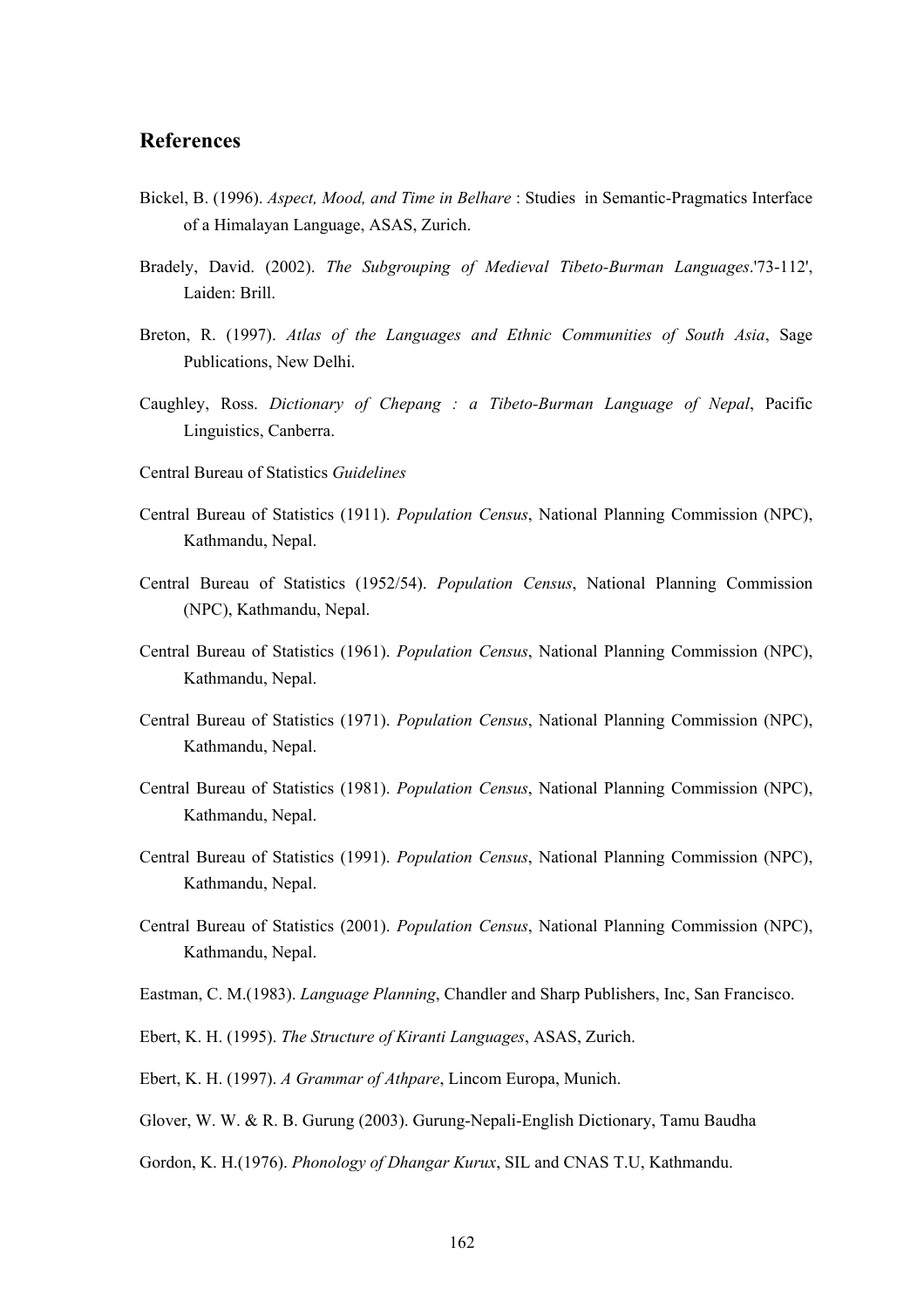- Grimes, B. (2000). *Ethnologue : Languages of the World*, Dallas, Texas: Summer Institute of Linguistics, Inc.
- Gurung, H. (2002). *Janagananaa-2001 Anusaar Jaatiya Tathyaank: Prarambhik Lekhaajokhaa*, Dhramodaya Sabha, Kathmandu.
- HMG/Nepal (1991). *The Constitution of the Kingdom of Nepal*, Kathmandu.
- Mall, K.P. (1989). Language and Society in Nepal. In Malla, ed., *Nepalese Perspectives on Continuity and Change*, CNAS, Kathmandu.
- Marrison, G. E. (1967). The Classification of the Naga Languages of noth-east India, Doctoral Dissertation, University of London (SOAS)
- Matisoff, J. A. (1996). *Languages and Dialects of Tibeto-Burman*, STEDT Project, Berkeley: Unoversity of California.
- Nemabang T. V. (2002). *Limbu-Nepali-English Dictionary*, Royal Nepal Academy, Kathamndu.
- Neupane, T. (2003). Athpareko Vyakaran, TU doctoral dissertation.
- Nigam, R.C. (1972).*Language Handbook on Mother Tongues in Census*, Census Centenary Monograph No. 10.
- Toba, S. (1992). *Language Issues in Nepal*, Samdan Books and Stationers, Kathmandu.
- Toba, S., Toba I. & Novel K Rai (2002). *UNESCO Language Survey Report Nepal*, Kathmandu: UNESCO/Nepal
- Varenkamp, Bryan.1996.*Tamang Tam : a Sociolinguistic Study of Eastern Tamang Dialects*, Kathmandu:CNAS
- Watters, D. E. (2002). *Kham,* Cambridge University Press, London.
- Yadava, Y. P. & Warren, W. G. (1998). *Topics in Nepalese Linguistics*, Royal Nepal Academy, Kathmandu.
- Yadava, Y. P. (2002). A Sketch Grammar of Dhangar/Jhangar (MS), National Council of Indigeneous Peoples/Nationationalities, Kathmandu.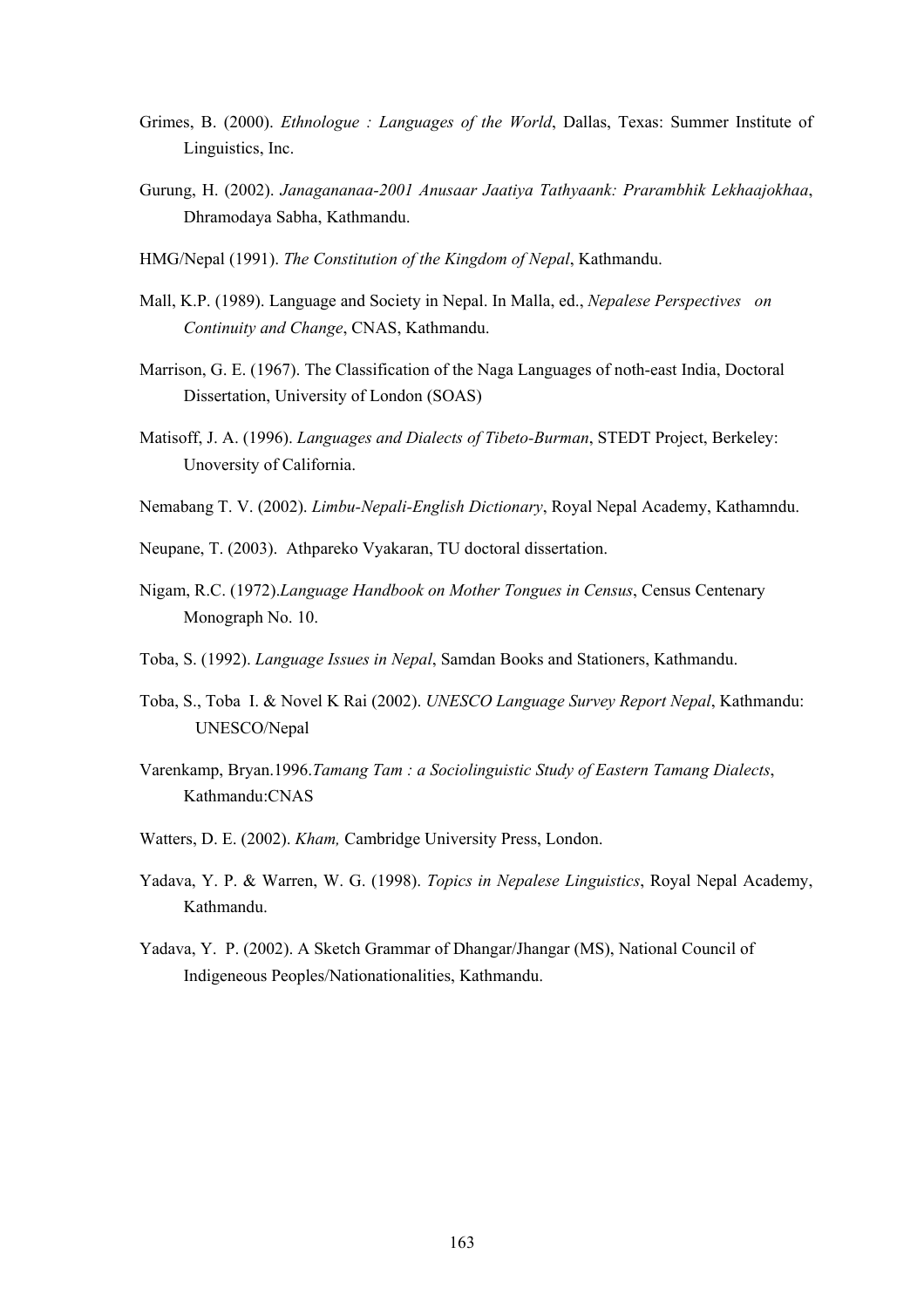|                      |          |                  | Population that speak second language |                          |                |                |                  |                |                |          |                  |          |                  |        |                |
|----------------------|----------|------------------|---------------------------------------|--------------------------|----------------|----------------|------------------|----------------|----------------|----------|------------------|----------|------------------|--------|----------------|
| Mother Tongue        | Total    | Nepali           | Maithili                              | Bhojpuri                 | Tharu          | Tamang         | Newar            | $M$ agar       | Awadhi         | Bantawa  | Gurung           | Limbu    | Bajjika          | Others | Not reported   |
| (1)                  | (2)      | (3)              | (4)                                   | (5)                      | (6)            | (7)            | (8)              | (9)            | (10)           | (11)     | (12)             | (15)     | (16)             | (17)   | (18)           |
| Total                | 22736934 | 5722151          | 115877                                | 64724                    | 64274          | 46078          | 34431            | 49378          | 23577          | 71713    | 29655            | 35272    | 7612             | 632443 | 10784          |
| Nepali               | 11053255 | $\boldsymbol{0}$ | 54488                                 | 24761                    | 42921          | 29959          | 29959            | 40150          | 14796          | 9841     | 18426            | 10043    | 966              | 178991 | 4802           |
| Maithili             | 2797582  | 880593           | $\theta$                              | 14997                    | 11629          | 228            | 76               | 157            | 460            | 542      | 74               | 1768     | 2104             | 208438 | 912            |
| Bhojpuri             | 1712536  | 308756           | 5727                                  | $\boldsymbol{0}$         | 1469           | 31             | 99               | 50             | 114            | 73       | 8                | 21       | 618              | 61830  | $10\,$         |
| Tharu (Dagaura/Rana) | 1331546  | 695550           | 9752                                  | 10580                    | $\theta$       | 44             | 36               | 127            | 5569           | 145      | 8                | 101      | 467              | 3318   | 260            |
| Tamang               | 1179145  | 929660           | 390                                   | 56                       | 75             | $\theta$       | 971              | 1928           | 10             | 1317     | 7314             | 1096     | $\theta$         | 5237   | 388            |
| Newar                | 825458   | 626813           | 201                                   | 82                       | 71             | 407            | $\Omega$         | 373            | 13             | 386      | 149              | 294      |                  | 8544   | 419            |
| Magar                | 770116   | 648600           | 208                                   | 54                       | 657            | 1802           | 240              | $\Omega$       | 1              | 1302     | 2514             | 1801     | $\Omega$         | 971    | 531            |
| Awadhi               | 560744   | 71631            | 130                                   | 25                       | 887            | 21             | 13               | 43             | $\mathbf{0}$   | 111      | 4                | 27       | $\boldsymbol{0}$ | 79086  | 14             |
| Bantawa              | 371056   | 314505           | 30                                    | 13                       | 67             | 777            | 95               | 1279           | 13             | $\theta$ | 123              | 17169    | $\Omega$         | 3173   | 1085           |
| Gurung               | 338925   | 262076           | 23                                    | 24                       | 103            | 10161          | 202              | 2649           | 3              | 447      | $\mathbf{0}$     | 327      | $\overline{0}$   | 2479   | 968            |
| Limbu                | 333633   | 231161           | 78                                    | 9                        | 40             | 682            | 87               | 1785           | $\overline{2}$ | 54534    | 106              | $\theta$ | $\theta$         | 2751   | 253            |
| Bajjika              | 237947   | 31389            | 1102                                  | 6304                     | 185            | $\overline{2}$ |                  | 21             | $\Omega$       | 3        | 3                | 3        | $\Omega$         | 27628  | $\overline{2}$ |
| Urdu                 | 174840   | 57965            | 22423                                 | 3246                     | 372            | 5              | 26               | 9              | 2076           | 27       | $\boldsymbol{0}$ | 17       | 3378             | 22484  | 23             |
| Rajbansi             | 129829   | 80274            | 7402                                  | 9                        | 1218           | 15             | $\Omega$         |                | 51             | 83       | 3                | 19       | $\theta$         | 6453   | 350            |
| Sherpa               | 12977    | 109312           | 12                                    | 12                       | $\overline{4}$ | 941            | 53               | $\overline{4}$ | $\theta$       | 179      | 34               | 168      | $\overline{0}$   | 386    | 198            |
| Hindi                | 105765   | 61609            | 1693                                  | 2624                     | 280            | $\overline{2}$ | 158              | 17             | 352            | 11       |                  | 6        | 75               | 2415   | $\overline{c}$ |
| Chamling             | 44093    | 39842            | $\overline{2}$                        | $\overline{\phantom{a}}$ | 19             | 43             | 9                | 140            |                | 559      | $\theta$         | 485      | $\theta$         | 93     | 49             |
| Santhali             | 40260    | 25420            | 2855                                  | 6                        | 323            | 10             | $\boldsymbol{0}$ |                | $\overline{0}$ | 58       | 4                | 8        | $\overline{0}$   | 3312   | $\overline{2}$ |

# **Appendix 4.1: Population by mother tongue and second language.**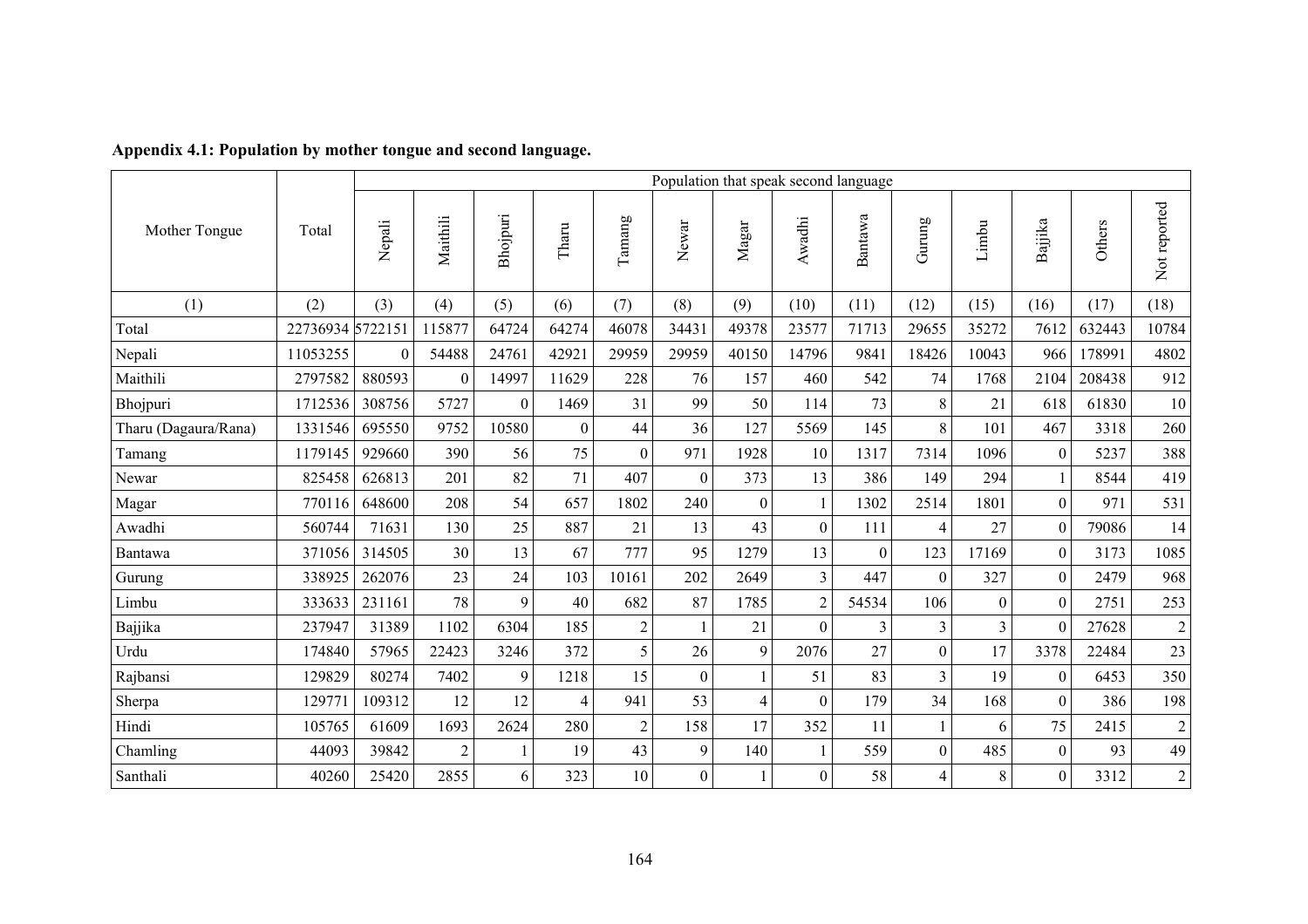|                      |       | Population that speak second language |                  |                  |                  |                |                  |                  |                  |                         |                          |                  |                  |        |                         |
|----------------------|-------|---------------------------------------|------------------|------------------|------------------|----------------|------------------|------------------|------------------|-------------------------|--------------------------|------------------|------------------|--------|-------------------------|
| Mother Tongue        | Total | Nepali                                | Maithili         | Bhojpuri         | Tharu            | Tamang         | Newar            | $M$ agar         | Awadhi           | Bantawa                 | Gurung                   | Limbu            | Bajjika          | Others | Not reported            |
| (1)                  | (2)   | (3)                                   | (4)              | (5)              | (6)              | (7)            | (8)              | (9)              | (10)             | (11)                    | (12)                     | (15)             | (16)             | (17)   | (18)                    |
| Chepang              | 36807 | 29829                                 | 349              | 148              | $\boldsymbol{0}$ | $\overline{7}$ |                  | 30               | $\boldsymbol{0}$ | $\overline{c}$          | 369                      | $\mathbf{1}$     | $\overline{0}$   | 23     | $\overline{4}$          |
| Danuwar              | 31849 | 24012                                 | 1878             | $\mathfrak{Z}$   | 16               | 6              | $\mathbf{1}$     | 12               | $\overline{0}$   | 40                      | $\boldsymbol{0}$         |                  | $\overline{0}$   | 39     | $\boldsymbol{0}$        |
| Jhangar/ Dhangar     | 28615 | 15441                                 | 2921             | 889              | 2221             | $\overline{2}$ | $\overline{0}$   | 8                | $\mathbf{0}$     | 5                       |                          | $\overline{4}$   | $\boldsymbol{0}$ | 198    | $\overline{c}$          |
| Sunuwar              | 26611 | 21022                                 |                  | $\overline{2}$   | $\sqrt{2}$       | 114            | $\overline{4}$   | 13               | $\boldsymbol{0}$ | 587                     | $\mathbf{1}$             | 77               | $\boldsymbol{0}$ | 258    | 403                     |
| Bangla               | 23602 | 12060                                 | 1796             | 229              | 64               | $\overline{2}$ | 22               | 8                | 35               | $\overline{7}$          | $\overline{0}$           | $\overline{3}$   | $\boldsymbol{0}$ | 2349   | $\overline{c}$          |
| Marwari (Rajsthani)  | 22637 | 16772                                 | 258              | 36               | $\sqrt{2}$       | $\mathbf{1}$   | 20               | $\mathbf{0}$     | 47               | $\overline{3}$          | $\overline{0}$           | $\overline{0}$   | $\overline{0}$   | 1829   | $\boldsymbol{0}$        |
| Manjhi               | 21841 | 17544                                 |                  | 85               | 34               | 317            | $\overline{4}$   | 237              | $\mathbf{0}$     | 245                     | $\overline{2}$           | 20               | $\overline{0}$   | 367    | 12                      |
| Thami                | 18991 | 15173                                 | $\boldsymbol{0}$ | $\boldsymbol{0}$ | $\boldsymbol{0}$ | 9              | $\mathbf{0}$     | 28               | $\overline{4}$   | 9                       | $\boldsymbol{0}$         | $\overline{4}$   | $\boldsymbol{0}$ | 15     | $\,1$                   |
| Kulung               | 18686 | 15771                                 | 84               | $\overline{0}$   | $\overline{0}$   | $\theta$       | 3                | 5                | $\mathbf{0}$     | 40                      | $\mathbf{0}$             | 76               | $\boldsymbol{0}$ | 10     | $\mathbf{1}$            |
| Dhimal               | 17308 | 13132                                 | $\overline{4}$   | $\overline{3}$   | 807              | 19             | $\overline{3}$   | 85               | $\overline{0}$   | 93                      | $\mathbf{0}$             | 178              | $\boldsymbol{0}$ | 1043   | $\overline{c}$          |
| Angika               | 15892 | 7940                                  | 865              | $\overline{3}$   | $\mathbf{0}$     | 1              | $\theta$         | $\mathbf{0}$     | $\mathbf{0}$     | 8                       | $\mathbf{1}$             | $\mathbf{1}$     | $\overline{0}$   | 3852   | $\overline{0}$          |
| Yakkha               | 14648 | 12140                                 | $\boldsymbol{0}$ | 3                | $\mathbf{1}$     | 10             | 8                |                  | $\overline{0}$   | 110                     | $\boldsymbol{0}$         | 1066             | $\boldsymbol{0}$ | 34     | 29                      |
| Thulung              | 14034 | 12795                                 | $\overline{3}$   | $\mathbf{1}$     | $\boldsymbol{0}$ | 4              | $\overline{2}$   | $\theta$         | $\theta$         | 205                     | 1                        | 106              | $\theta$         | 84     | 3                       |
| Sangpang             | 10810 | 8930                                  | $\boldsymbol{0}$ | $\boldsymbol{0}$ | $\boldsymbol{0}$ | 5              | $\overline{3}$   | $\boldsymbol{0}$ | $\overline{0}$   | 302                     | $\boldsymbol{0}$         | 148              | $\boldsymbol{0}$ | 58     | $18\,$                  |
| Bhujel/khawas        | 10733 | 8554                                  | 80               | $\mathbf{0}$     | 477              | $\mathbf{1}$   | $\overline{3}$   | $\mathbf{0}$     | $\mathbf{0}$     | 20                      | $\overline{0}$           | 12               | $\overline{0}$   | 118    | $\boldsymbol{0}$        |
| Darai                | 10210 | 8500                                  | $\sqrt{2}$       | $\boldsymbol{0}$ | $\mathfrak{Z}$   | $\overline{0}$ | $\overline{0}$   |                  | $\mathbf{0}$     |                         |                          |                  | $\boldsymbol{0}$ | 16     | $\boldsymbol{0}$        |
| Khaling              | 9288  | 8804                                  | 6                | $\sqrt{2}$       | $\boldsymbol{0}$ | $\overline{0}$ | $\boldsymbol{0}$ | 8                | $\mathbf{0}$     | 71                      | $\overline{\mathcal{L}}$ | 30               | $\boldsymbol{0}$ | 18     | $\overline{c}$          |
| Kumal                | 6533  | 6007                                  | 15               | $\boldsymbol{0}$ | 6                | 1              | $\overline{3}$   | 16               | $\mathbf{0}$     | $\overline{\mathbf{3}}$ | $\overline{0}$           | $\boldsymbol{0}$ | $\boldsymbol{0}$ | 54     | $\boldsymbol{0}$        |
| Thakali              | 6441  | 5667                                  | 59               | $\sqrt{2}$       | 34               | $\overline{0}$ | 29               | $\overline{3}$   | $\mathbf{0}$     | $\overline{4}$          | 22                       | $\overline{c}$   | $\boldsymbol{0}$ | 24     | $\overline{0}$          |
| Chhantyal/ Chhantel  | 5912  | 5010                                  | $\boldsymbol{0}$ | $\overline{0}$   | $\boldsymbol{0}$ | $\overline{0}$ | $\boldsymbol{0}$ | $\boldsymbol{0}$ | $\mathbf{0}$     |                         | $\boldsymbol{0}$         | $\mathbf{0}$     | $\boldsymbol{0}$ | 3      | $\boldsymbol{0}$        |
| Nepali Sign Language | 5743  | 1257                                  | $\boldsymbol{0}$ | $\overline{0}$   |                  | $\overline{0}$ | $\boldsymbol{0}$ | $\boldsymbol{0}$ | $\boldsymbol{0}$ |                         | $\overline{0}$           | $\boldsymbol{0}$ | $\boldsymbol{0}$ | 3      | $\overline{\mathbf{3}}$ |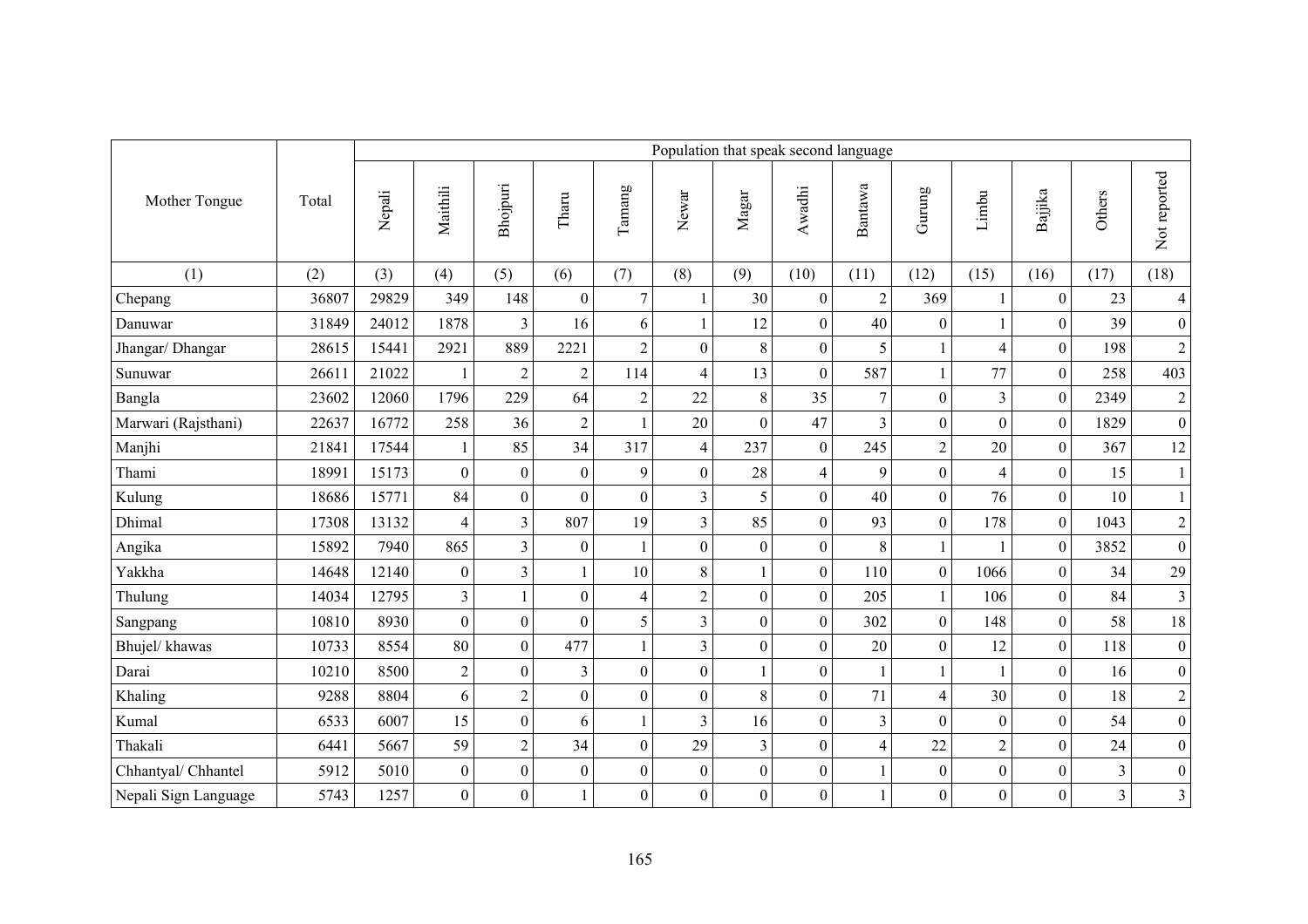|                 |       | Population that speak second language |                  |                  |                  |                  |                  |                  |                  |                         |                  |                  |                  |                  |                  |
|-----------------|-------|---------------------------------------|------------------|------------------|------------------|------------------|------------------|------------------|------------------|-------------------------|------------------|------------------|------------------|------------------|------------------|
| Mother Tongue   | Total | Nepali                                | Maithili         | Bhojpuri         | Tharu            | Tamang           | Newar            | $\rm Magar$      | Awadhi           | Bantawa                 | Gurung           | Limbu            | Bajjika          | Others           | Not reported     |
| (1)             | (2)   | (3)                                   | (4)              | (5)              | (6)              | (7)              | (8)              | (9)              | (10)             | (11)                    | (12)             | (15)             | (16)             | (17)             | (18)             |
| Tibetan         | 5277  | 4334                                  | $\boldsymbol{0}$ | $8\,$            | $\mathbf{1}$     | $\overline{c}$   | $\overline{4}$   | 1                | $\boldsymbol{0}$ | $\overline{0}$          | 35               | $\boldsymbol{0}$ | $\mathbf{0}$     | 30               | $\mathbf{1}$     |
| Dumi            | 5271  | 4054                                  | $\boldsymbol{0}$ | $\boldsymbol{0}$ | $\boldsymbol{0}$ | $\overline{0}$   | $\overline{0}$   | $\boldsymbol{0}$ | $\boldsymbol{0}$ | 31                      | $\boldsymbol{0}$ | 27               | $\boldsymbol{0}$ | 17               | 3                |
| Jirel           | 4919  | 4317                                  | $\boldsymbol{0}$ | $\mathbf{1}$     | $\boldsymbol{0}$ |                  | $\overline{0}$   | $\boldsymbol{0}$ |                  | $\boldsymbol{0}$        | $\overline{0}$   | $\boldsymbol{0}$ | $\boldsymbol{0}$ | 8                | $\boldsymbol{0}$ |
| Wambule/ Umbule | 4471  | 4314                                  | $\boldsymbol{0}$ | $\boldsymbol{0}$ | $\boldsymbol{0}$ | $\boldsymbol{0}$ | 61               | $\boldsymbol{0}$ | $\boldsymbol{0}$ | $\overline{\mathbf{4}}$ | $\boldsymbol{0}$ | $\boldsymbol{0}$ | $\boldsymbol{0}$ | 10               | $\overline{0}$   |
| Puma            | 4310  | 4061                                  | $\boldsymbol{0}$ | $\boldsymbol{0}$ | $\boldsymbol{0}$ | $\boldsymbol{0}$ |                  | $\boldsymbol{0}$ | $\boldsymbol{0}$ | 10                      | $\overline{0}$   | $\boldsymbol{0}$ | $\boldsymbol{0}$ | $\boldsymbol{0}$ | $\boldsymbol{0}$ |
| Yholmo          | 3986  | 3683                                  | $\overline{2}$   | $\boldsymbol{0}$ | 35               | 12               | $\boldsymbol{0}$ | $\boldsymbol{0}$ | $\boldsymbol{0}$ | $\boldsymbol{0}$        | 46               | $\mathbf{1}$     | $\boldsymbol{0}$ | $\mathbf{0}$     | $\boldsymbol{0}$ |
| Nachhiring      | 3553  | 3293                                  | $\overline{2}$   | $\overline{0}$   | $\mathbf{0}$     | $\overline{2}$   | $\overline{0}$   | $\boldsymbol{0}$ | $\boldsymbol{0}$ | 68                      | $\mathbf{0}$     | 12               | $\boldsymbol{0}$ | 15               | $\boldsymbol{0}$ |
| Dura            | 3397  | 3013                                  | $\boldsymbol{0}$ | $\mathbf{1}$     | $\boldsymbol{0}$ | $\boldsymbol{0}$ | $\boldsymbol{0}$ | $\boldsymbol{0}$ | $\boldsymbol{0}$ |                         | 17               | $\boldsymbol{0}$ | $\boldsymbol{0}$ | $\mathbf{0}$     | $\boldsymbol{0}$ |
| Meche           | 3301  | 2970                                  | $\overline{c}$   | $\overline{0}$   | $\boldsymbol{0}$ | $\boldsymbol{0}$ | $\overline{0}$   | $\boldsymbol{0}$ | $\boldsymbol{0}$ | $8\,$                   | $\mathbf{0}$     | 17               | $\boldsymbol{0}$ | 79               | 6                |
| Pahari          | 2995  | 1985                                  | $\overline{0}$   | $\mathbf{1}$     | $\boldsymbol{0}$ | 6                | 92               | $\overline{0}$   | $\boldsymbol{0}$ | 9                       | $\overline{0}$   | $\boldsymbol{0}$ | $\overline{0}$   | 195              | $\overline{0}$   |
| Lepcha/Lapche   | 2826  | 2222                                  | $\boldsymbol{0}$ | $\boldsymbol{0}$ | $\overline{0}$   | $\overline{0}$   | $\mathbf{0}$     | $\overline{0}$   | $\mathbf{0}$     | 24                      | $\mathbf{1}$     | $\overline{7}$   | $\boldsymbol{0}$ | $\overline{2}$   | $\boldsymbol{0}$ |
| <b>Bote</b>     | 2823  | 2413                                  | $\boldsymbol{0}$ | $\overline{0}$   | 161              | $\overline{0}$   | 1                | $\boldsymbol{0}$ | $\boldsymbol{0}$ | $\boldsymbol{0}$        | $\boldsymbol{0}$ | $\boldsymbol{0}$ | $\boldsymbol{0}$ | $\boldsymbol{0}$ | $\boldsymbol{0}$ |
| Bahing          | 2765  | 1571                                  | $\boldsymbol{0}$ | $\boldsymbol{0}$ | $\mathbf{1}$     | $\theta$         | $\overline{0}$   | $\boldsymbol{0}$ | $\boldsymbol{0}$ | 6                       | $\boldsymbol{0}$ | 17               | $\boldsymbol{0}$ | 816              | $\mathbf{1}$     |
| Koi/ koyu       | 2641  | 2487                                  | $\mathbf{1}$     | $\mathbf{1}$     | $\boldsymbol{0}$ | $\overline{0}$   | $\boldsymbol{0}$ | $\boldsymbol{0}$ | $\overline{0}$   | 31                      | $\overline{0}$   | 26               | $\boldsymbol{0}$ | $\sqrt{2}$       | $\boldsymbol{0}$ |
| Raji            | 2413  | 1098                                  | $\mathbf{0}$     | $\mathbf{0}$     | 5                | $\overline{0}$   | $\overline{0}$   | $\boldsymbol{0}$ | $\mathbf{0}$     | $\overline{0}$          | $\overline{0}$   | $\overline{3}$   | $\overline{0}$   | 17               | $\mathbf{1}$     |
| Hayu            | 1743  | 1603                                  | $\overline{2}$   | $\boldsymbol{0}$ |                  | $\overline{0}$   | $\boldsymbol{0}$ | $\boldsymbol{0}$ | $\boldsymbol{0}$ |                         | $\boldsymbol{0}$ |                  | $\boldsymbol{0}$ | $\boldsymbol{0}$ | $\mathbf{1}$     |
| Byangshi        | 1734  | 1324                                  | $\boldsymbol{0}$ | $\mathbf{1}$     | $\sqrt{2}$       | 1                | $\boldsymbol{0}$ | $\boldsymbol{0}$ | $\boldsymbol{0}$ | $\boldsymbol{0}$        | 38               | $\boldsymbol{0}$ | $\boldsymbol{0}$ | 23               | $\boldsymbol{0}$ |
| Yamphu/Yamphe   | 1722  | 1659                                  | $\boldsymbol{0}$ | $\boldsymbol{0}$ | $\boldsymbol{0}$ | $\boldsymbol{0}$ | $\overline{0}$   | $\boldsymbol{0}$ | $\boldsymbol{0}$ | $\boldsymbol{0}$        | $\boldsymbol{0}$ | 16               | $\boldsymbol{0}$ | $\overline{4}$   | $\boldsymbol{0}$ |
| Ghale           | 1649  | 1474                                  | $\boldsymbol{0}$ | $\overline{0}$   | $\boldsymbol{0}$ | 9                | $\mathbf{0}$     | $\overline{0}$   | $\boldsymbol{0}$ | $\overline{0}$          | 94               | $\boldsymbol{0}$ | $\boldsymbol{0}$ | $\overline{0}$   | $\boldsymbol{0}$ |
| Khariya         | 1575  | 137                                   | $\mathbf{1}$     | $\mathbf{1}$     | $\boldsymbol{0}$ | $\overline{0}$   | $\boldsymbol{0}$ | $\boldsymbol{0}$ | $\boldsymbol{0}$ | $\boldsymbol{0}$        | $\boldsymbol{0}$ | $\boldsymbol{0}$ | $\boldsymbol{0}$ | 320              | $\boldsymbol{0}$ |
| Chhiling        | 1314  | 1292                                  | $\boldsymbol{0}$ | $\overline{0}$   | $\boldsymbol{0}$ | $\boldsymbol{0}$ | $\boldsymbol{0}$ | $\boldsymbol{0}$ | $\boldsymbol{0}$ | $\boldsymbol{0}$        | $\overline{0}$   | $\boldsymbol{0}$ | $\boldsymbol{0}$ | $\boldsymbol{0}$ | $\overline{0}$   |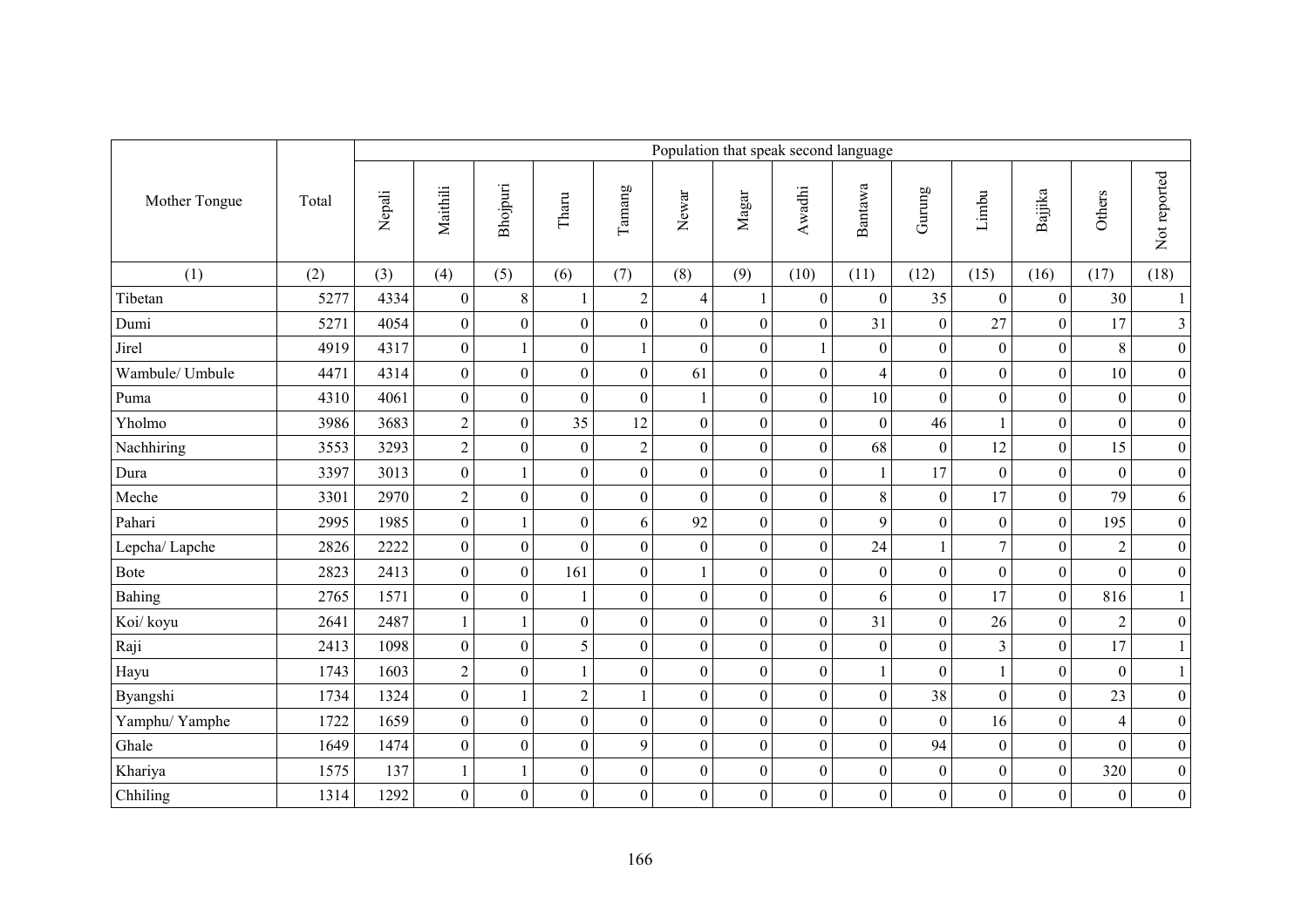|               | Population that speak second language |        |                         |                  |                  |                  |                  |                  |                  |                  |                  |                  |                  |                  |                         |  |  |  |
|---------------|---------------------------------------|--------|-------------------------|------------------|------------------|------------------|------------------|------------------|------------------|------------------|------------------|------------------|------------------|------------------|-------------------------|--|--|--|
| Mother Tongue | Total                                 | Nepali | Maithili                | Bhojpuri         | Tharu            | Tamang           | Newar            | $M$ agar         | Awadhi           | Bantawa          | Gurung           | Limbu            | Bajjika          | Others           | Not reported            |  |  |  |
| (1)           | (2)                                   | (3)    | (4)                     | (5)              | (6)              | (7)              | (8)              | (9)              | (10)             | (11)             | (12)             | (15)             | (16)             | (17)             | (18)                    |  |  |  |
| Lohorung      | 1207                                  | 712    | $\boldsymbol{0}$        | $\boldsymbol{0}$ | $\boldsymbol{0}$ |                  | $\mathbf{0}$     | $\boldsymbol{0}$ | $\boldsymbol{0}$ | 49               | $\boldsymbol{0}$ | 20               | $\boldsymbol{0}$ | 9                | $\overline{\mathbf{3}}$ |  |  |  |
| Punjabi       | 1165                                  | 530    | $\mathbf{1}$            | 9                | $\overline{3}$   | $\boldsymbol{0}$ | $\boldsymbol{0}$ | $\boldsymbol{0}$ | 22               | $\mathbf{1}$     | $\boldsymbol{0}$ | $\boldsymbol{0}$ | $\boldsymbol{0}$ | 255              | $\overline{9}$          |  |  |  |
| Chinese       | 1101                                  | 767    | $\boldsymbol{0}$        | $\boldsymbol{0}$ | $\mathbf{0}$     | $\boldsymbol{0}$ | 9                | $\boldsymbol{0}$ | $\mathbf{0}$     |                  | $\mathbf{0}$     | $\overline{3}$   | $\boldsymbol{0}$ | 42               | $\overline{\mathbf{3}}$ |  |  |  |
| English       | 1037                                  | 535    | $\boldsymbol{7}$        | $\mathbf{1}$     | $\boldsymbol{0}$ | $\boldsymbol{0}$ | $\overline{7}$   | $\overline{4}$   |                  | 6                | $\boldsymbol{0}$ | $\boldsymbol{0}$ | $\boldsymbol{0}$ | 34               | 5                       |  |  |  |
| Mewahang      | 904                                   | 522    | $\boldsymbol{0}$        | $\mathbf{0}$     | $\mathbf{0}$     | $\overline{0}$   | $\overline{0}$   | $\boldsymbol{0}$ | $\mathbf{0}$     | 17               | $\overline{0}$   | $\boldsymbol{0}$ | $\overline{0}$   | $\mathbf{0}$     | $\boldsymbol{0}$        |  |  |  |
| Sanskrit      | 823                                   | 663    | $\boldsymbol{0}$        | $\boldsymbol{0}$ | $\mathfrak{Z}$   | $\overline{0}$   | $\mathbf{1}$     | $\boldsymbol{0}$ |                  | 31               | $\boldsymbol{0}$ | 9                | $\boldsymbol{0}$ | 6                | $\boldsymbol{0}$        |  |  |  |
| Kaike         | 794                                   | 792    | $\boldsymbol{0}$        | $\boldsymbol{0}$ | $\boldsymbol{0}$ | $\overline{0}$   | $\boldsymbol{0}$ | $\boldsymbol{0}$ | $\mathbf{0}$     | $\boldsymbol{0}$ | $\boldsymbol{0}$ | $\boldsymbol{0}$ | $\boldsymbol{0}$ | $\mathbf{0}$     | $\boldsymbol{0}$        |  |  |  |
| Raute         | 518                                   | 270    | $\overline{\mathbf{3}}$ | $\overline{0}$   | $\boldsymbol{0}$ | $\overline{0}$   |                  | $\boldsymbol{0}$ | $\boldsymbol{0}$ |                  | $\boldsymbol{0}$ | $\overline{0}$   | $\boldsymbol{0}$ | 11               | $\,1$                   |  |  |  |
| Kisan         | 489                                   | 366    | $\boldsymbol{0}$        | $\boldsymbol{0}$ | $\boldsymbol{0}$ | $\boldsymbol{0}$ | $\overline{0}$   | $\boldsymbol{0}$ | $\boldsymbol{0}$ | $\boldsymbol{0}$ | $\boldsymbol{0}$ | $\boldsymbol{0}$ | $\boldsymbol{0}$ | $\mathbf{2}$     | $\boldsymbol{0}$        |  |  |  |
| Churauti      | 408                                   | 391    | $\overline{2}$          | $\overline{0}$   | $\mathbf{0}$     | $\overline{0}$   | $\overline{0}$   | $\overline{0}$   | $\boldsymbol{0}$ | $\overline{0}$   | $\overline{0}$   | $\boldsymbol{0}$ | $\boldsymbol{0}$ | $\mathbf{0}$     | $\boldsymbol{0}$        |  |  |  |
| Baram/Maramu  | 342                                   | 89     | $\boldsymbol{0}$        | $\boldsymbol{0}$ | $\boldsymbol{0}$ | 14               | $\boldsymbol{0}$ | $\overline{3}$   | $\boldsymbol{0}$ | $\boldsymbol{0}$ | 92               | $\boldsymbol{0}$ | $\boldsymbol{0}$ | 13               | $\boldsymbol{0}$        |  |  |  |
| Tilung        | 310                                   | 281    | $\boldsymbol{0}$        | $\overline{0}$   | $\boldsymbol{0}$ | $\boldsymbol{0}$ | $\mathbf{0}$     | $\boldsymbol{0}$ | $\boldsymbol{0}$ |                  | $\boldsymbol{0}$ |                  | $\boldsymbol{0}$ | $\mathbf{0}$     | $\boldsymbol{0}$        |  |  |  |
| Jero/ Jerung  | 271                                   | 270    | $\boldsymbol{0}$        | $\boldsymbol{0}$ | $\boldsymbol{0}$ | $\boldsymbol{0}$ | $\boldsymbol{0}$ | $\boldsymbol{0}$ | $\boldsymbol{0}$ | $\boldsymbol{0}$ | $\boldsymbol{0}$ | $\boldsymbol{0}$ | $\boldsymbol{0}$ | $\boldsymbol{0}$ | $\boldsymbol{0}$        |  |  |  |
| Dungmali      | 221                                   | 162    | $\boldsymbol{0}$        | $\boldsymbol{0}$ | $\boldsymbol{0}$ | $\overline{0}$   | $\overline{0}$   | $\boldsymbol{0}$ | $\mathbf{0}$     | $\boldsymbol{0}$ | $\mathbf{0}$     | $\boldsymbol{0}$ | $\boldsymbol{0}$ | 13               | $\boldsymbol{0}$        |  |  |  |
| Oriya         | 159                                   | 85     | 19                      | $\overline{0}$   | $\boldsymbol{0}$ | 5                | $\mathbf{0}$     | $\boldsymbol{0}$ | $\boldsymbol{0}$ | $\boldsymbol{0}$ | $\boldsymbol{0}$ | $\mathbf{1}$     | $\boldsymbol{0}$ | 25               | $\boldsymbol{0}$        |  |  |  |
| Lingkhim      | 97                                    | 97     | $\boldsymbol{0}$        | $\overline{0}$   | $\boldsymbol{0}$ | $\boldsymbol{0}$ | $\mathbf{0}$     | $\boldsymbol{0}$ | $\boldsymbol{0}$ | $\boldsymbol{0}$ | $\overline{0}$   | $\boldsymbol{0}$ | $\boldsymbol{0}$ | $\mathbf{0}$     | $\overline{0}$          |  |  |  |
| Kusunda       | 87                                    | 59     |                         | $\overline{0}$   | 9                | $\overline{0}$   | $\boldsymbol{0}$ | $\boldsymbol{0}$ | $\boldsymbol{0}$ | $\boldsymbol{0}$ | $\boldsymbol{0}$ | $\boldsymbol{0}$ | $\boldsymbol{0}$ | $\boldsymbol{0}$ | $\boldsymbol{0}$        |  |  |  |
| Sindhi        | 72                                    | 26     | $\mathbf{1}$            | $\overline{0}$   | $\boldsymbol{0}$ | $\overline{0}$   | $\overline{0}$   | $\boldsymbol{0}$ | $\boldsymbol{0}$ | $\boldsymbol{0}$ | $\boldsymbol{0}$ | $\boldsymbol{0}$ | $\mathbf{0}$     | 7                | $\boldsymbol{0}$        |  |  |  |
| Koche         | 54                                    | 52     | $\boldsymbol{0}$        | $\boldsymbol{0}$ | $\boldsymbol{0}$ | $\overline{0}$   | $\mathbf{0}$     | $\overline{0}$   | $\overline{0}$   | $\overline{0}$   | $\mathbf{0}$     | $\boldsymbol{0}$ | $\boldsymbol{0}$ | $\mathbf{0}$     | $\boldsymbol{0}$        |  |  |  |
| Hariyanwi     | 33                                    | 32     | $\boldsymbol{0}$        | $\boldsymbol{0}$ | $\boldsymbol{0}$ | $\boldsymbol{0}$ | $\boldsymbol{0}$ | $\boldsymbol{0}$ | $\boldsymbol{0}$ | $\boldsymbol{0}$ | $\boldsymbol{0}$ | $\boldsymbol{0}$ | $\boldsymbol{0}$ |                  | $\boldsymbol{0}$        |  |  |  |
| Magahi        | 30                                    | 30     | $\boldsymbol{0}$        | $\overline{0}$   | $\boldsymbol{0}$ | $\overline{0}$   | $\boldsymbol{0}$ | $\boldsymbol{0}$ | $\boldsymbol{0}$ | $\boldsymbol{0}$ | $\overline{0}$   | $\overline{0}$   | $\boldsymbol{0}$ | $\boldsymbol{0}$ | $\overline{0}$          |  |  |  |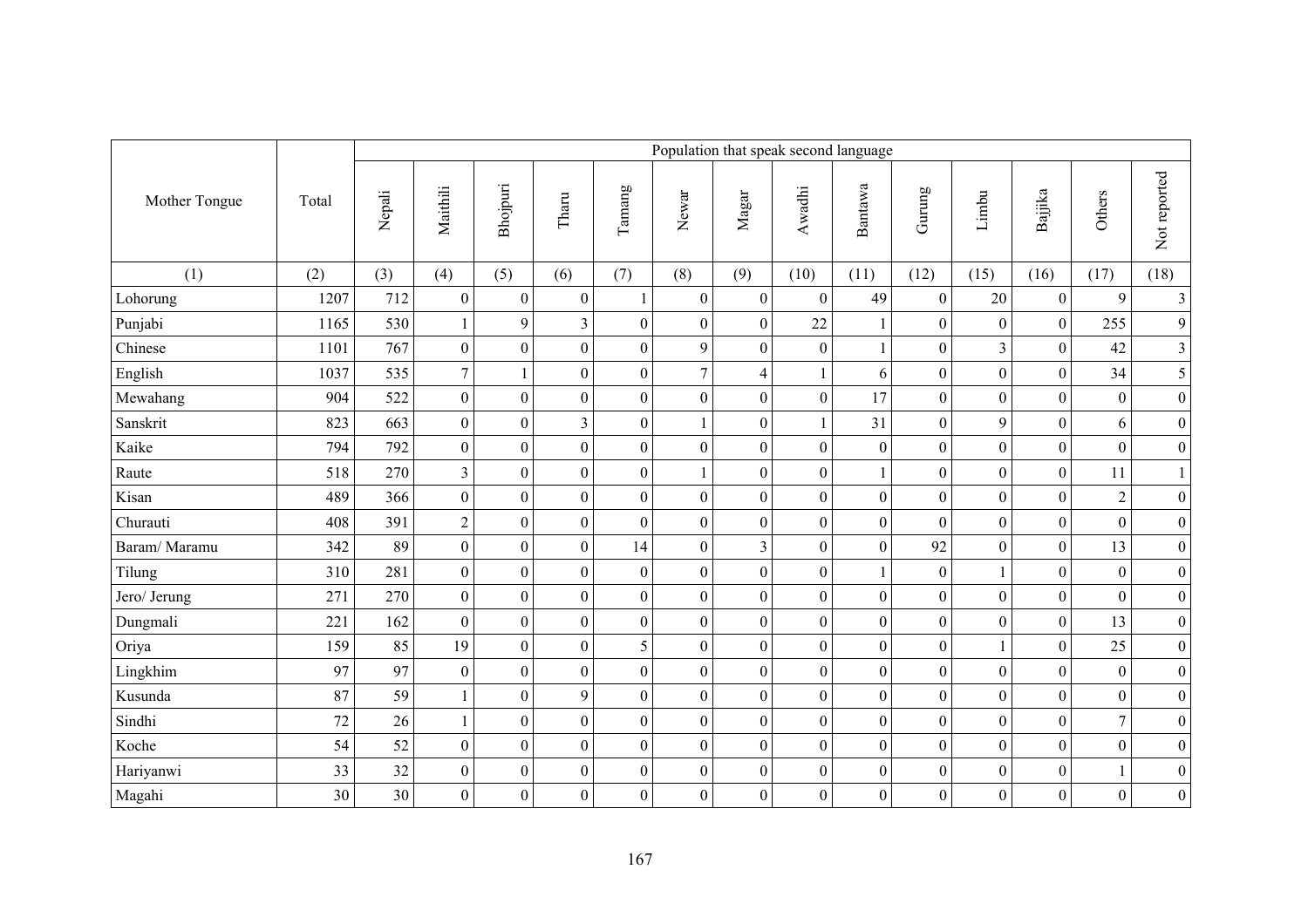|                  |                |                  |                  |                  |                  |                |          |                  |          | Population that speak second language |                  |                  |                |                  |                  |
|------------------|----------------|------------------|------------------|------------------|------------------|----------------|----------|------------------|----------|---------------------------------------|------------------|------------------|----------------|------------------|------------------|
| Mother Tongue    | Total          | Nepali           | Maithili         | Bhojpuri         | Tharu            | Tamang         | Newar    | $M$ agar         | Awadhi   | Bantawa                               | Gurung           | Limbu            | Bajjika        | Others           | Not reported     |
| (1)              | (2)            | (3)              | (4)              | (5)              | (6)              | (7)            | (8)      | (9)              | (10)     | (11)                                  | (12)             | (15)             | (16)           | (17)             | (18)             |
| Sam              | 23             | 23               | $\mathbf{0}$     | $\boldsymbol{0}$ | $\theta$         | $\theta$       | $\Omega$ | $\theta$         | $\Omega$ | $\boldsymbol{0}$                      | $\theta$         | $\theta$         | 0              | $\theta$         | $\overline{0}$   |
| Kurmali          | 13             | 11               | $\boldsymbol{0}$ | $\boldsymbol{0}$ | $\theta$         | $\theta$       | $\Omega$ | $\Omega$         | $\Omega$ | $\boldsymbol{0}$                      | $\overline{0}$   | $\theta$         | $\theta$       | $\boldsymbol{0}$ | $\boldsymbol{0}$ |
| Kagate           | 10             | 10               | $\boldsymbol{0}$ | $\boldsymbol{0}$ | $\theta$         | $\mathbf{0}$   | $\theta$ | $\theta$         | $\Omega$ | $\mathbf{0}$                          | $\theta$         | $\boldsymbol{0}$ | $\theta$       | $\boldsymbol{0}$ | $\boldsymbol{0}$ |
| Dzonkha          | 9              |                  | $\boldsymbol{0}$ | $\boldsymbol{0}$ | $\boldsymbol{0}$ | $\overline{0}$ | $\Omega$ | $\boldsymbol{0}$ | $\Omega$ | $\mathbf{0}$                          | $\theta$         | $\boldsymbol{0}$ | $\overline{0}$ | $\mathbf{0}$     | $\boldsymbol{0}$ |
| Kuki             | 9              | 9                | $\mathbf{0}$     | $\boldsymbol{0}$ | $\boldsymbol{0}$ | $\overline{0}$ | $\theta$ | $\overline{0}$   | $\theta$ | $\mathbf{0}$                          | $\boldsymbol{0}$ | $\boldsymbol{0}$ | $\overline{0}$ | $\boldsymbol{0}$ | $\boldsymbol{0}$ |
| Chhintang        | 8              | 6                | $\boldsymbol{0}$ | $\boldsymbol{0}$ | $\boldsymbol{0}$ | $\overline{0}$ | $\theta$ | $\boldsymbol{0}$ | $\theta$ | $\overline{2}$                        | $\boldsymbol{0}$ | $\boldsymbol{0}$ | $\overline{0}$ | $\boldsymbol{0}$ | $\overline{0}$   |
| Mizo             | 8              | 8                | $\boldsymbol{0}$ | $\boldsymbol{0}$ | $\theta$         | $\theta$       | $\Omega$ | $\Omega$         | $\theta$ | $\boldsymbol{0}$                      | $\theta$         | $\boldsymbol{0}$ | $\overline{0}$ | $\boldsymbol{0}$ | $\boldsymbol{0}$ |
| Nagamese         | 6              | 6                | $\boldsymbol{0}$ | $\boldsymbol{0}$ | $\theta$         | $\theta$       | $\theta$ | $\Omega$         | $\theta$ | $\boldsymbol{0}$                      | $\theta$         | $\boldsymbol{0}$ | $\theta$       | $\mathbf{0}$     | $\boldsymbol{0}$ |
| Lhomi            | 4              | 4                | $\boldsymbol{0}$ | $\boldsymbol{0}$ | $\theta$         | $\overline{0}$ | $\theta$ | $\boldsymbol{0}$ | $\theta$ | $\boldsymbol{0}$                      | $\boldsymbol{0}$ | $\boldsymbol{0}$ | $\overline{0}$ | $\mathbf{0}$     | $\boldsymbol{0}$ |
| Assamise         | $\overline{3}$ | $\boldsymbol{0}$ | $\boldsymbol{0}$ | $\boldsymbol{0}$ | 3                | $\theta$       | $\Omega$ | $\mathbf{0}$     | $\theta$ | $\boldsymbol{0}$                      | $\theta$         | $\boldsymbol{0}$ | $\theta$       | $\boldsymbol{0}$ | $\boldsymbol{0}$ |
| Sadhani          | $\overline{2}$ | $\overline{2}$   | $\mathbf{0}$     | $\theta$         | $\theta$         | $\theta$       | $\Omega$ | $\theta$         | $\theta$ | $\boldsymbol{0}$                      | $\theta$         | $\theta$         | $\theta$       | $\theta$         | $\boldsymbol{0}$ |
| Unknown Language | 168340         | 20520            | 995              | 491              | 62               | 396            | 117      | 181              | 5.       | 36                                    | 159              | 28               | 3 <sub>1</sub> | 2503             | $\boldsymbol{0}$ |

Source : Population Census 2001.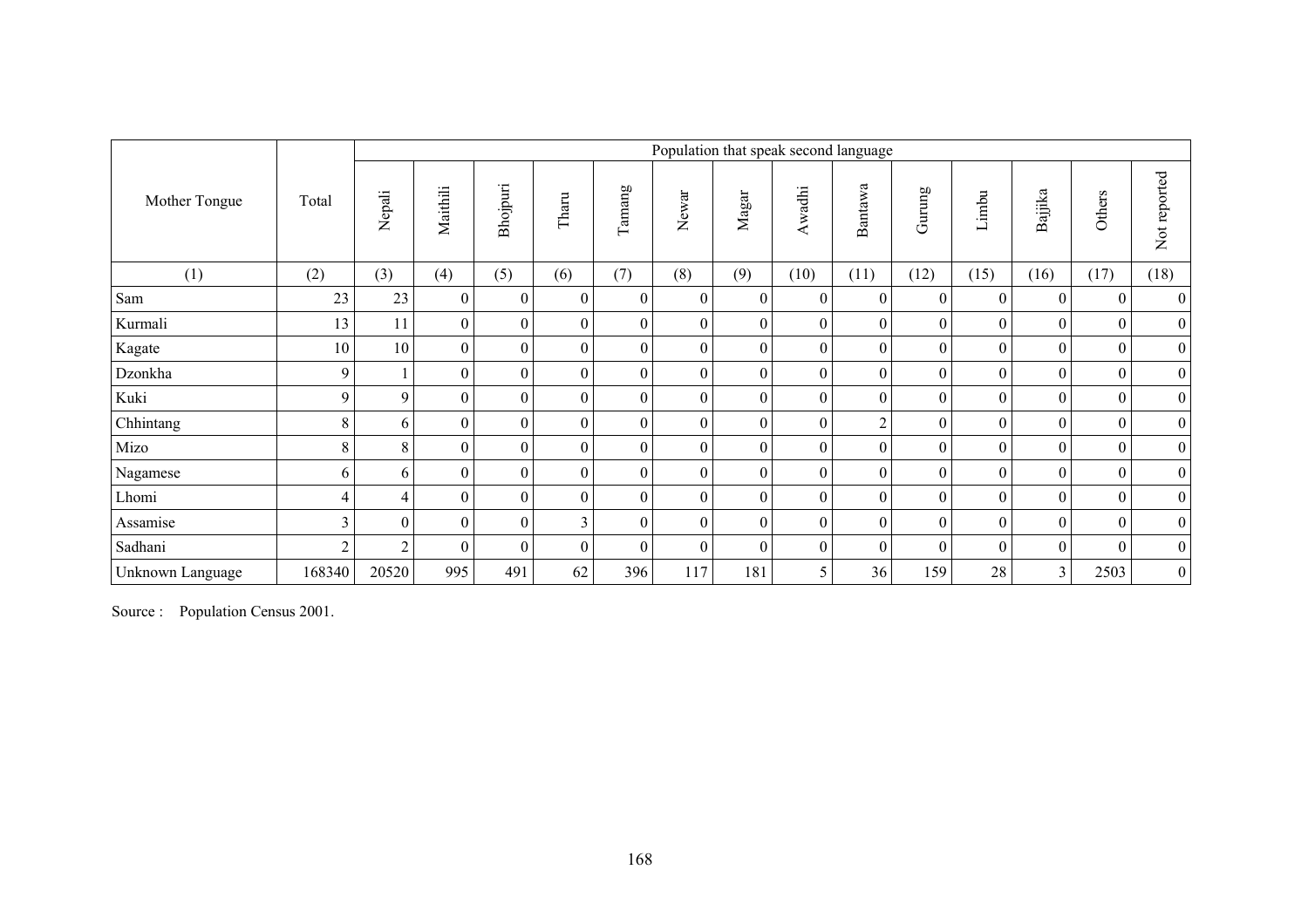| Mother Tongue        | Total    | Urban   | Rural    |
|----------------------|----------|---------|----------|
| Total                | 22736934 | 3227879 | 19509055 |
| Nepali               | 11053255 | 1680835 | 9372420  |
| Maithili             | 2797582  | 266901  | 2530681  |
| Bhojpuri             | 1712536  | 171283  | 1541253  |
| Tharu (Dagaura/Rana) | 1331546  | 98295   | 1233251  |
| Tamang               | 1179145  | 88401   | 1090744  |
| Newar                | 825458   | 474448  | 351010   |
| Magar                | 770116   | 49757   | 720359   |
| Awadhi               | 560744   | 69689   | 491055   |
| Bantawa              | 371056   | 41945   | 329111   |
| Gurung               | 338925   | 62257   | 276668   |
| Limbu                | 333633   | 21351   | 312282   |
| Bajjika              | 237947   | 4231    | 233716   |
| Urdu                 | 174840   | 35375   | 139465   |
| Rajbansi             | 129829   | 9063    | 120766   |
| Sherpa               | 129771   | 14390   | 115381   |
| Hindi                | 105765   | 59068   | 46697    |
| Chamling             | 44093    | 1235    | 42858    |
| Santhali             | 40260    | 1211    | 39049    |
| Chepang              | 36807    | 186     | 36621    |
| Danuwar              | 31849    | 2387    | 29462    |
| Jhangar/ Dhangar     | 28615    | 1351    | 27264    |
| Sunuwar              | 26611    | 2208    | 24403    |
| Bangla               | 23602    | 7021    | 16581    |
| Marwari (Rajsthani)  | 22637    | 18349   | 4288     |
| Manjhi               | 21841    | 682     | 21159    |
| Thami                | 18991    | 1019    | 17972    |
| Kulung               | 18686    | 347     | 18339    |
| Dhimal               | 17308    | 3365    | 13943    |
| Angika               | 15892    | 5       | 15887    |
| Yakkha               | 14648    | 437     | 14211    |
| Thulung              | 14034    | 306     | 13728    |
| Sangpang             | 10810    | 262     | 10548    |
| Bhujel/Khawas        | 10733    | 179     | 10554    |
| Darai                | 10210    | 3540    | 6670     |
| Khaling              | 9288     | 83      | 9205     |
| Kumal                | 6533     | 523     | 6010     |
| Thakali              | 6441     | 2616    | 3825     |
| Chhantyal/ Chhantel  | 5912     | 127     | 5785     |

|  |  | Appendix 4.2 : Urban-rural composition of population by mother tongue (2001). |
|--|--|-------------------------------------------------------------------------------|
|  |  |                                                                               |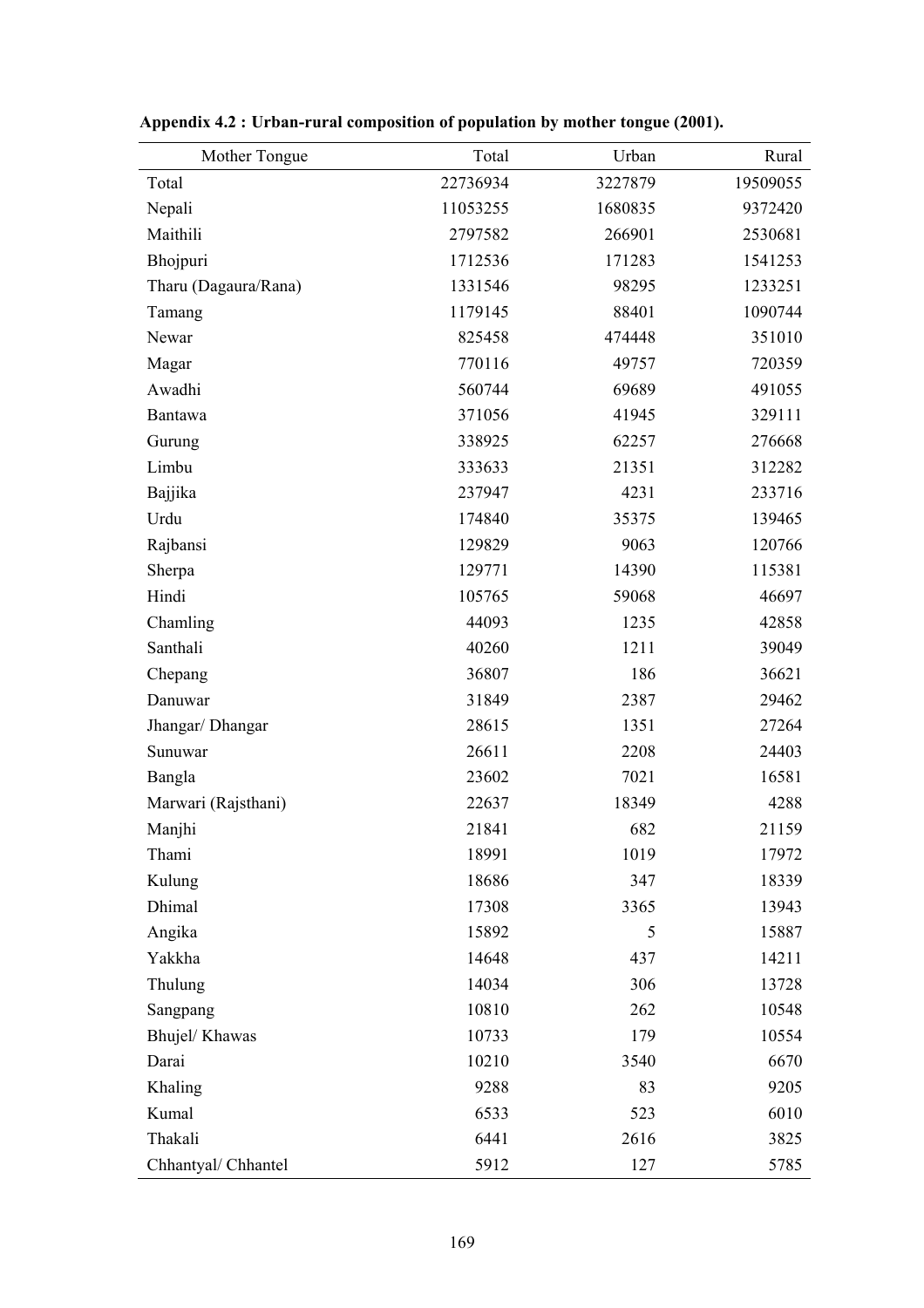| Mother Tongue        | Total | Urban            | Rural |
|----------------------|-------|------------------|-------|
| Nepali Sign Language | 5743  | 431              | 5312  |
| Tibbetan             | 5277  | 509              | 4768  |
| Dumi                 | 5271  | 39               | 5232  |
| Jirel                | 4919  | 84               | 4835  |
| Wambule/ Umbule      | 4471  | 3                | 4468  |
| Puma                 | 4310  | 28               | 4282  |
| Yholmo               | 3986  | 131              | 3855  |
| Nachhiring           | 3553  | 49               | 3504  |
| Dura                 | 3397  | 106              | 3291  |
| Meche                | 3301  | 637              | 2664  |
| Pahari               | 2995  | $\boldsymbol{0}$ | 2995  |
| Lepcha/Lapche        | 2826  | 40               | 2786  |
| <b>Bote</b>          | 2823  | 299              | 2524  |
| <b>Bahing</b>        | 2765  | 53               | 2712  |
| Koi/ Koyu            | 2641  | 45               | 2596  |
| Raji                 | 2413  | 80               | 2333  |
| Hayu                 | 1743  | 35               | 1708  |
| Byangshi             | 1734  | 73               | 1661  |
| Yamphu/Yamphe        | 1722  | 8                | 1714  |
| Ghale                | 1649  | 58               | 1591  |
| Khariya              | 1575  | 155              | 1420  |
| Chhiling             | 1314  | 8                | 1306  |
| Lohorung             | 1207  | 79               | 1128  |
| Punjabi              | 1165  | 894              | 271   |
| Chinese              | 1101  | 807              | 294   |
| English              | 1037  | 650              | 387   |
| Mewahang             | 904   | 15               | 889   |
| Sanskrit             | 823   | 91               | 732   |
| Kaike                | 794   | $\boldsymbol{0}$ | 794   |
| Raute                | 518   | 47               | 471   |
| Kisan                | 489   | 273              | 216   |
| Churauti             | 408   | 22               | 386   |
| Baram/Maramu         | 342   | $\mathbf{1}$     | 341   |
| Tilung               | 310   | $\boldsymbol{0}$ | 310   |
| Jero/ Jerung         | 271   | $\mathbf{0}$     | 271   |
| Dungmali             | 221   | 22               | 199   |
| Oriya                | 159   | 70               | 89    |
| Lingkhim             | 97    | $\boldsymbol{0}$ | 97    |
| Kusunda              | 87    | 55               | 32    |
| Sindhi               | 72    | 66               | 6     |